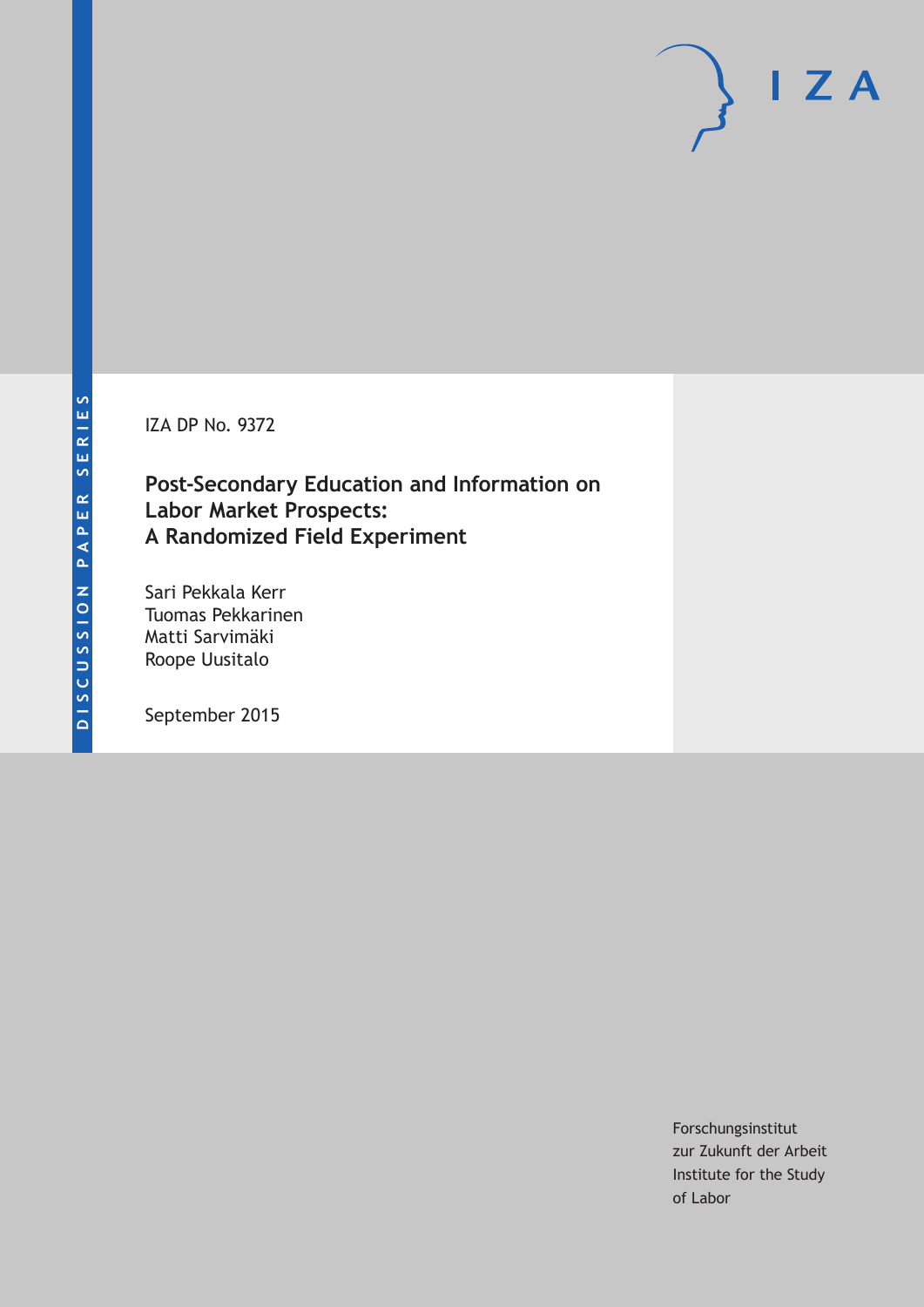# **Post-Secondary Education and Information on Labor Market Prospects: A Randomized Field Experiment**

# **Sari Pekkala Kerr**

*Wellesley College* 

# **Tuomas Pekkarinen**

*Aalto University, VATT and IZA* 

# **Matti Sarvimäki**

*Aalto University and VATT*

# **Roope Uusitalo**

*Jyväskylä University School of Business and Economics and IZA*

## Discussion Paper No. 9372 September 2015

IZA

P.O. Box 7240 53072 Bonn **Germany** 

Phone: +49-228-3894-0 Fax: +49-228-3894-180 E-mail: iza@iza.org

Any opinions expressed here are those of the author(s) and not those of IZA. Research published in this series may include views on policy, but the institute itself takes no institutional policy positions. The IZA research network is committed to the IZA Guiding Principles of Research Integrity.

The Institute for the Study of Labor (IZA) in Bonn is a local and virtual international research center and a place of communication between science, politics and business. IZA is an independent nonprofit organization supported by Deutsche Post Foundation. The center is associated with the University of Bonn and offers a stimulating research environment through its international network, workshops and conferences, data service, project support, research visits and doctoral program. IZA engages in (i) original and internationally competitive research in all fields of labor economics, (ii) development of policy concepts, and (iii) dissemination of research results and concepts to the interested public.

IZA Discussion Papers often represent preliminary work and are circulated to encourage discussion. Citation of such a paper should account for its provisional character. A revised version may be available directly from the author.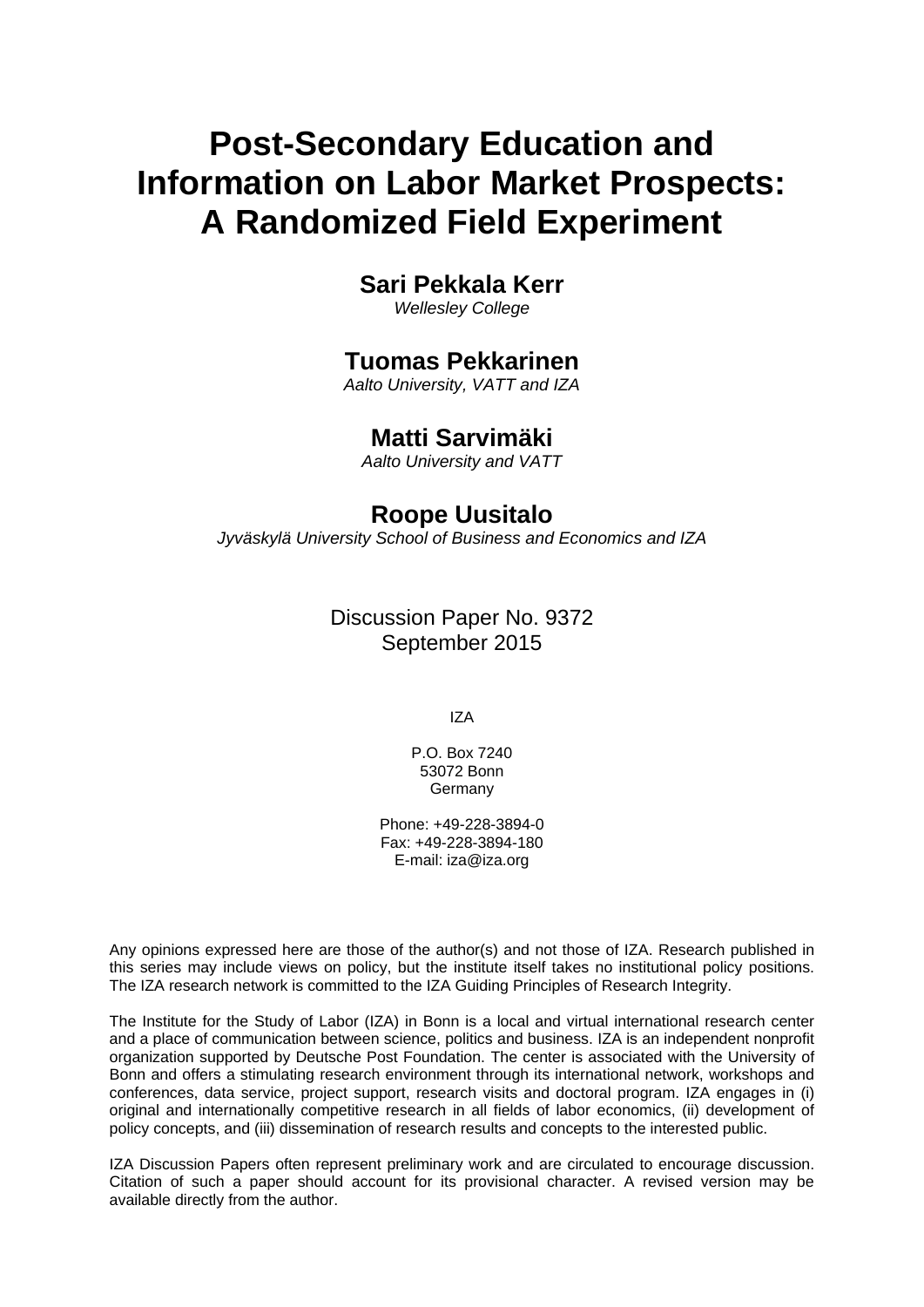IZA Discussion Paper No. 9372 September 2015

# **ABSTRACT**

# **Post-Secondary Education and Information on Labor Market Prospects: A Randomized Field Experiment\***

We examine the impact of an information intervention offered to 97 randomly chosen high schools in Finland. Graduating students in treatment schools were surveyed and given information on the labor market prospects associated with detailed post-secondary programs. A third of the students report that the intervention led them to update their beliefs. Experimental estimates suggest that it also affected the application behavior of the least informed students. However, this group of affected students is not sufficiently large for the intervention to have an average impact on applications or enrollment.

JEL Classification: J24, I23

Keywords: education, information, earnings, randomized field experiments

Corresponding author:

 $\overline{a}$ 

Tuomas Pekkarinen Government Institute for Economic Research (VATT) Arkadiankatu 7 P.O.Box 1279 00101 Helsinki Finland E-mail: tuomas.pekkarinen@vatt.fi

<sup>\*</sup> We thank the Higher Education and Innovation Network at the University of Helsinki for funding this project, the faculty of the study's participating high schools for their generous time and assistance, and the National Board of Education for their help in obtaining the register data on applications. We also thank Joseph Altonji, Marc Gurgand, Markus Jokela, Kristian Koerselman, Philip Oreopoulos, Natalia Zinovyeva and various seminar participants for helpful comments, and Hanna Ahtonen, Angela Djupsjöbacka, Janne Karkkolainen, and Kosti Takala for excellent research assistance.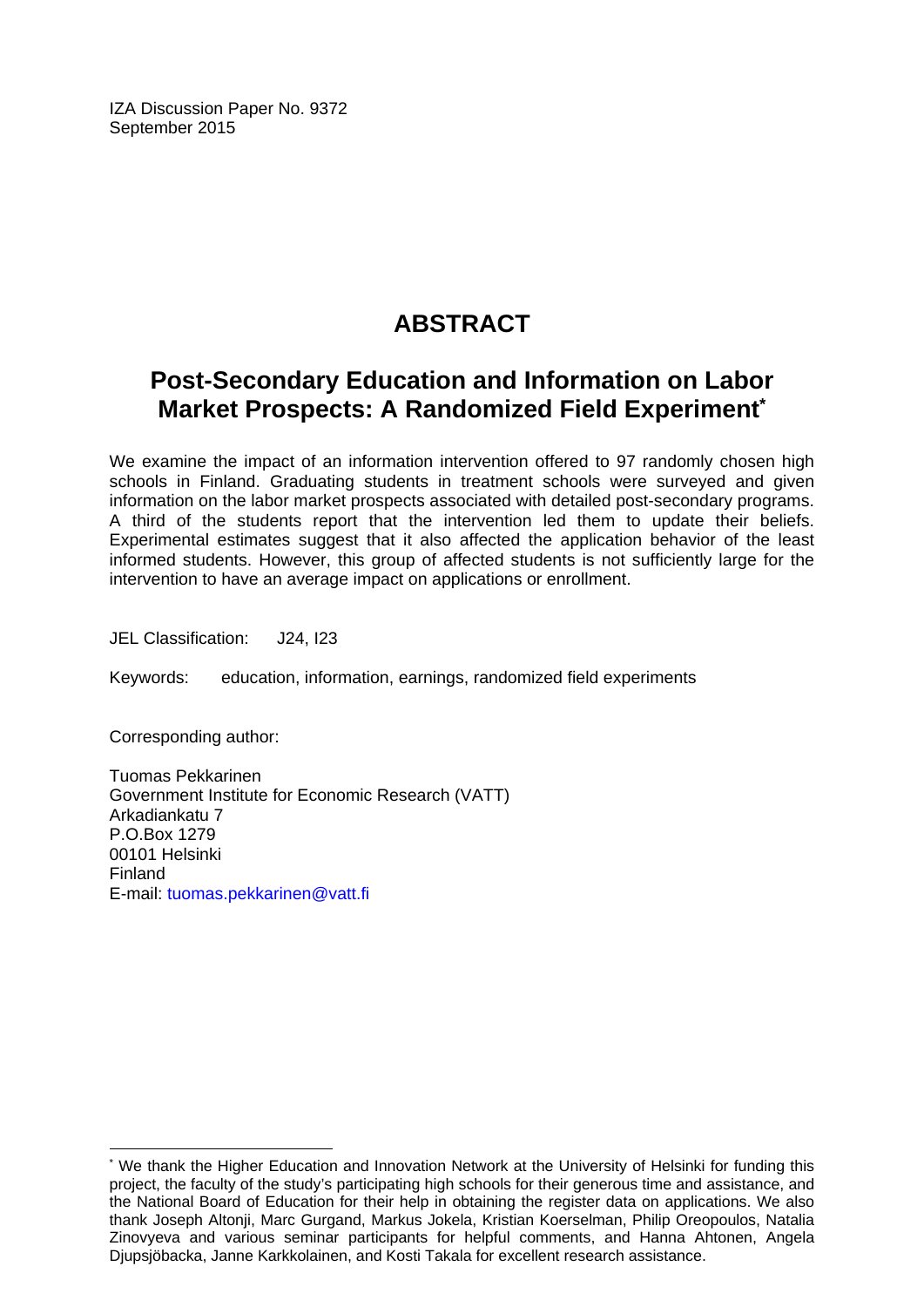# 1 Introduction

The choice of how long and what to study is among the most important investment decisions that a typical person makes during her lifetime. Thus it is not surprising that many policy makers, commentators and parents worry about students' ability to make the "right" choices. Indeed, there appears to be widespread concern that many students lack information about the financial consequences of their educational choices and thus do not learn the type of skills for which there is demand in the labor market. Many governments have responded to these concerns by running schemes that aim to improve the information available to students.<sup>1</sup>

In this paper, we argue that while information interventions are likely to be cost effective—because they are very cheap—they are unlikely to have a major impact on the allocation of students into post-secondary programs. We reach this conclusion with the help of a large randomized field experiment that provided Finnish high school students accurate information about the earnings distributions, employment rates and the most common occupations associated with detailed post-secondary educational degrees. After receiving this information, roughly a third of the treatment group students report to have updated their beliefs. The intervention also affected the application and enrollment patters of those students who were the most likely to hold unrealistically positive expectations of their preferred programs. However, this group of affected students is not sufficiently large for the intervention to have a detectable average impact on applications or enrollment.

Our experiment is designed to test the hypothesis that the match of educa-

<sup>1</sup>For example, the U.S Bureau of Census provides infographics Pathways after a bachelors degree that helps to compare average lifetime earnings across different careers, see http://www.census.gov/library/infographics/pathways-series.html/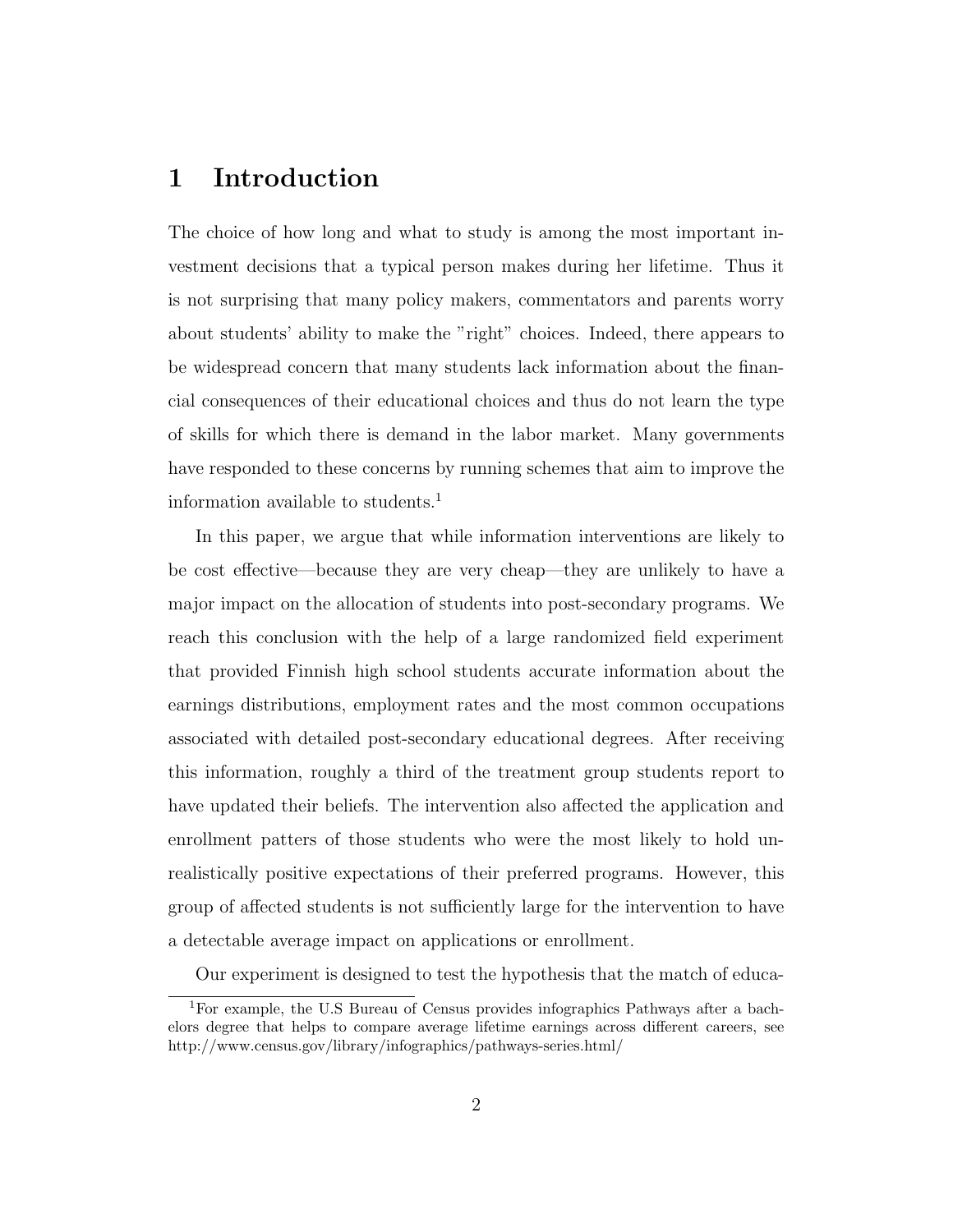tional choice and the demand for skills in the labor market can be enhanced by providing information on the population outcomes associated with alternative degrees. This hypothesis is based on earlier work showing that information interventions can have large effects on the likelihood of continuing in secondary education in developing countries (Jensen, 2010; Nguyen, 2008) and that they affect students' beliefs in the United States and the United Kingdom (McGuigan, McNally, & Wyness, 2012; Oreopoulos & Dunn, 2013; Wiswall & Zafar, in press).<sup>2</sup> However, research on the effect of information on labor market prospects on the *actual* educational choice at the post-secondary level is scarce.<sup>3</sup>

In our experiment, we contacted student guidance counselors working in 97 randomly chosen Finnish high schools and offered them an information package and related lecture materials. In the 63 high schools that chose to participate, more than 3,400 students sat through an obligatory class given as a part of their standard curriculum. During the class, students listened to a presentation by the student guidance counselor on the differences in earnings and employment rates between different post-secondary degrees. They also completed a survey where they were asked about their preferences and expectations. Along with the survey, the students were given a leaflet reporting the distribution of earnings, employment rates and the most common occupations

<sup>2</sup>Earlier work has also shown that students are misinformed about the true costs of higher education (Hoxby & Avery, 2013) and that providing accurate information on those costs can influence enrollment (Bettinger, Long, Oreopoulos, & Sanbonmatsu, 2012; Hoxby & Turner, 2013). Furthermore survey evidence suggests that the earnings expectations of university students are inaccurate (Betts, 1996; Carvajal et al., 2000; Dominitz & Manski, 1996; Brunello, Lucifora, & Winter-Ebmer, 2004).

<sup>3</sup>Only one contemporaneous study by Hastings, Neilson, and Zimmerman (2015) examines the effect of providing information on earnings prospects about actual college choice. Their experiment is executed through an online survey to randomly selected student aid applicants in Chile immediately before college choice. In contrast, our intervention is performed in a class setting for high school seniors several months before the application deadline. Despite these differences, their results are quite similar to ours.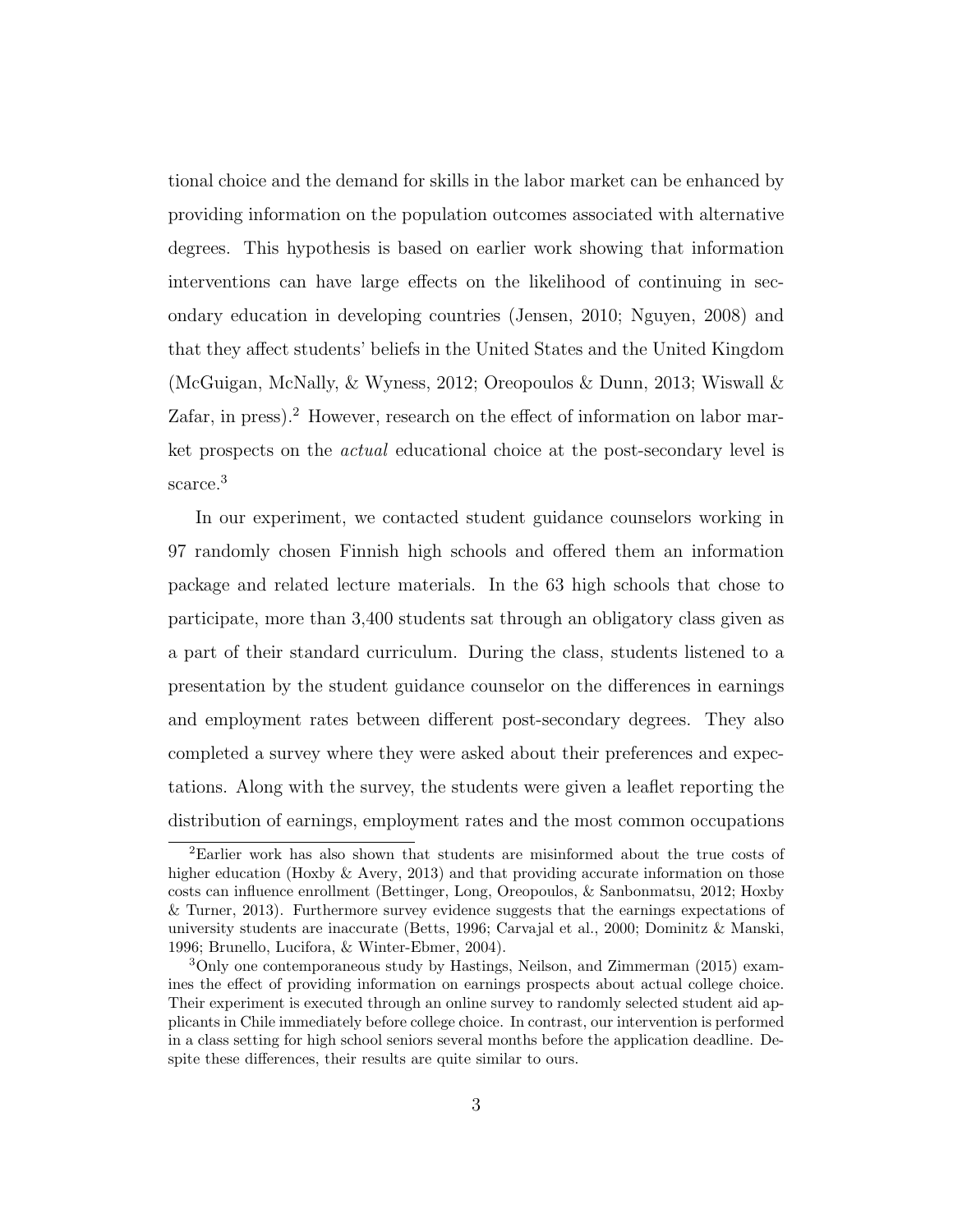among the current population of 30–34 year old persons by 104 most common post-secondary degrees. Furthermore, they were given the supplementary material at the end of the class, so that they could further consult it at home. The experiment was implemented 5–6 months before the students applied to post-secondary programs.

Finnish university system provides a particularly informative setting for our experiment, because students apply directly to major subjects (including professional degrees such as medicine and law). Thus the choices that we observe are closely connected with the education that the students will have when they enter the labor market. The universities choose their students based on transparent and uniform criteria which are based solely on the credits derived from the national final high school exam and from the university's own entrance examination. The importance of the entry exams—which are typically based on material not covered in high school—means that the students participating in our intervention have not yet substantially limited their choice set of post-secondary degrees. In particular, pre-intervention grades or any other kind of assessment by their high school teachers are not used as admission criteria. Furthermore, credit constraints are unlikely to complicate our analysis, because Finnish universities do not charge tuition fees and the government offers generous subsidies to students who gain entry to university. In short, we examine the impacts of the intervention on the relevant educational choices in a setting that is transparent, flexible and relatively simple.

Another advantage of the Finnish context is that we can use the national application registry to evaluate the impact of the intervention. These data cover all applications to Finnish universities and polytechnics and allow us to study the effects separately on applications and final enrollments. Access to register data also means that we avoid attrition problems and obtain high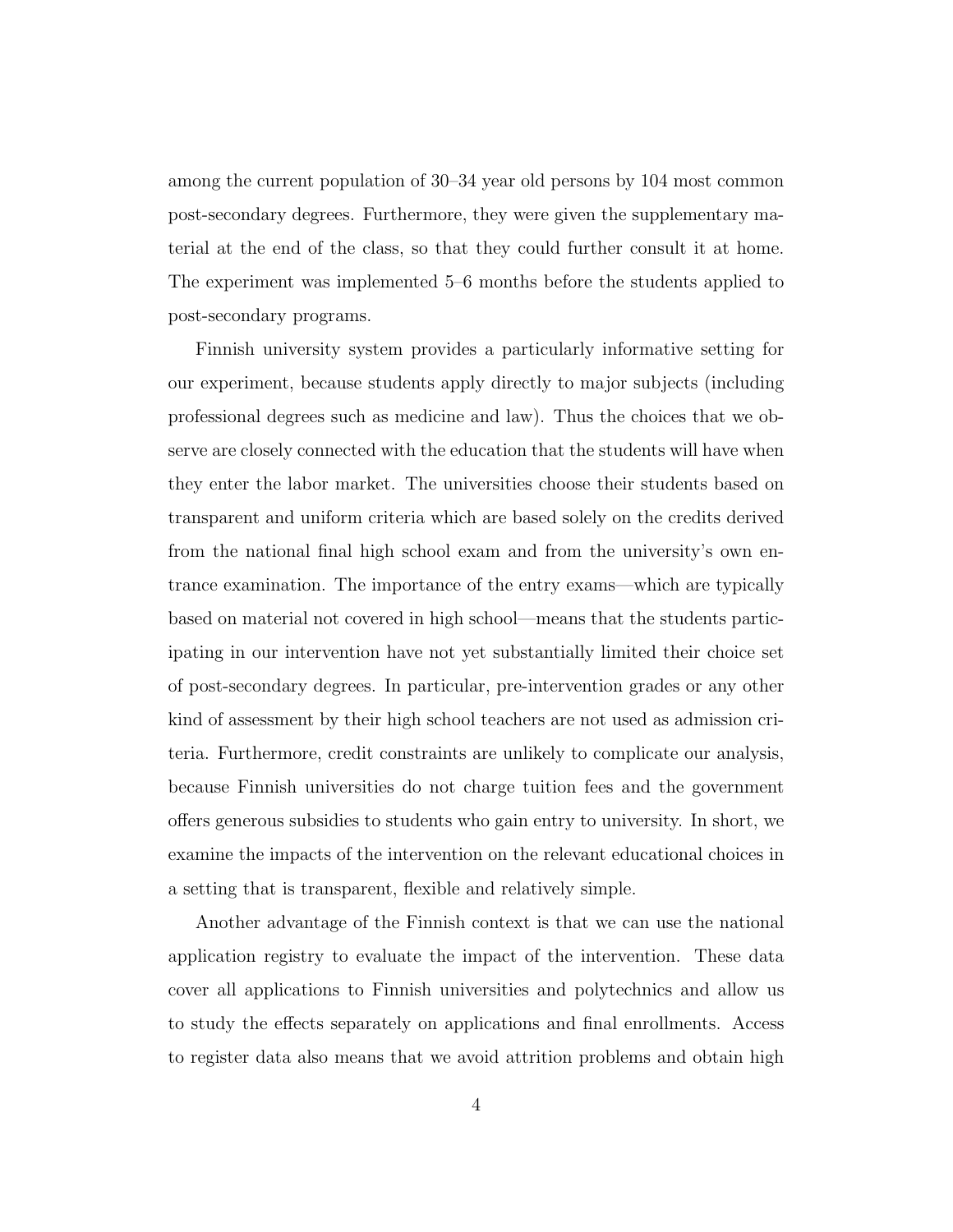statistical power. Furthermore, we do not need to convince the control schools to be a part of the experiment without receiving any of the potential benefits. These data also cover several years so that we can control for the baseline educational choices at the school level in our empirical analysis.

Our experimental results show that, on average, the information intervention did not affect the likelihood of being enrolled in a post-secondary program or the type of programs where the students were enrolled. Furthermore, the application patterns among students graduating from the treatment and control school are indistinguishable from each other. The point estimates are close to zero and sufficiently precise to rule out economically significant effects.

In order to understand why the intervention had little average impact, we turn to the survey data collected as part of the experiment. Importantly, these data reveal similar belief updating as has been documented in the previous literature. Roughly a third of the respondents in our survey declared that they were surprised about the labor market prospects associated with their most likely choice of post-secondary education. Moreover, among the students who allowed us to link their survey answers to the application register, we find that this belief updating was correlated with their later choices: those who had been negatively surprised were more likely to change the field that they actually applied to than the rest of the treatment school students. We interpret these findings as evidence on the intervention conveying information to the students.

The survey results also suggest that the intervention may have affected the behavior of the subgroup of students who were disappointed about the labor market prospects of their intended field. We investigate this possibility with linked survey-register data. Using information available in the application register for the full student population—demographics, subjects taken in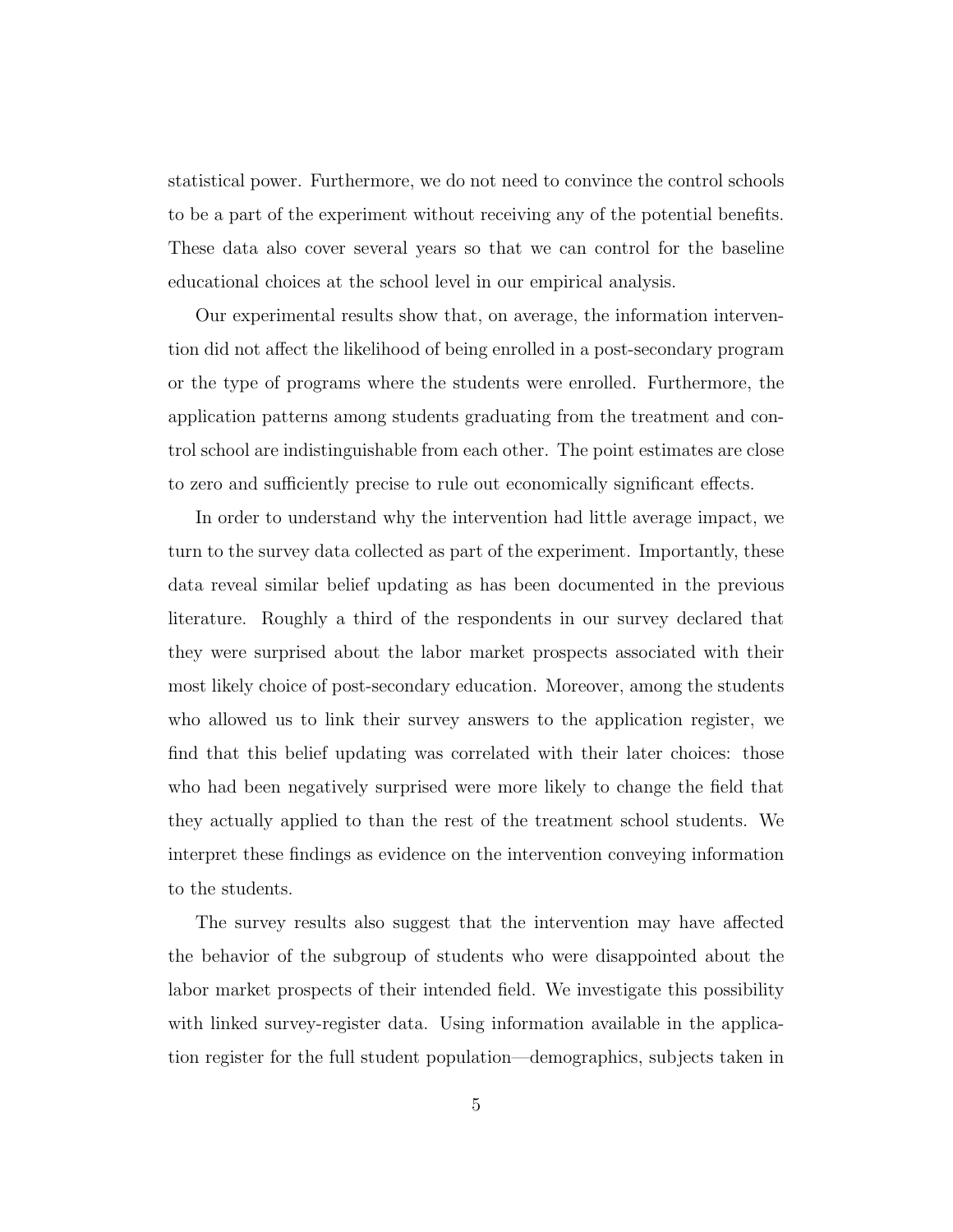the national matriculation exam and school characteristics—we predict the likelihood of being negatively surprised about earnings in the initial program of choice. We then estimate the treatment effects for subgroups that differ in this predicted likelihood. The results suggest that the students who were most likely to be negatively surprised started to apply to programs associated with higher earnings. However, this subgroup is too small to significantly affect the average treatment effect estimates.

Finally, we argue that the intervention provided relevant information. The differences in average earnings across graduates from different fields are nearly as large in Finland as the differences reported by Altonji, Blom, and Meghir (2012) for the United States. Furthermore, Kirkebøen, Leuven, and Mogstad (2014) find that choice of field is potentially as important as the decision to enroll in college in Norway. Given the similarity of the Norwegian and Finnish labor markets, this suggests that the field of study has a major impact on earnings. Furthermore, our subsample and survey results suggest that the control group was unlikely to receive similar information through other channels. This interpretation is also supported by the fact that such information is not publicly available but has to be acquired from Statistics Finland with a significant financial and effort costs.

The rest of the paper is organized as follows. In the following two sections we describe the institutional context and the information intervention. We then discuss the findings from the survey conducted among the students in our treatment schools. The fifth section discusses the applications register and our estimation methods, and reports the results of the experiment. Section 6 concludes.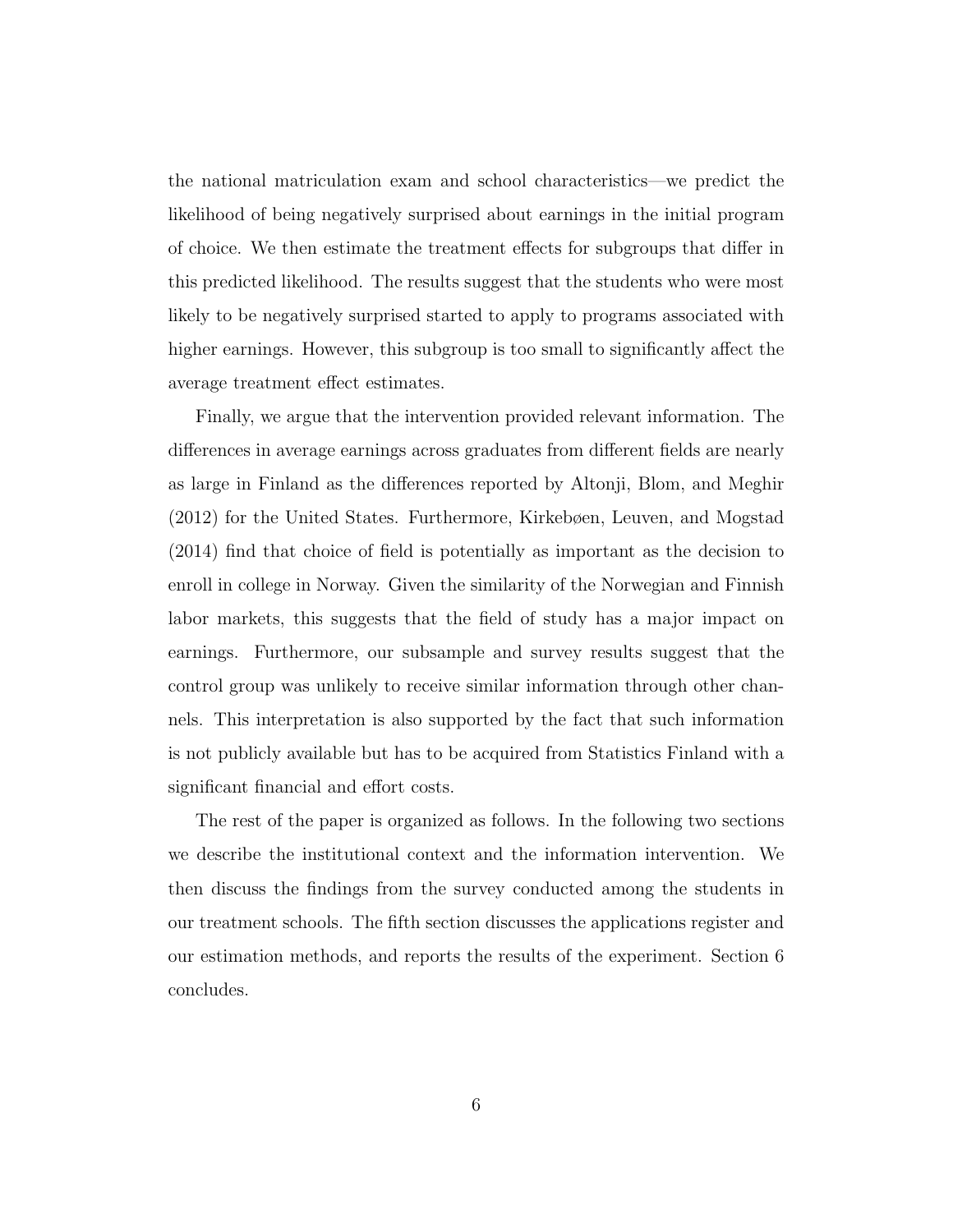## 2 Institutional setting

Our intervention was timed to affect the information set of students who were making their post-secondary education choices, i.e. soon to be graduating high school seniors. In Finland, these choices are made at the end of the upper secondary school, typically at the age of 18–19. In this section, we describe the main features of the Finnish educational system and the importance of post-secondary educational choices in the Finnish context.

#### 2.1 Context: Finnish upper secondary school graduates

Figure 1 describes the main features of the Finnish education system. Compulsory schooling starts at age seven and lasts for nine years. More than 90% of the cohort continues to the three-year non-compulsory upper secondary school which is divided into two tracks: general upper secondary schools and upper secondary vocational schools. Our intervention targeted students in the general upper secondary schools. Roughly half of the students who continue to upper secondary school choose the general track, which is more academic in content and is the main channel through which students continue to postsecondary education.<sup>4</sup> Henceforth, we refer to the general upper secondary schools as simply "high schools".

The three-year high school concludes with a national matriculation examination which provides the general eligibility for university studies. It consists of four compulsory exams: mother tongue (either Finnish or Swedish), the second national language (Finnish or Swedish), one foreign language, and either a mathematics or a combined science and humanities exam. In addition

<sup>4</sup>Graduates with tertiary vocational degrees can also apply to universities. However, just 5% of the university students hold only vocational degrees. Students holding only a general upper secondary school degree make up 83% of the Finnish university students.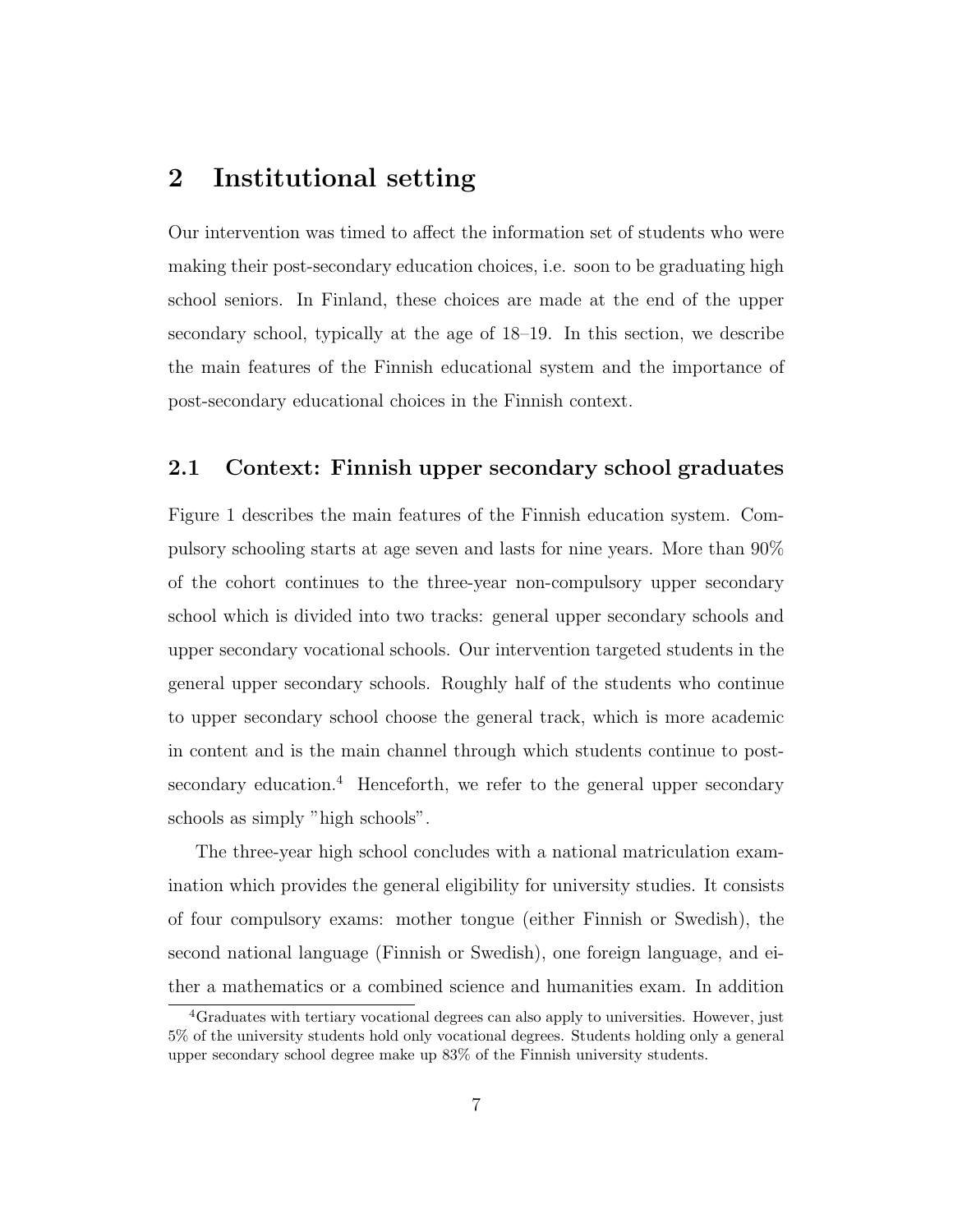students can take as many voluntary exams as they wish. The examination is national and graded externally by a centralized examination board. The results are standardized to be comparable across years. The exams are held each spring and autumn during a two-week period.

#### 2.2 Applying to post-secondary education

After completing the matriculation exam, the graduating students can file applications to post-secondary education. Typically around 75% of students apply the same year they graduate from high school. The Finnish tertiary education system consists of two kinds of institutions: universities and polytechnics. Universities focus on scientific research and education and have the right to award advanced degrees. Polytechnics concentrate on advanced vocational education. The prospective students apply directly to the specific degree program, and switching programs after entering is difficult.<sup>5</sup> Students typically obtain their final (bachelor or masters) degree from their initial program.

The admission system is centralized, but most institutions base their admission on a combination of entrance examinations and national matriculation examination scores. The universities and polytechnics are free to design their program-specific entrance examinations. Typically these exams are based on material that is not taught in high schools. Personal essays, sports performance, letters of recommendation or extra-curricular activities are not used as admission criteria.

The applicant is allowed to apply up to seven university programs and four polytechnic programs in a given year. The programs are defined by the institution and major subject, e.g. economics at the University of Helsinki.

<sup>5</sup> In most cases, switching programs requires one to re-apply and pass the entrance examination.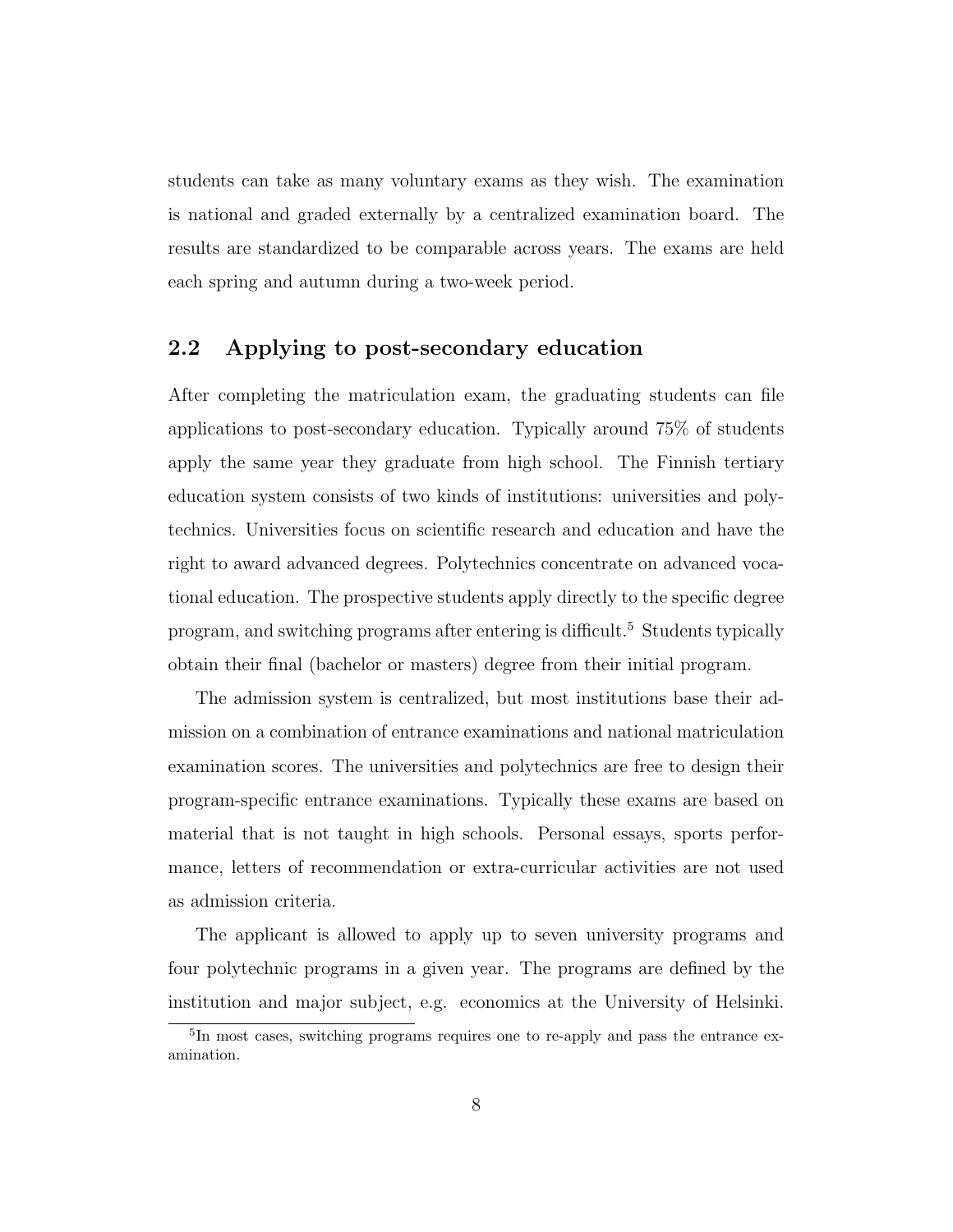However, the need to prepare for entrance examination limits the number of applications in practice. The average number of applications per individual was 4.5 during the period we examine. The number of available slots per program is determined in joint negotiations between the universities and the Ministry of Education on an annual basis.

Popular programs are heavily oversubscribed and it is common that students apply several times before being admitted. In 2011, for example, only 19% of the high school graduates of that year were immediately accepted to a university and 18% to polytechnics. That is, roughly two thirds of the high school graduates did not gain admission in the first year that they tried.<sup>6</sup> However, most high school graduates succeed in gaining admission in a few years after graduating.

Admission to a university program typically gives the right to study until the master's degree. Importantly, this practice also includes professional degrees like law and medicine. Universities are not allowed to charge tuition and the main source of funding is the state budget through the Ministry of Education. The state funding to universities is allocated on the basis of the number of targeted and completed master's and advanced degrees. This creates an incentive for the universities to attract the best available students. Students are provided generous study grants, highly subsidized accommodation and access to government guaranteed student loans. Thus credit constraints are unlikely to be important in the Finnish context.

 $6$ There is considerable variation across fields, with sciences accepting 34% of the applicants whereas small fields such as theatre and arts accept only 3% of the applicants.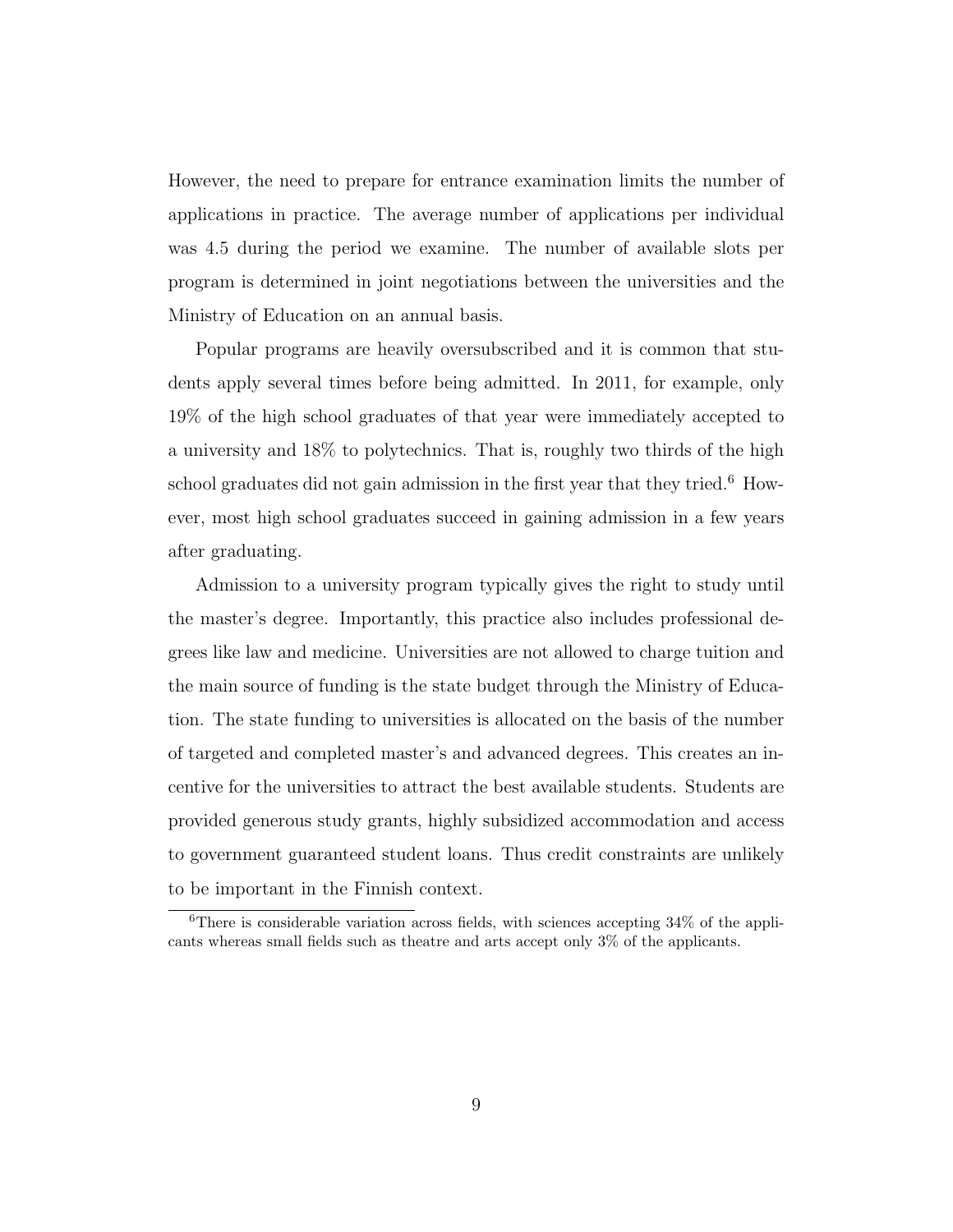#### 2.3 Characteristics of post-secondary degrees

Post-secondary degrees differ in the kind of labor market prospects that they provide and the kind of applicants they attract. Table 1 documents the application patterns in 2011–2013 using data discussed in detail in section 5.1. The most popular degree, nursing in polytechnics, attracts 17% of the applications and has an admission rate of only 9% despite the low average earnings of the current 30–34 year olds holding this degree. Nursing is followed in popularity by polytechnic degrees in business and engineering and university degrees in education, humanities and natural sciences.

Importantly, annual earnings vary considerably across programs. Graduates from university level medicine, law, engineering and business programs tend to earn, on average, almost twice as much as the graduates from nursing and education. Furthermore, employment prospects are positively correlated with average earnings. For example, employment rates at age 30–34 in engineering and medicine are well above 90 percent.

Of course, these earnings differences are unlikely to be solely caused by educational degrees. For example, Kirkebøen et al. (2014) find that Norwegian students select into different programs based on their comparative advantages. However, they also present compelling evidence suggesting that completing a degree in medicine, law, business or engineering has a large positive causal effect on earnings in comparison to other alternatives.

Unfortunately, the Finnish context does not lend itself to a clean identification of the impact of alternative degrees on earnings. Thus we present only a rudimentary analysis in Figure 2 by plotting the average earnings of the 30–34 old individuals currently holding the degrees against the average matriculation exam scores of the students who were enrolled in these programs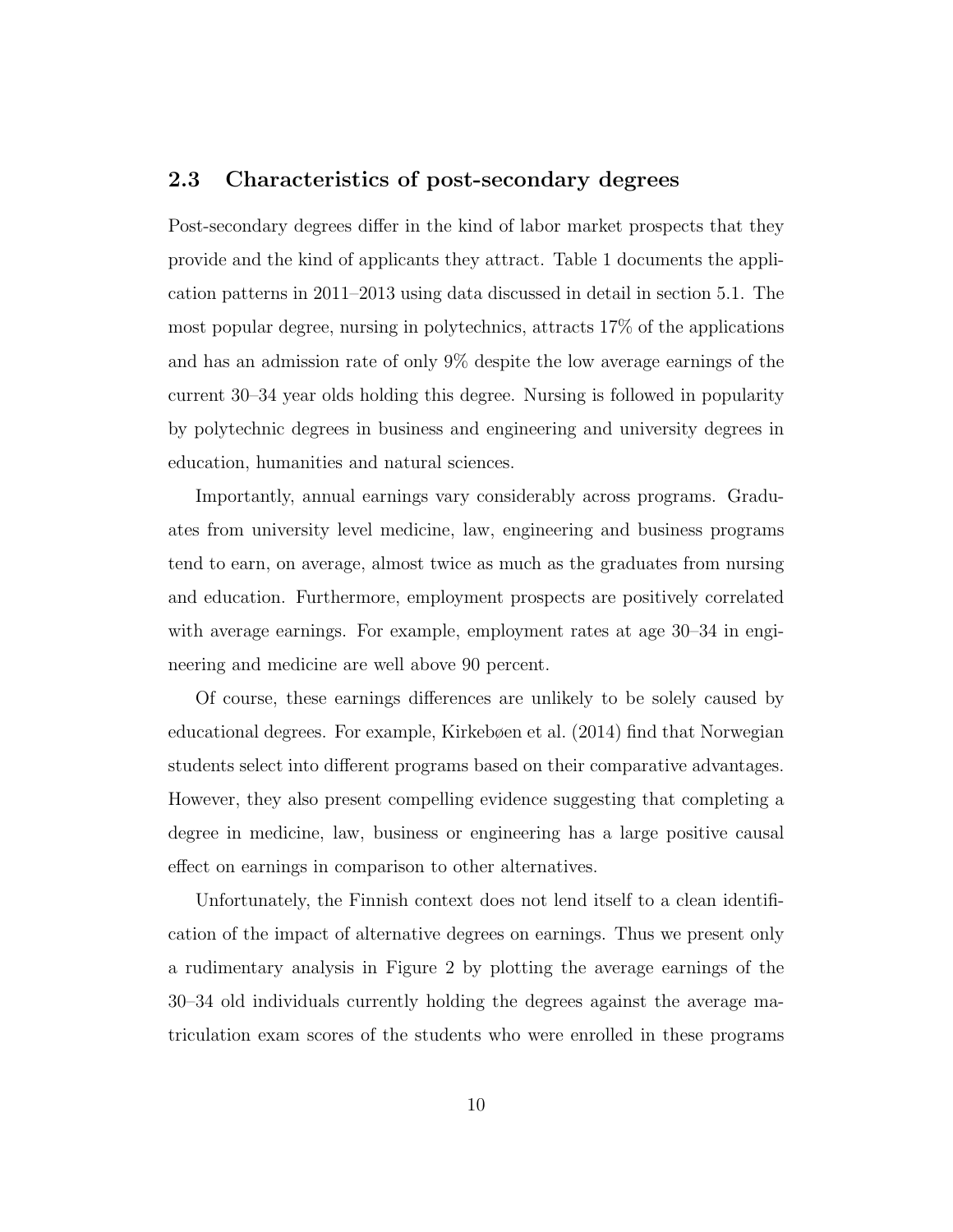in  $2011-2013$ .<sup>7</sup> The figure shows a clear positive association between matriculation exam scores and degrees' average earnings. However, it also shows that conditional on matriculation exam scores, large differences in expected earnings remain. For example, students enrolled in university level engineering and humanities programs have similar average matriculation exam scores despite the almost 20,000 euros (or 60%) difference in their average annual earnings. Another striking example is the polytechnics engineering programs, which combine low average matriculation exam scores and relatively high acceptance rates with high earnings and employment rates. Thus it seems likely that for many students, the choice of post-secondary degree has a large impact on their future earnings.

# 3 The experiment

In this section, we describe the design and implementation of the information experiment. We start by describing how the treatment schools were selected and give background information about the student guidance counselors who implemented the intervention. We then describe the content of the information package in detail.

#### 3.1 Research design

Our experiment was implemented through the standard high-school curriculum in order to use the expertise of the student career counselors and to examine an intervention that could be easily scaled up within the Finnish high-school sys-

<sup>7</sup>The average grade was calculated based on the four compulsory subjects in the high school matriculation examination: Mother tongue, and the best three grades out of (a) mathematics (long or short curriculum), (b) foreign language, (c) the second domestic language (Swedish), and (d) the best grade in the battery of tests in humanities and sciences.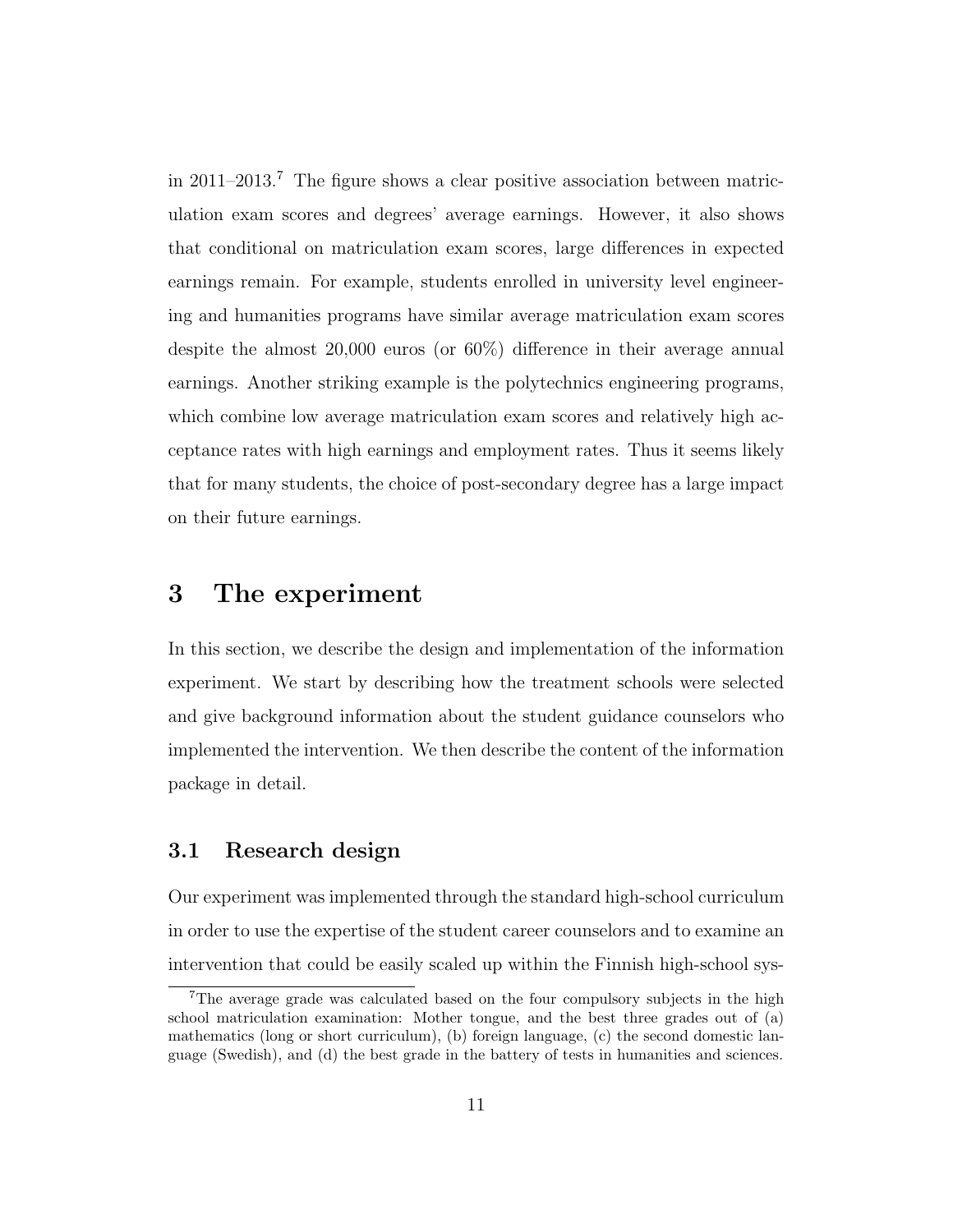tem. We divided the 363 Finnish language high schools operating in mainland Finland into treatment and control groups using randomized block design by 18 provinces and the average matriculation examination grades of the schools in 2008–2010. This approach assures that we include treatment schools from all parts of the country and the achievement distribution. In total, 97 high schools were allocated into the treatment group and 266 to the control group. The details of the procedure are discussed in Appendix A, where we also show that the background characteristics of the treatment and control groups are balanced.

For each treatment school, we visited the school website to obtain the contact details of the student guidance counselors and sent them an email inviting their schools to participate. Of the 97 schools contacted, 40 responded positively and none negatively to the first invitation. The 57 schools that did not respond were contacted by email again, which resulted in 23 additional schools being recruited for the study and one refusing to participate due to the absence of student guidance counselors. The participating sample includes a total of 63 schools with altogether 5,543 students in the final year of high school. Complete survey responses were received from 59 schools by the end of 2011.<sup>8</sup> These 59 schools had 4,984 final year students and we received 3,437 responses to our survey. Importantly, we define the randomly chosen group of 97 schools as our treatment group irrespective of how they responded to our call.

<sup>8</sup>Four schools never returned the surveys and one conducted the intervention on the wrong cohort of students.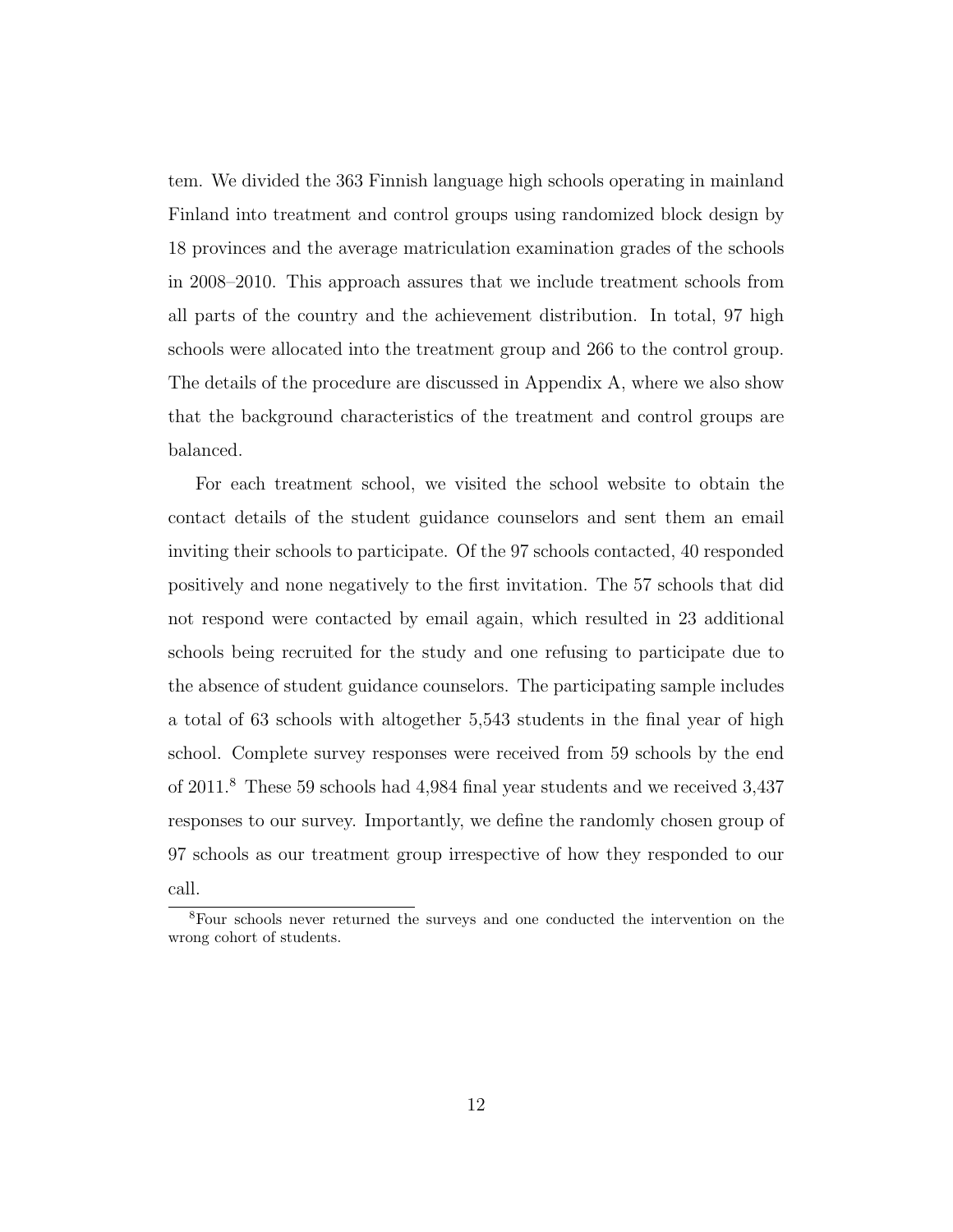#### 3.2 Student guidance counseling

The intervention was implemented during the student guidance counselors' classes that are a mandatory part of the curriculum.<sup>9</sup> These classes are the most natural channel through which to distribute information related to different post-secondary degrees, because one of the main tasks of the counselors is to inform students about career choices. The counselors are teachers who have taken an additional one-year of full-time university training in counseling. The pre-requisite for this training is a Master's degree in education and a teacher qualification (see Appendix A.4 for details).

Importantly, the student guidance counselors do not have access to the type of information provided by our experiment. On the contrary, our review of the counselors' occupational magazine, Opo-lehti, suggests that the presentation of each post-secondary education option is given an equal esteem regardless of their labor market prospects. Furthermore, while certain occupation-specific trade unions provide rough characterizations of typical or recommended initial wages on their websites, the kind of detailed, comparative and comprehensive information provided in our experiment is not easily available anywhere.

#### 3.3 The intervention

During the fall semester of 2011, we contacted the treatment school student guidance counselors who were also responsible for the actual implementation of the information and survey sessions. We offered them instructions and quickly responded to any questions that arose during the experiment. After the intervention was implemented during the 2011 fall semester, the survey

 $^{9}$ Finnish high schools students have to take 38 lessons, usually spread out over 3 years, in counseling.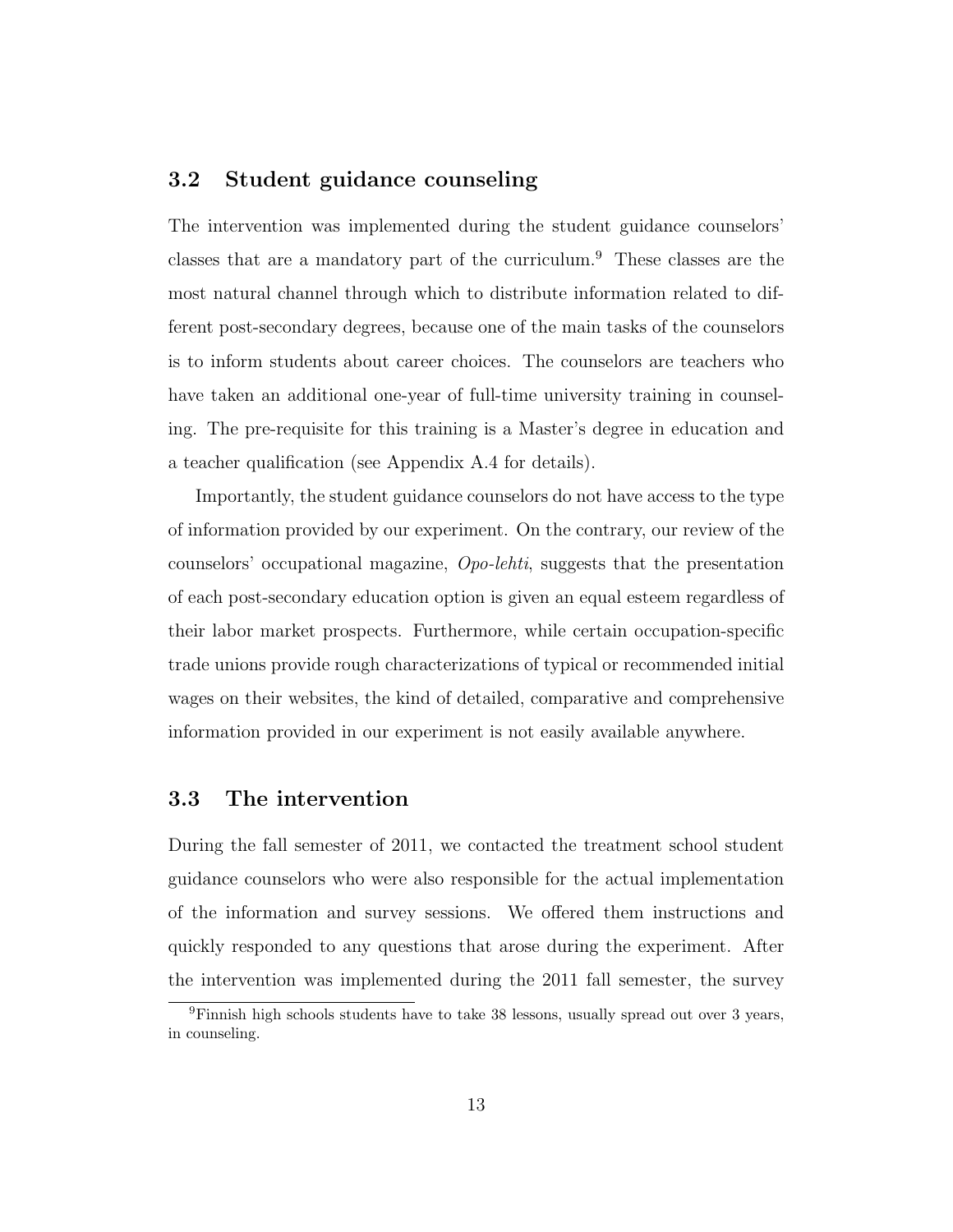forms were returned to us and the students retained the information packages. We therefore expect the information provided to affect the application behavior from the spring of 2012 onwards.

The intervention was implemented in one 45-minute session and was structured as follows. First, the student guidance counselors were instructed to prepare a roughly 20 minute presentation providing general information on the value of education in the labor market. We provided a PowerPoint presentation along with a separate document that provided suggestions about the general message the counselors might want to convey with each slide. The slides provided information on the earnings distributions by education level and broad field, the lowest and highest earning degrees by field, information about the cost and funding of studies, and the overall acceptance probabilities and completion times for various degrees.

After giving the presentation, the counselors were asked to hand the information packages and questionnaire forms to the students, and to allow 15–20 minutes for them to fill in the questionnaires. Finally, we instructed the teachers to collect the questionnaires but let the students retain the information materials.<sup>10</sup>

The information package presented employment rates, average monthly earnings and a graph on the distribution of monthly earnings (first and ninth deciles, quartiles and median) for current 30–34 year olds holding each degree. Figure 3 illustrates the way we presented this information using a slide from the PowerPoint presentation provided to the counselors. In addition, we listed the two most common occupations and the share of graduates in these occupations for each degree. In order to keep the package at a reasonable length, we mostly

 $10$ All the materials provided to the schools, along with English translations, are available at www.aalto-econ.fi/sarvimaki.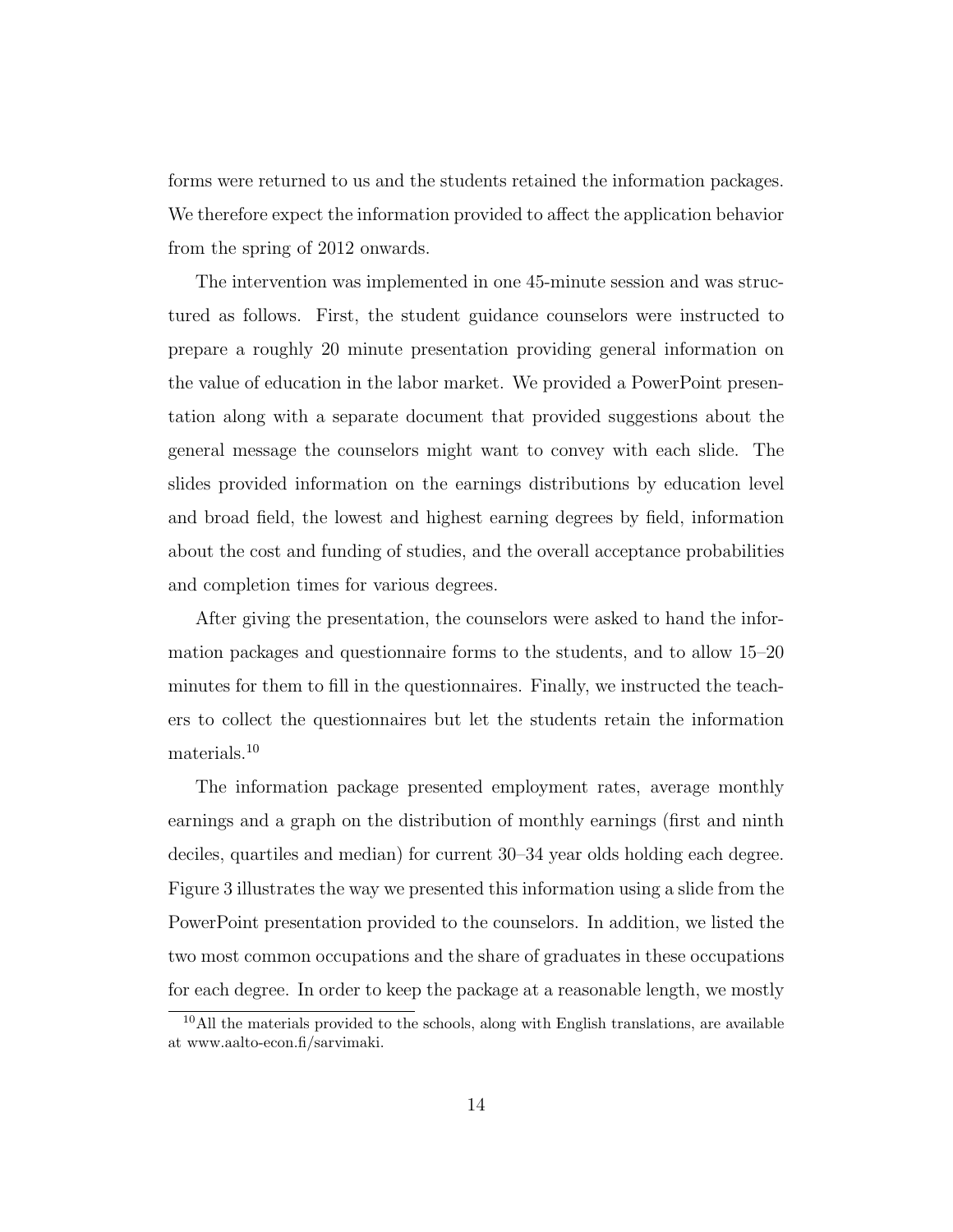used the 3-digit level of the education classification. However, we also reported separately those 4-digit level degrees for which the average earnings differed noticeably from the 3-digit level averages. $11$  This criterion led us to use a classification of 41 secondary education degrees, 19 polytechnic degrees, and 44 university degrees.

# 4 Survey results

This section summarizes the main results from the survey data collected as part of the intervention. We ran the survey to acquire information on the students' aspirations, the level of information they had about the labor market prospects associated with different educational choices, and on which sources they relied for such information. Altogether 3,418 students returned the survey, corresponding to 64% of the final year students in the schools that complied with the information experiment.

#### 4.1 Aspirations and sources of information

Our survey started with questions about the aspirations regarding future education. Almost everyone responded that they intended to continue their studies after high school.<sup>12</sup> Figure 4a shows that 55% of women and 48% of men expected to obtain a Master's degree. Roughly a quarter expected to obtain a polytechnics degree, while a fifth answered that they did not yet know.

 $11$ For example, while most of the university level engineering degrees are well-described by the 3-digit level MSc in Technology, graduates from the Industrial Management program earn significantly more and graduates from the Process Technology program significantly less than the average engineering graduate.

 $1294\%$  were planning to apply to post-secondary education,  $0.4\%$  said that they do not have such plans and 5% stated that they were unsure. Furthermore,  $60\%$  stated that they planned to apply directly after finishing with the matriculation examination.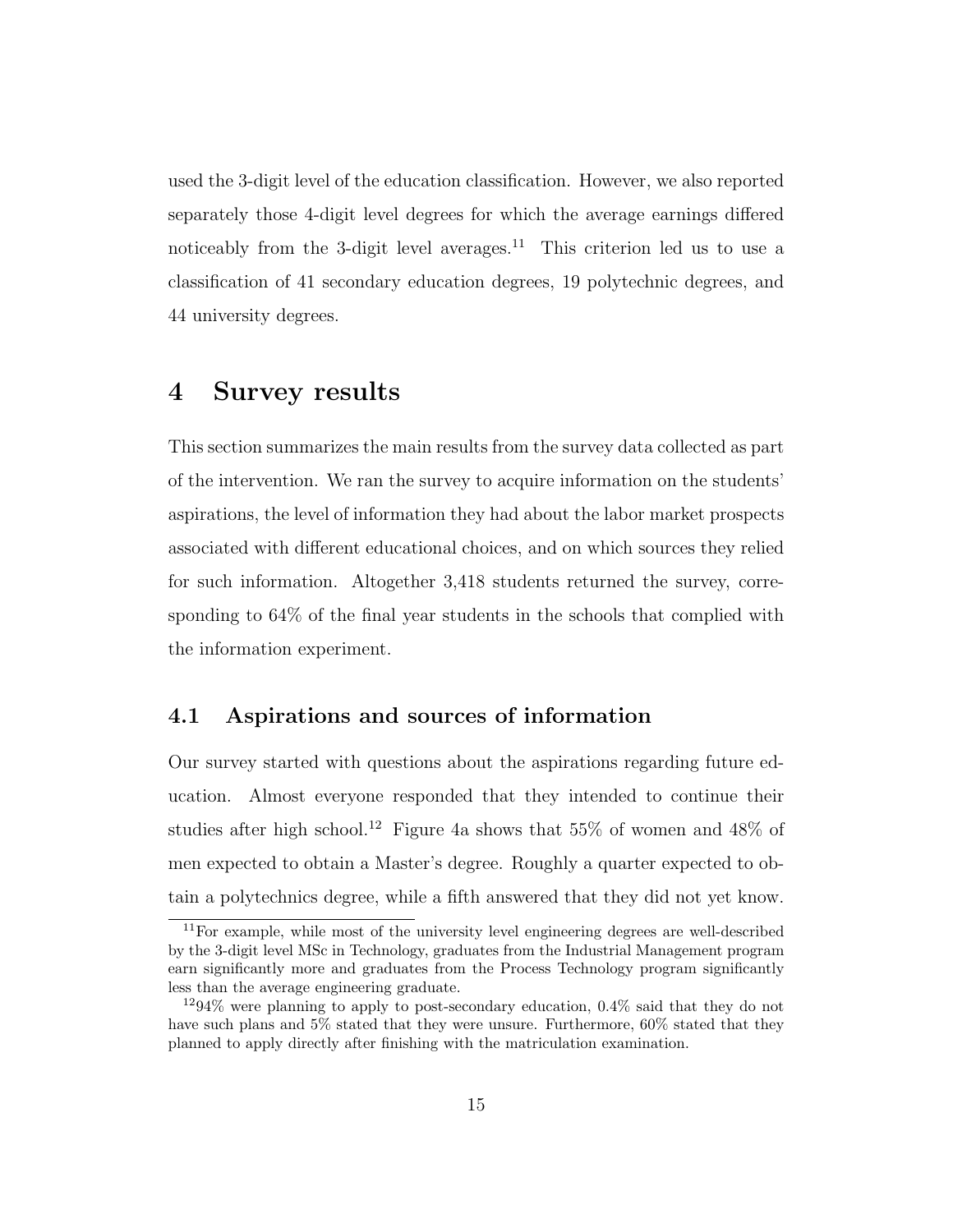Only 5% expected to enter the labor market with only a secondary degree.

We then asked the students to list up to four programs they were planning to apply to and what they considered to be important factors when making this choice. Figure 4b presents the answers for the part inquiring about the importance of post-education earnings. Roughly four fifths of the students agree or strongly agree that future earnings are an important factor in their educational choice. Men place slightly more emphasis on earnings than women. However, gender differences are much clearer when asked about the other dimensions of programs. In particular, women clearly put more emphasis on whether the subject that they study is interesting and whether it leads to an interesting job. (See Appendix Figure C.1).

The survey continued with questions about how informed the students felt about labor market prospects associated with alternative degrees and where they obtained this information. Two-thirds of men and 56% of women considered themselves to be well informed. Figure 4c shows that the most important sources were the student guidance counselor and the internet, with parents, peers and study guides playing a smaller role.

#### 4.2 Belief updating

The most important section of the survey concerned the extent to which the intervention led to belief updating. We started this section by asking students to check the average earnings and employment rates of their preferred degree from the supplementary material and to write these numbers down. The motivation for asking these questions was to make sure that the students looked at the information package. It also allowed us to check the consistency of their answers: 62% of the students provided the correct earnings and employment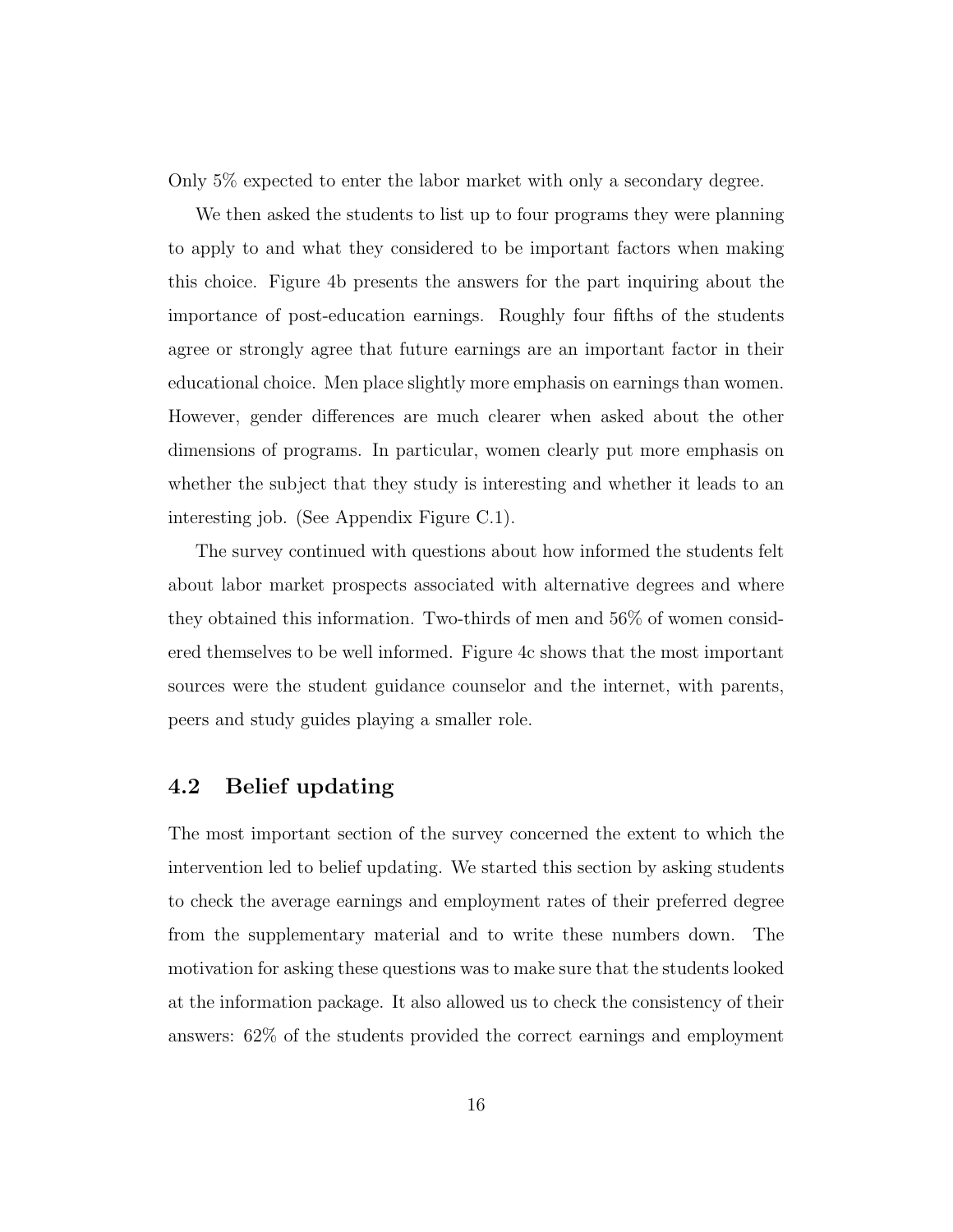rates given their declared first choice degree.

Figure 4d plots the distributions of average monthly earnings of the students' first ranked programs by gender. The figure reveals a considerable variation in the average monthly earnings of the programs where the students are planning to apply to and shows that women are planning to apply to programs that are associated with lower paid jobs than men. We then asked the students whether the average earnings and employment rates in the field that they ranked as their first choice was higher, equal to or lower than what they expected. Roughly 19% reported to be negatively surprised while 18% were positively surprised.

It is informative to examine who were the most likely to be surprised. Table 2 reports the distribution of surprises by the students' background characteristics. It shows that being negatively surprised is associated with being a woman, reporting to be poorly informed to begin with and stating that the post-education earnings are not important. In addition, surprises are correlated with several measures of academic achievement. Respondents who eventually took the advanced mathematics test in the matriculation exam are less likely to be surprised than students who did not. Furthermore, students graduating from lower quality schools—defined as the school's average matriculation grades being below median—are more likely to be surprised by the information we provided. However, the average matriculation examination scores of the students themselves do not seem to be correlated with being surprised.

Table 3 presents the surprises by the field of study. It reveals that among reasonably large university fields, students who listed business, medicine, and engineering as their first choice tended to be positively surprised, whereas those planning to apply to an education or psychology degree tended to be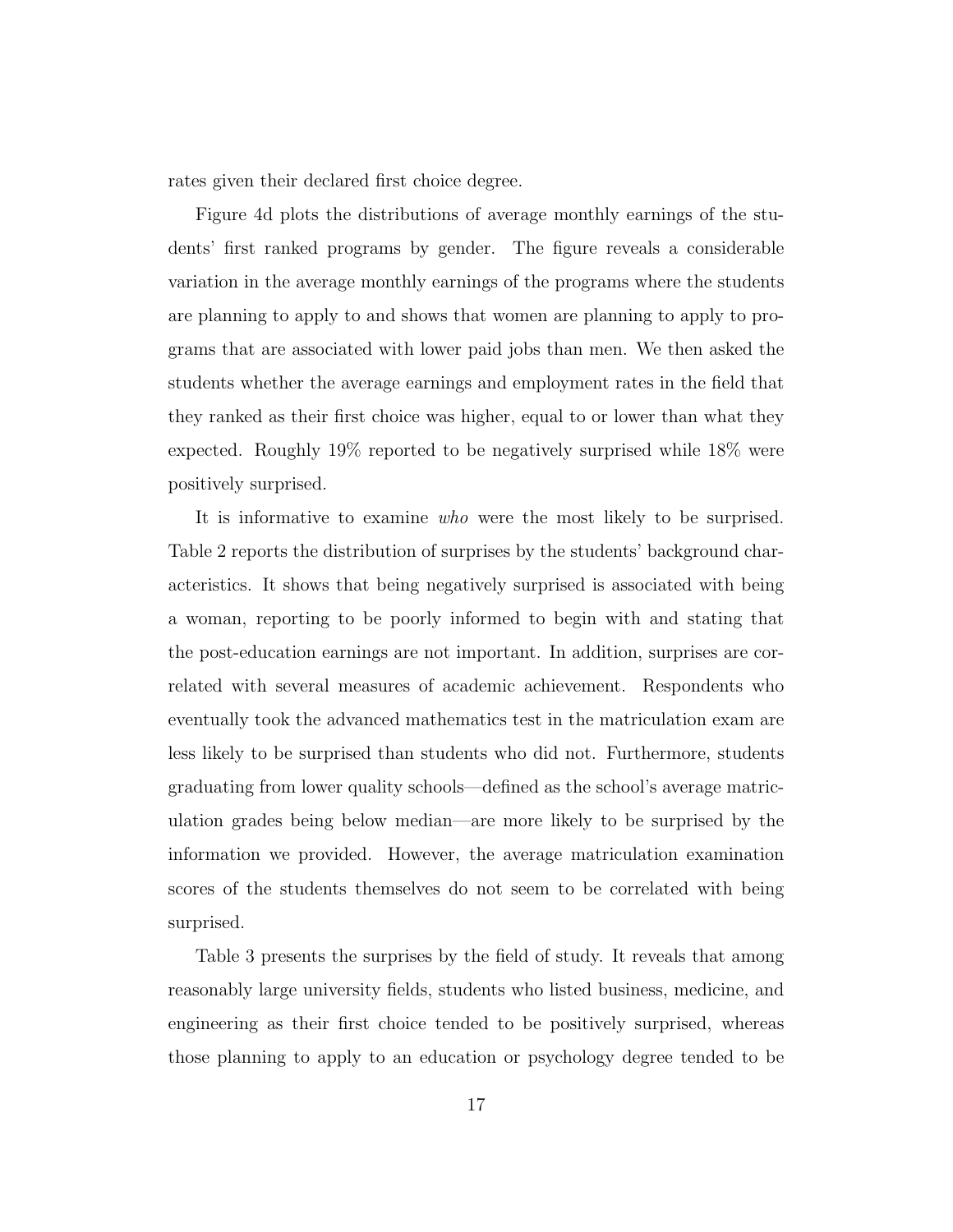negatively surprised. Interestingly, there is a positive correlation between the fields' average earnings and the direction of surprises, suggesting that students may underestimate cross-field earnings differences.

#### 5 Experimental results

This section presents the experimental results. We start with a description of the applicant register data and then present application-level and student-level analysis of the impacts of the intervention.

#### 5.1 Application register

Our experimental analysis is based on data drawn from two centralized registers maintained by the Ministry of Education (HAREK and AMKOREK). These registers are used to allocate students to post-secondary programs. For each student, we observe her full set of applications, whether she attended the entrance examination, whether she was accepted into the program and whether she eventually chose to enter. In addition, the data contain the students' detailed matriculation exam grades and the name of the high school from which she graduated. We have access to this information for years 2011–2013.

The register data have several important strengths. They allow us to observe post-intervention outcomes without having to reach the students for a second round survey. Thus we avoid attrition problems that often plague experimental designs. We can also keep track of the students who did not obtain offers in 2012 and observe their application behavior in 2013. In addition, we observe the application patterns of students graduating from the control schools without having to convince these schools to be a part of the exper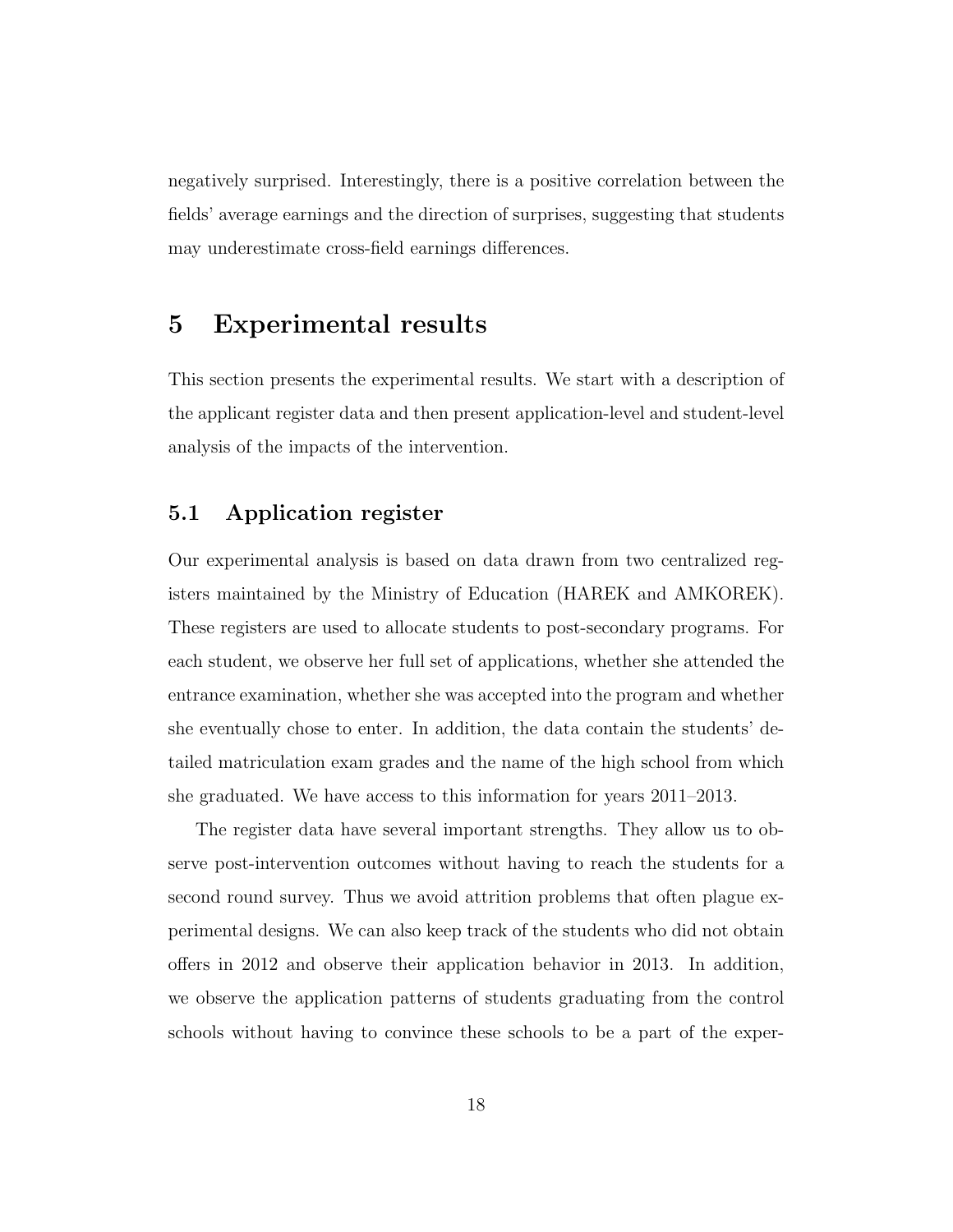iment. Finally, we observe the pre-intervention applications from both the treatment and control schools.

#### 5.2 Impact on the distribution of applications

We start by examining the differences in the distribution of applications across programs between the treatment and control schools. Columns (1) to (4) of Table 4 report the shares of applicants at the year of graduation aggregated by field of study, treatment/control group and cohort.<sup>13</sup> Column (5) reports odds ratios that measure how the shares of applications changed in control and treatment groups between 2011 (pre-treatment) and 2012 (post-treatment). If the odds ratio is larger than one, students graduating from treatment schools have become more likely to apply to that field than students graduating from the control schools. Hence, these odds ratios can be interpreted as differencesin-differences estimates of changes in applications behavior.

We use randomization inference to test whether the changes in the distribution of applications differ between the treatment and control schools (Fisher, 1935; Rosenbaum, 2002).<sup>14</sup> The only statistically significant odds ratio is for the small field of architecture. Given that that these p-values do not correct for multiple inference, one would expect that one out of the 22 estimates reported in Table 4 is significant purely by chance. Furthermore, the p-value

<sup>13</sup>Appendix Table C.1 presents similar analysis for applications one year after graduation.

<sup>&</sup>lt;sup>14</sup>This choice of inference yields correct p-values despite the potentially complex clustering structure in data. Such clustering would arise, for example, if application behavior were affected by school level factors such as peer behavior and geographical location. The issue is further amplified by the fact that several applications typically originate from the same student. Thus standard inference procedures could be severely misleading. In practice, we draw placebo random assignments  $P<sub>s</sub>$  using the same randomization process over schools as was used in the real intervention. We then calculate the estimate of interest,  $\delta_P$ , for each placebo assignment and obtain an empirical c.d.f distribution  $F(\hat{\delta}_P)$ . P-values are calculated by comparing where the measured real treatment effect,  $\hat{\delta}$ , falls in the distribution  $F(\hat{\delta}_P)$ .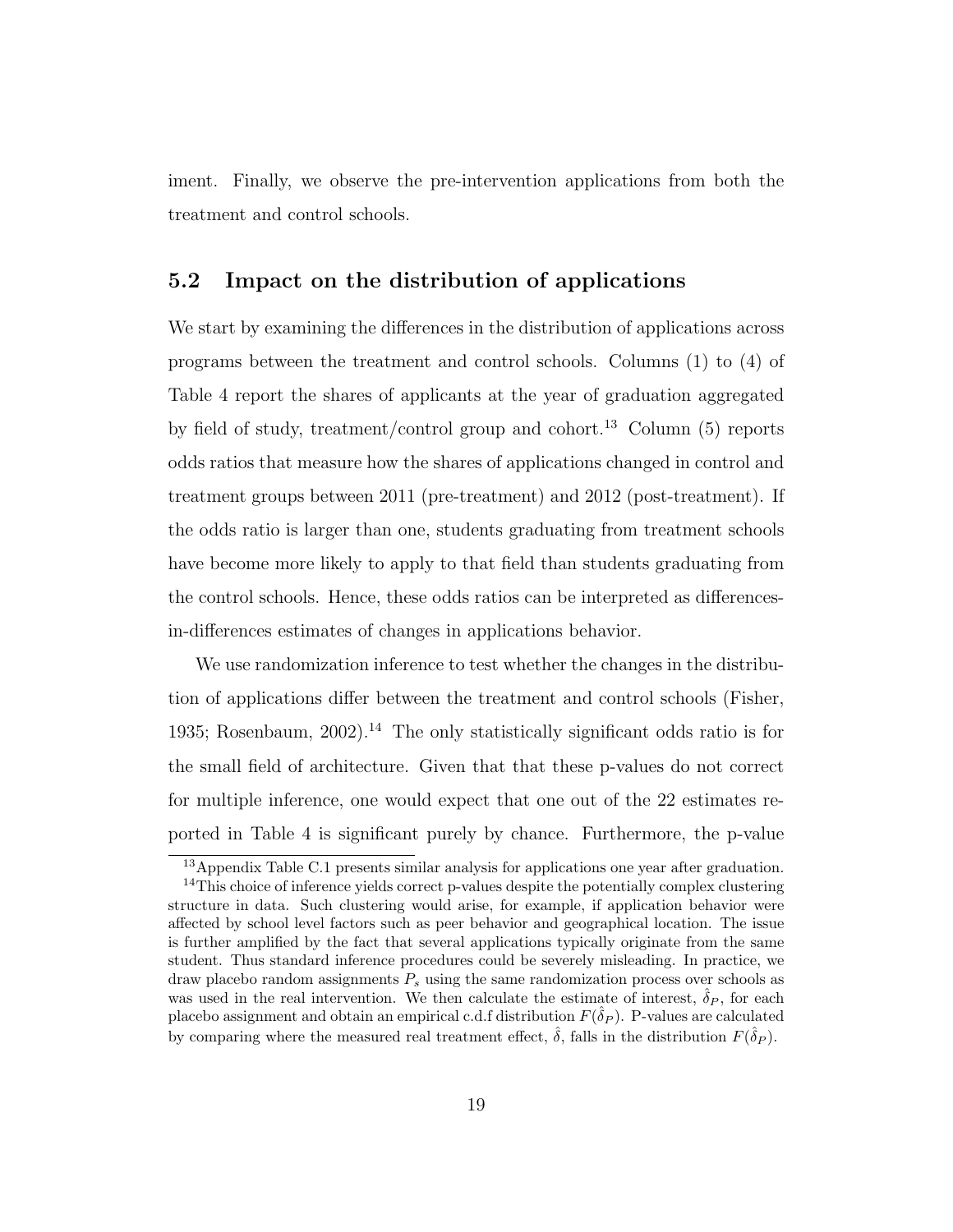for the test for homogeneous association, i.e. that all odds ratios are equal, is 0.78. In short, we find no evidence that the intervention has a detectable effect on the overall distribution of applications.

#### 5.3 Impact on enrollment and application portfolios

We now turn to examine the impact of the intervention on enrollment patterns and individual-level application portfolios. The first panel of table 5 presents estimates for the impact of the intervention on the likelihood of enrolling in any post-secondary program. The estimates correspond to  $\delta$ , in a differencesin-differences regression

$$
y_{ijst} = \alpha_j + \beta D_s + \gamma D_t + \delta(D_s \times D_t) + \mu_s + \epsilon_{ijts}
$$
\n(1)

where  $y_{ijst}$  is an indicator variable for student i being enrolled in any program j years after graduating from high school s in year  $t, D_s$  is an indicator variable for the high school being offered the intervention, and  $D_t$  is a calendar year fixed-effect, and  $\mu_s$  is a vector of strata fixed-effects (see Appendix A for details). We use differences-in-differences specification as a baseline, because it provides a parsimonious way to summarize our entire data. The coefficient  $\beta$  measures the extent to which the treatment and control groups differed already prior to the intervention. Coefficient  $\gamma$  measures the overall changes in the outcome over calendar year. Most importantly, coefficient  $\delta$  measures the treatment effect.<sup>15</sup>

Columns (1) to (3) of panel A, Table 5, show that our information intervention did not have any effect on the likelihood of enrolling in a university or

<sup>15</sup>Cross-sectional estimates are presented in Appendix Table C.2, and the full differencesin-differences estimates in Appendix Tables C.3 and C.4.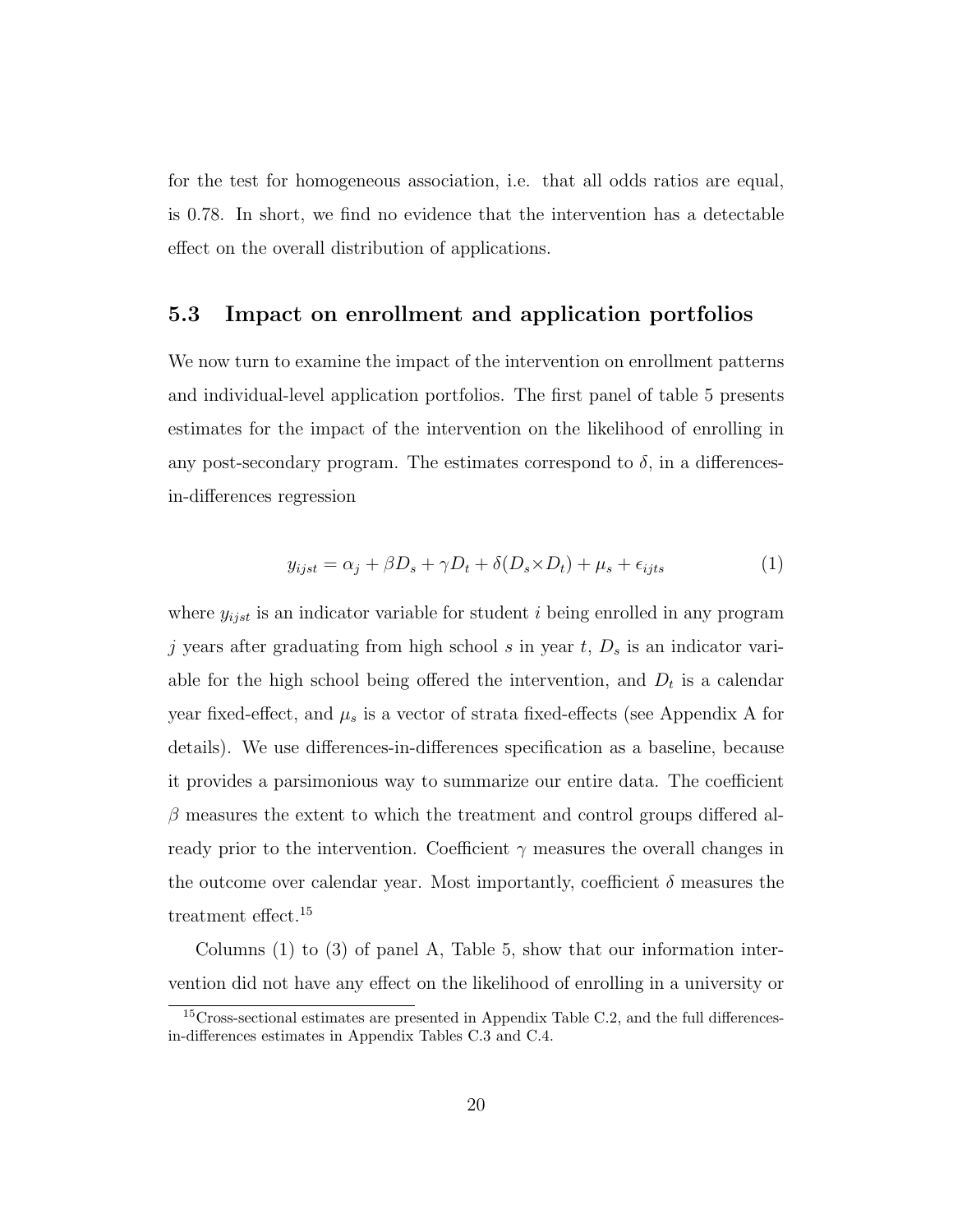a polytechnic program. The school level clustered standard errors suggest that we can exclude economically significant effects. The randomization inference p-values show that all estimates are far from being statistically significant. In columns (4) to (6) we examine the situation one year after graduation.<sup>16</sup> Again, we find no evidence on the intervention having an impact on the overall enrollment.

The second panel of Table 5 examines the impact on the log mean earnings of the field in which the accepted applicants were enrolled in. Again, the point estimates are close to zero, relatively precise and insignificant. Very similar pattern of results is repeated in columns (4) to (6) where we analyze log mean earnings of the degrees where the applicants enroll in 2013.

In panel (C) of table 5, we repeat the analysis with the employment rate of the degree in which the applicants were enrolled as the dependent variable. Here, the average effect in the year of graduation is actually negative and significant, but again the magnitude of this effect is negligible. The effects of our information in the year after graduation are indistinguishable from the effects of year before.

In panels D and E of Table 5, we examine whether the intervention affected applications, even if it did not affect enrollment. This analysis complements the application level analysis reported in table 4 by characterizing the application portfolios at student level. The aim is to improve statistical power and facilitate interpretation. The challenge, however, is that it is not obvious how an application portfolio should be characterized in a setting where students can apply to as many as 11 programs out of a total of 658. This abundance of

<sup>&</sup>lt;sup>16</sup>In columns (1) to (3), we measure enrollment for the pre-intervention cohort in fall 2011 and for the intervention cohort in 2012. In columns (4) to (6), we measure enrollment for the pre-intervention cohort in 2012 and the intervention cohort in 2013.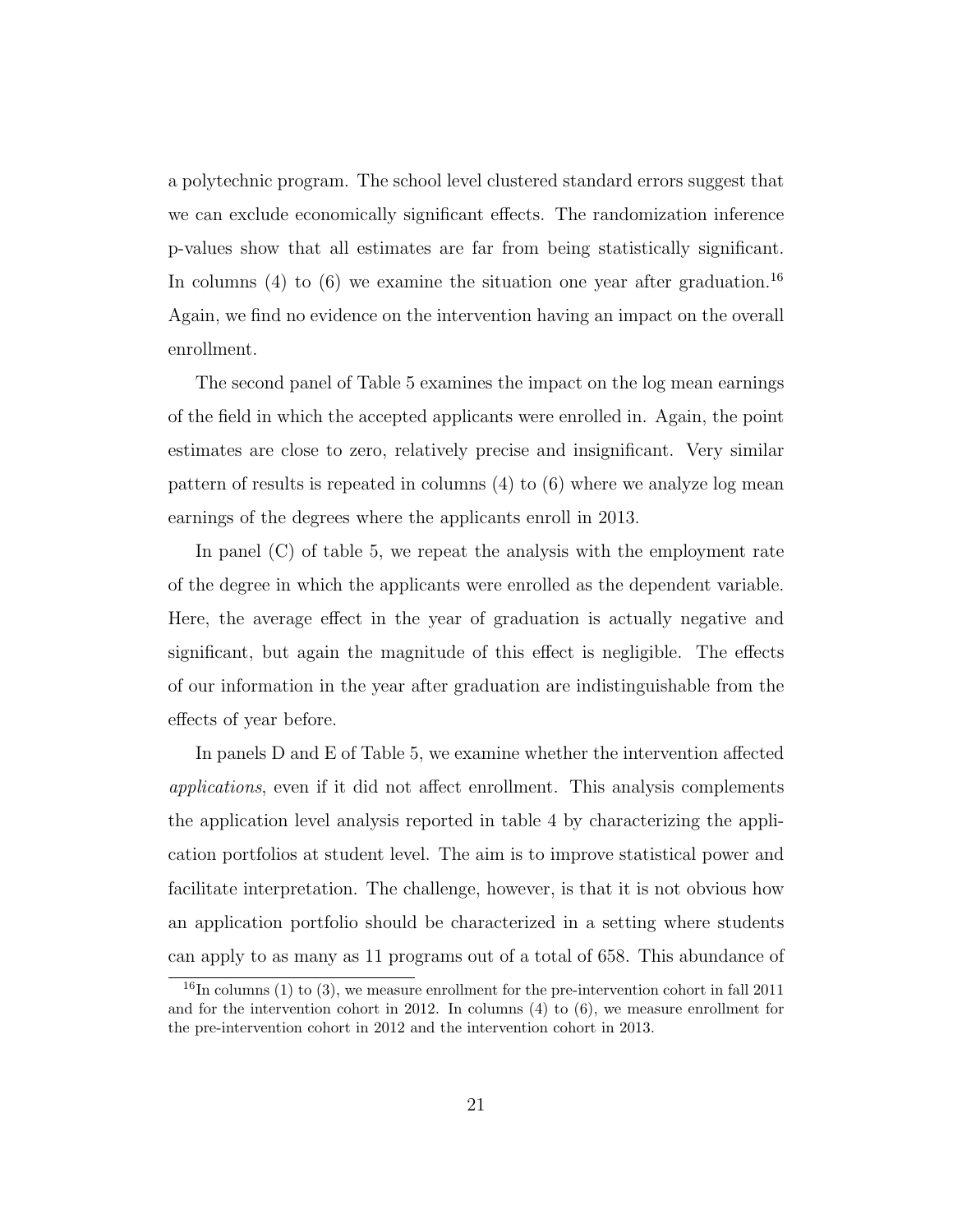choice also makes it infeasible to directly examine each possible combination of applications.<sup>17</sup>

Our approach is to use two ad hoc but arguably reasonable measures that characterize the application portfolio of the applicants. The first is simply the log mean earnings of the fields that the applicants include in their portfolio. While intuitive, the weakness of this measure is that it does not take into account that students may apply to programs where they are very unlikely to be admitted to. As an alternative measure, we use log expected earnings of application portfolio, where the average earnings associated with each application are weighted by the student's likelihood of being accepted (as prediceted by her matriculation exam results) and by taking into account that the student can enter only one program.<sup>18</sup> In order to ease interpretation, we scale this outcome to have a standard deviation of one.

The results presented in panels D and E verify the conclusions from the application level analysis. The estimated impacts on the average log earnings of the application portfolio are close to zero and precisely estimated. The point estimates for the expected earnings of the application portfolio are positive, but statistically insignificant.

<sup>&</sup>lt;sup>17</sup>There are  $\binom{658}{11} + \binom{658}{10} + \dots + \binom{658}{1} = 2.35 \times 10^{23}$  possible application combinations. Some theoretical work examining problems approaching this level of complexity exist, but existing results are not sufficient to e.g. characterize the optimal strategy in our context. The problem is particularly hard, because preparing for an entry exam for one program decreases the likelihood of being accepted other programs (due to time constraints). Thus the tools introduced by Chade and Smith (2006) and Chade, Lewis, and Smith (in press) are not directly applicable in the Finnish context.

<sup>18</sup>See appendix B for details.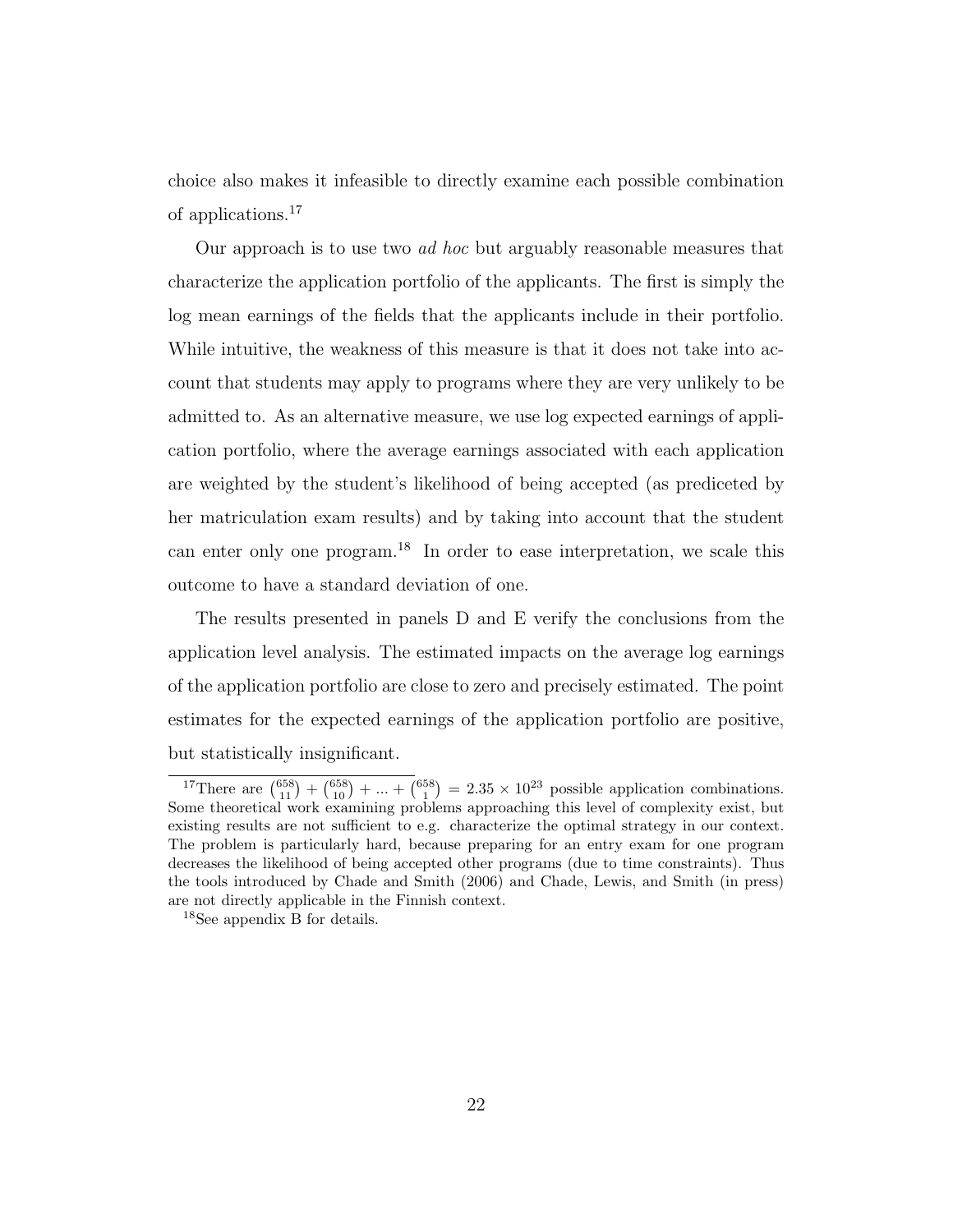## 6 Interpretation

The results discussed above suggest that our intervention led to belief updating, but had no impact on actual applications or enrollment. In this section, we discuss the potential explanations for this pattern of results. We start by showing that the students' survey answers are remarkably consistent with their later application behavior, and that the students who were disappointed about their initial choice were more likely to change their plans than the others. We then present experimental results showing that the students who were most likely to be negatively surprised were affected by the intervention. However, the affected subgroup is not sufficiently large to show up in the estimates for the full student population.

#### 6.1 Survey responses and application behavior

In our survey, we asked the respondents to give us a permission to manually link their responses to the application registers. We were able to make this link for 1,168 students. For them, we can check whether they ended up applying to the program that they listed as their first choice in the survey. That is, we can examine whether their plans changed between the time of the intervention (November 2011) and the application deadline (April 2012).

Table 6 tabulates the fraction of students who applied to at least one program in the field they listed as their first choice in the survey against whether they reported to be surprised about the average earnings of recent graduates in that field. We also tabulate the fraction of students who were offered a place and the fraction accepting an offer.

The first notable fact of Table 6 is that in the spring of 2012 approximately three quarters of the students applied to the program that they had listed as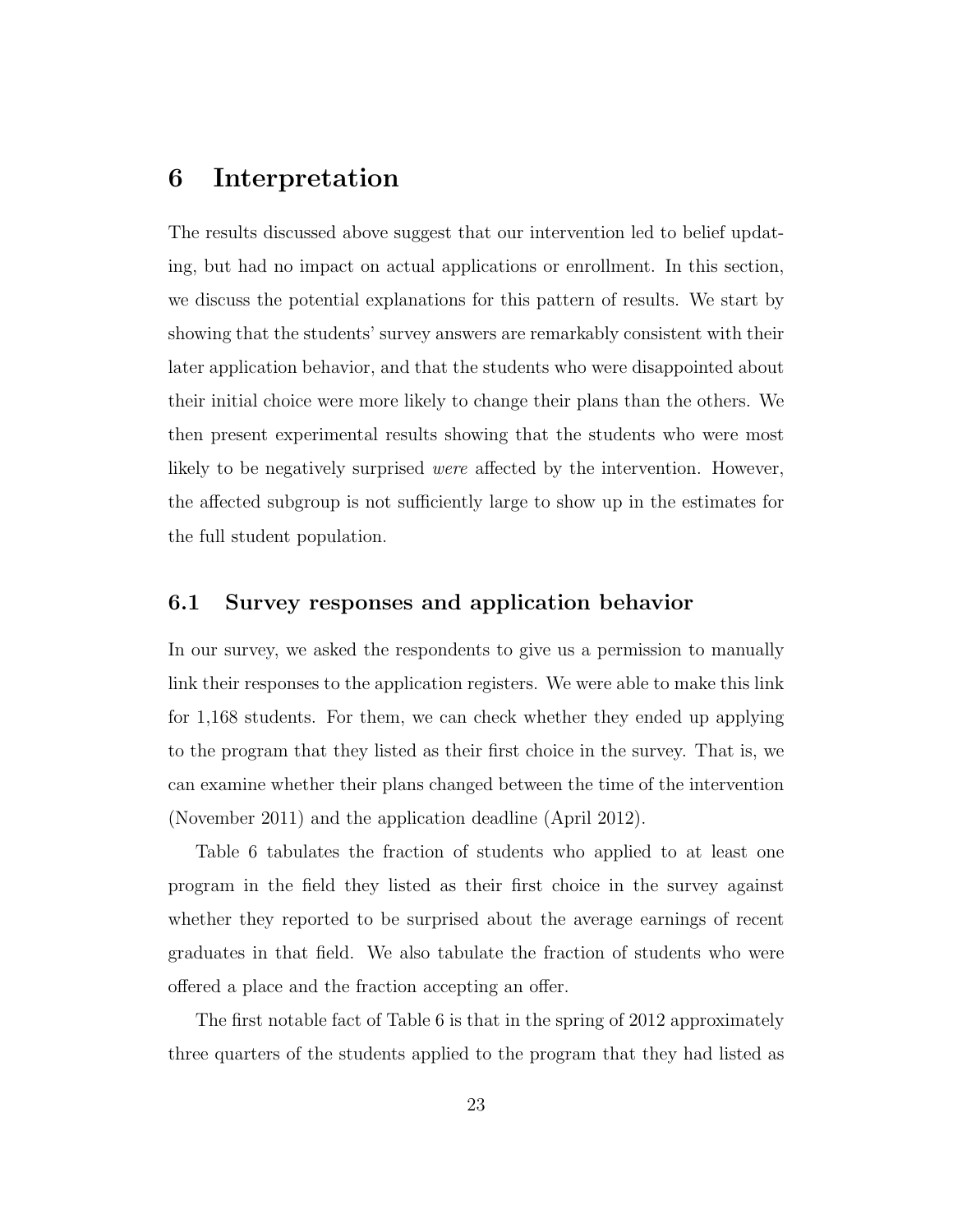their first choice in the survey almost half a year before the actual application process started. This suggests that the survey answers are informative about the students' intentions and that many of them had seriously considered their post-secondary education at the time of the survey. Roughly a fifth were eventually accepted to a program that they listed as their first choice in our survey.

Interestingly, however, the students who were negatively surprised were much more likely to revise their plans between the survey and the time they had to file the application. Column 4 of table 6 reports the differences between those who are negatively surprised by the actual earnings level of the field that they were thinking of and the rest of the survey respondents. These negatively surprised respondents were eight percentage points less likely to apply to the field that they reported as their first choice in the survey. The difference persists in the fraction accepted and eventually enrolling in their survey-time first choice program. There are no significant differences between the students who were positively surprised and students who were not surprised.

#### 6.2 Subsample analysis

The results reported in Table 6 suggest that our intervention may have affected a subsample of students who were negatively surprised by the information we provided them. However, this hypothesis is based on a selected sample: intentions and beliefs data were only collected from the treatment group and we could link only a third of the responses to the register data. Furthermore, the association between changing plans and being negatively surprised could be spurious. In order to present plausible causal evidence, we now turn to experimental results for the subpopulation of applicants who may have been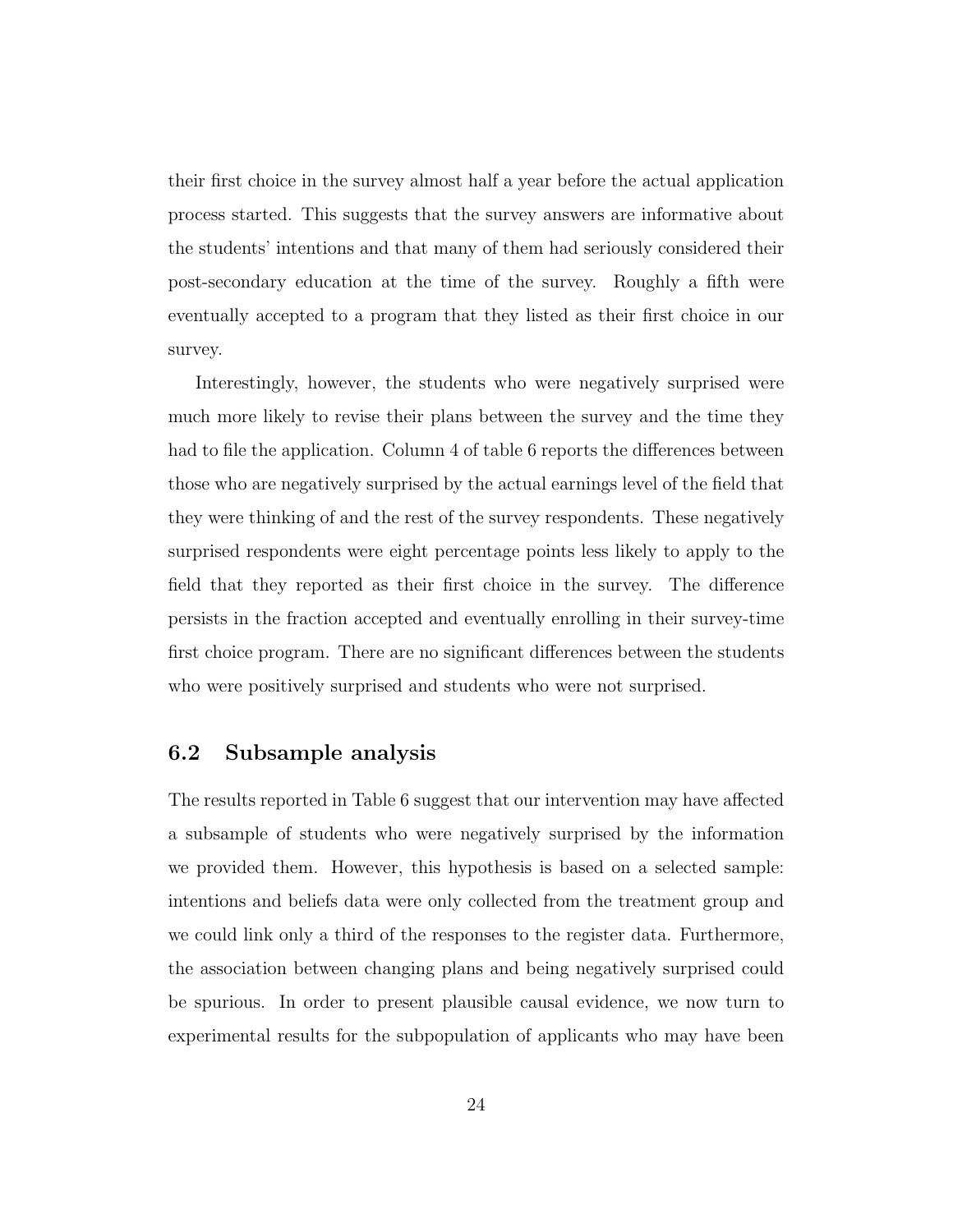particularly responsive to our intervention.

Figure 5 present differences-in-differences estimates for the effect of our information intervention by different values of predicted likelihood of being negatively surprised. These predicted values are derived by estimating a linear probability model using the linked survey-register data. We regress an indicator for the respondent reporting to be negatively surprised on variables taken from the application register.<sup>19</sup> Since we observe these variables for everyone, we can use the estimates to predict the probability of being negatively surprised for the full student population.

We split the sample into five groups along the support of the distribution of predicted surprises and conduct similar analyses as in Section 5.3 separately for each subgroup. Figure 5 shows that the resulting treatment effects are small and mostly insignificant for most values of the predicted surprises. However, among students who were the most likely to be negatively surprised, we find a significant or borderline significant positive effects on all the outcomes with randomization p-values ranging between 0.144 and 0.000 (Appendix Table C.6). That is, individuals who are the most likely to update their beliefs appear to change their application behavior and their enrollment is affected by the intervention. They switch their applications towards programs with higher wages and are more likely to be enrolled in a program that pays higher wages. However, this group is only a small fraction of the overall student population and thus it does not affect our estimates regarding the average effect of the intervention.<sup>20</sup>

<sup>&</sup>lt;sup>19</sup>The regressors are female dummy, full set of dummies for the optional subjects taken in the matriculation exam and the average matriculation grade in the school in 2011. We present the results of the regressions in Appendix Table C.5.

 $^{20}$ In the Appendix, we show that similar conclusions follow from estimates where we split the sample into equally sized subgroups (Appendix Table C.7) as well as from a specification adding a linear interaction term between the predicted surprise and treatment group status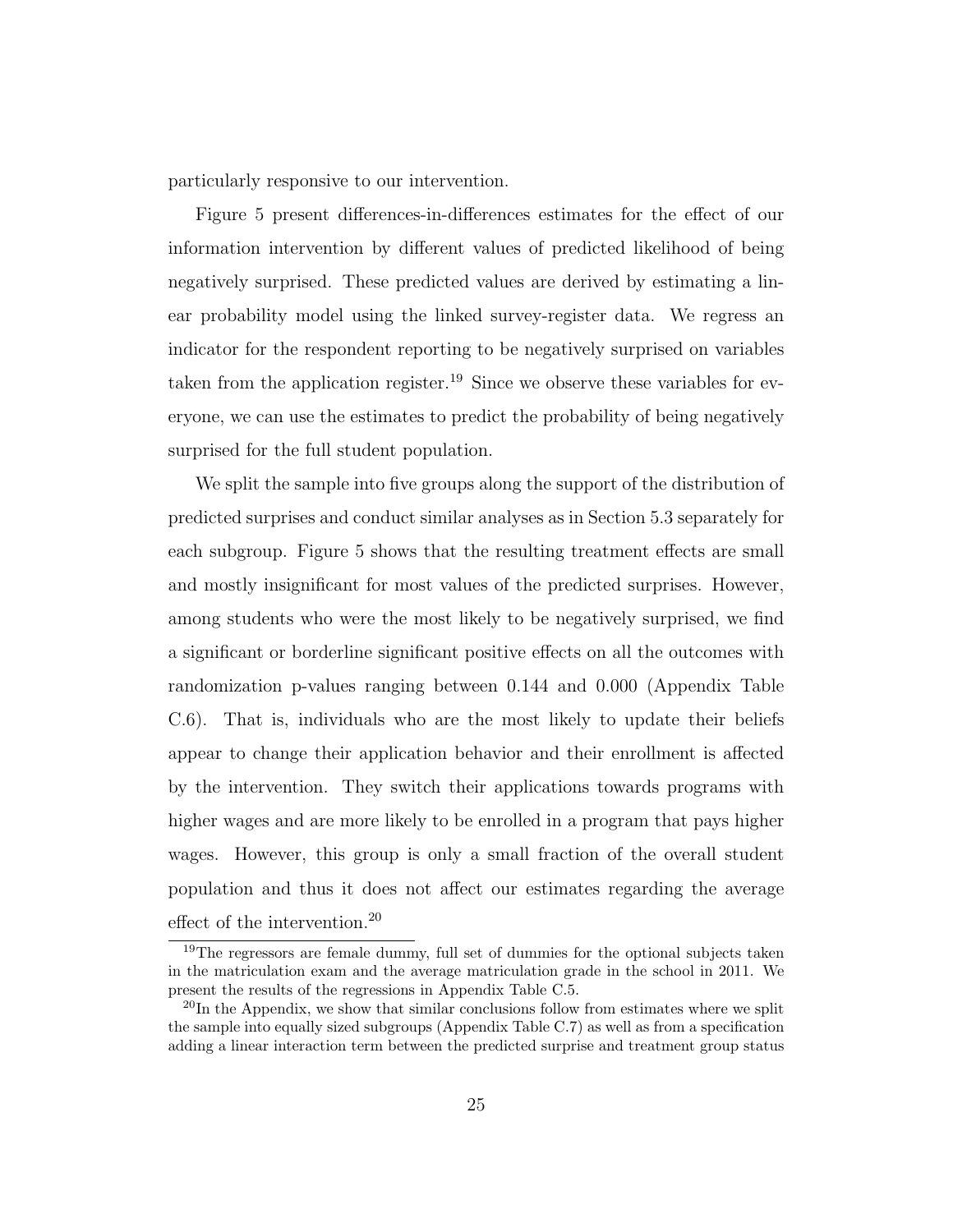# 7 Conclusions

Many commentators, politicians, and parents worry that high-school students choose post-secondary education that does not prepare them for a successful entry into the labor market. Often these choices are alleged to reflect a lack of information about actual labor market prospects associated with alternative degrees. Yet, the mere fact that some choices do not appear to maximize lifetime earnings does not necessarily mean that they are based on incomplete information. Degrees that offer poor labor market prospects may attract students with their consumption value. On the other hand, degrees that are associated with high earnings and employment rates are often heavily over-subscribed.

In this paper, we have reported results from a large randomized field experiment that provided accurate and detailed information about the earnings distribution and employment prospects associated with different post-secondary degrees in Finland. Our survey results confirm the findings from previous literature that these kinds of information interventions lead to belief updating. However, our experimental estimates show that the intervention did not affect the actual application or enrollment patterns, on average. Only those students who were the most likely to be negatively surprised switched to apply to programs that have higher average earnings. They also became more likely enroll into such programs. While the effects are statistically and economically significant for this subgroup, the subgroup represents a small fraction of the overall student population.

Our results suggest two policy lessons. First, providing accurate information on the labor market prospects is likely to be welfare increasing. Given the (Appendix Table C.8).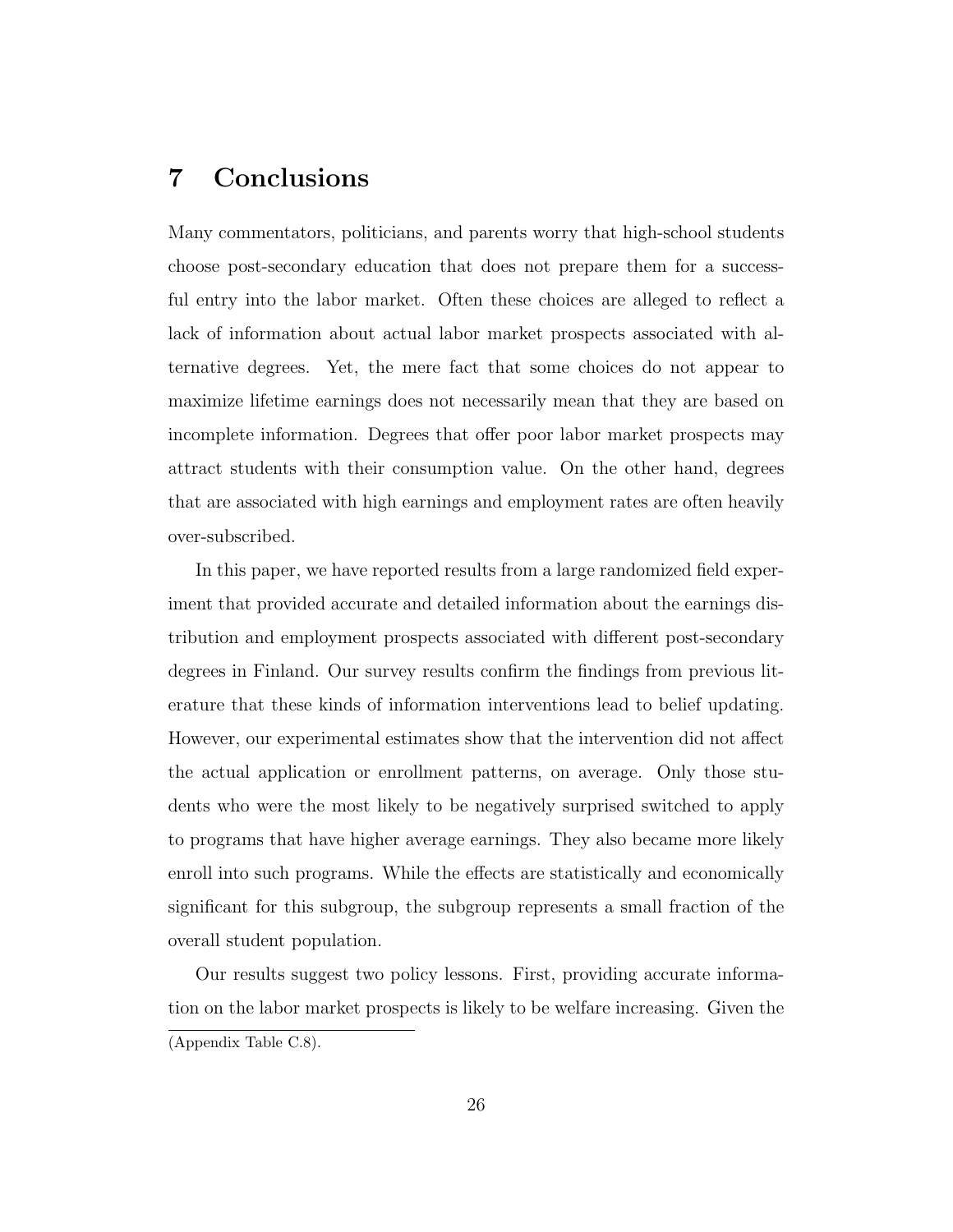importance of post-secondary education choices—and the low cost of providing information—affecting even a small fraction of students provides a justification for this type of interventions. Second, it is important to bear in mind that better information alone is unlikely to have a major impact on the overall allocation of students into post-secondary programs. Thus governments worried about students making "wrong" decisions are best adviced to seek additional policy measures.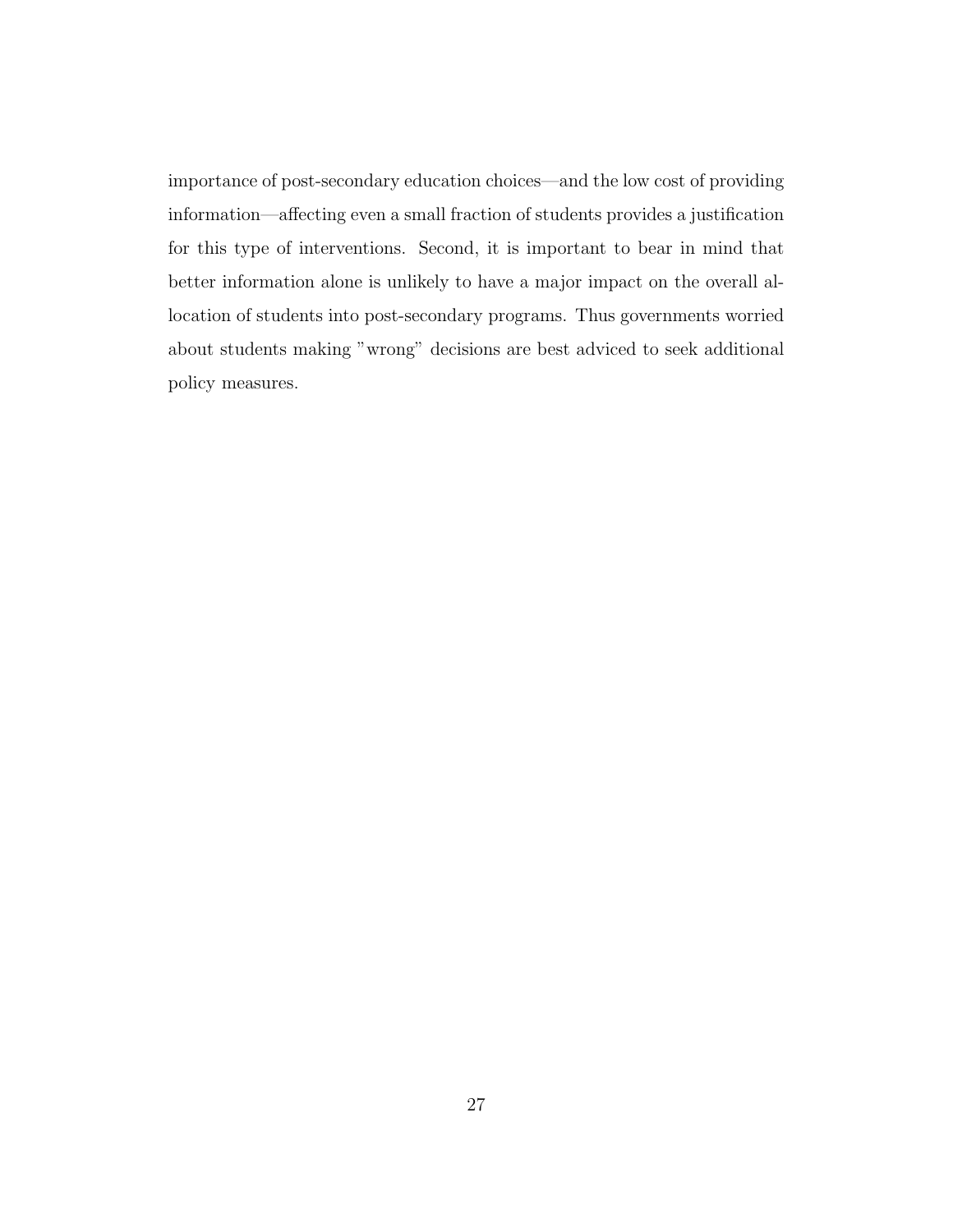## References

- Altonji, J. G., Blom, E., & Meghir, C. (2012). Heterogeneity in human capital investments: High school curriculum, college major, and careers. Annual Review of Economics,  $\mathcal{A}(1)$ , 185–223.
- Bettinger, E. P., Long, B. T., Oreopoulos, P., & Sanbonmatsu, L. (2012). The Role of Application Assistance and Information in College Decisions: Results from the H&R Block Fafsa Experiment. The Quarterly Journal of Economics, 127 (3), 1205–1242.
- Betts, J. R. (1996). What do students know about wages? evidence from a survey of undergraduates. *Journal of Human Resources*, 27–56.
- Brunello, G., Lucifora, C., & Winter-Ebmer, R. (2004). The wage expectations of european business and economics students. Journal of Human Resources,  $39(4)$ ,  $1116-1142$ .
- Carvajal, M. J., Bendana, D., Bozorgmanesh, A., Castillo, M. A., Pourmasiha, K., Rao, P., & Torres, J. A. (2000). Inter-gender differentials between college students' earnings expectations and the experience of recent graduates. Economics of Education Review, 19(3), 229–243.
- Chade, H., Lewis, G., & Smith, L. (in press). Student portfolios and the college admissions problem. Review of Economic Studies.
- Chade, H., & Smith, L. (2006). Simultaneous search. *Econometrica*,  $\gamma_4(5)$ , 1293–1307.
- Dominitz, J., & Manski, C. F. (1996). Eliciting student expectations of the returns to schooling. Journal of Human Resources,  $31(1)$ , 1–26.
- Fisher, R. A. (1935). The design of experiments. Oliver & Boyd.
- Hastings, J., Neilson, C. A., & Zimmerman, S. D. (2015). The effects of earnings disclosure on college enrollment decisions (Tech. Rep.). National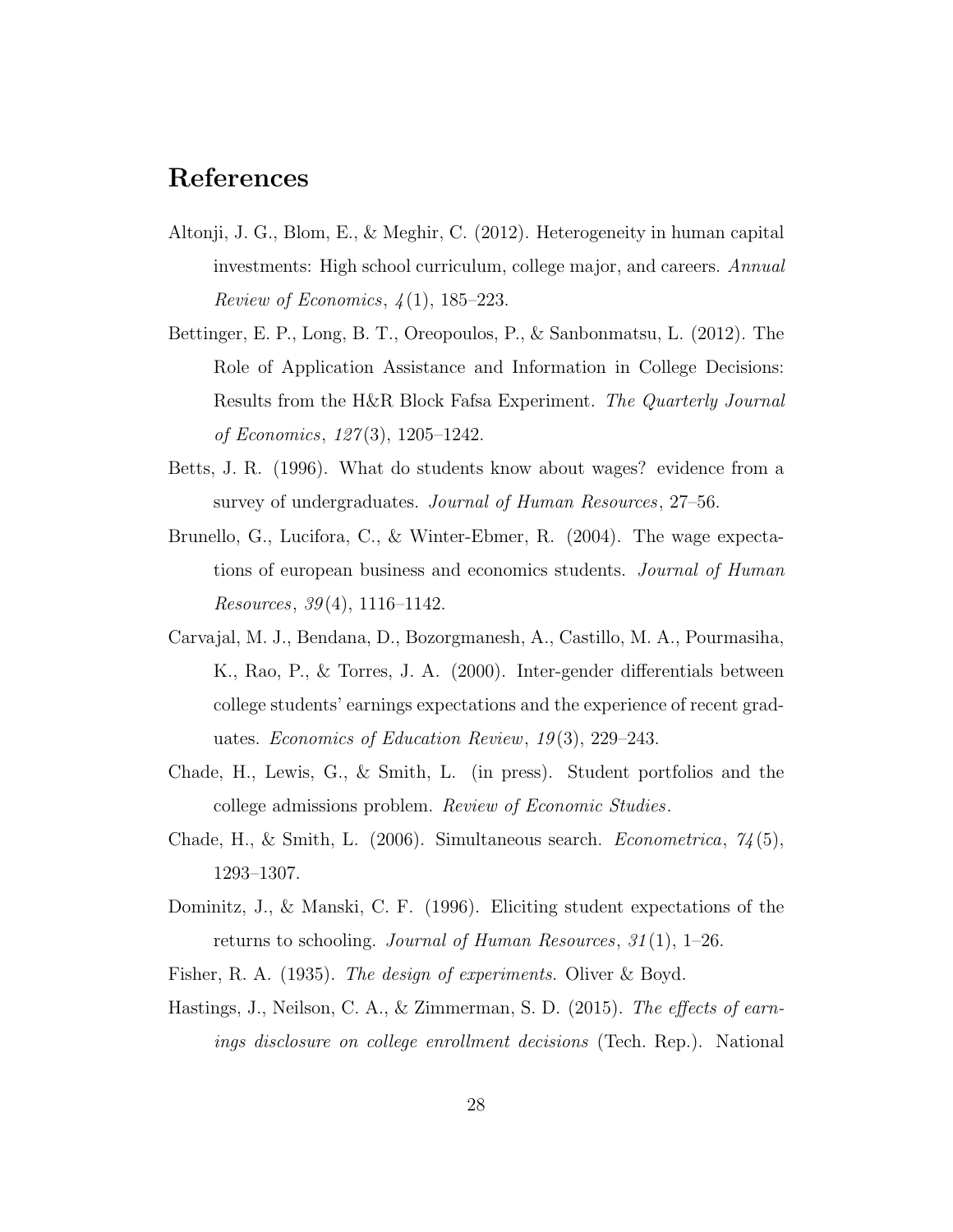Bureau of Economic Research.

- Hoxby, C., & Avery, C. (2013). The Missing "One-Offs": The Hidden Supply of High-Achieving, Low Income Students. Brookings Papers on Economic Activity,  $1, 1-65$ .
- Hoxby, C., & Turner, S. (2013). Expanding college opportunities for highachieving, low income students. (Mimeo)
- Jensen, R. (2010). The (Perceived) Returns to Education and the Demand for Schooling. The Quarterly Journal of Economics, 125 (2), 515–548.
- Kirkebøen, L., Leuven, E., & Mogstad, M. (2014). Field of study, earnings, and self-selection. (NBER WP No. 20816)
- McGuigan, M., McNally, S., & Wyness, G. (2012). Student awareness of costs and benefits of educational decisions: Effects of an information campaign. (CEE DP 139)
- Nguyen, T. (2008). Information, Role Models and Perceived Returns to Education: Experimental Evidence from Madagascar. (Mimeo)
- Oreopoulos, P., & Dunn, R. (2013). Information and college access: Evidence from a randomized field experiment. The Scandinavian Journal of Economics,  $115(1)$ , 3-26.
- Rosenbaum, P. R. (2002). Covariance adjustment in randomized experiments and observational studies. Statistical Science, 17 (3), 286–327.
- Wiswall, M., & Zafar, B. (in press). Determinants of college major choice: Identification using an information experiment. Review of Economic Studies.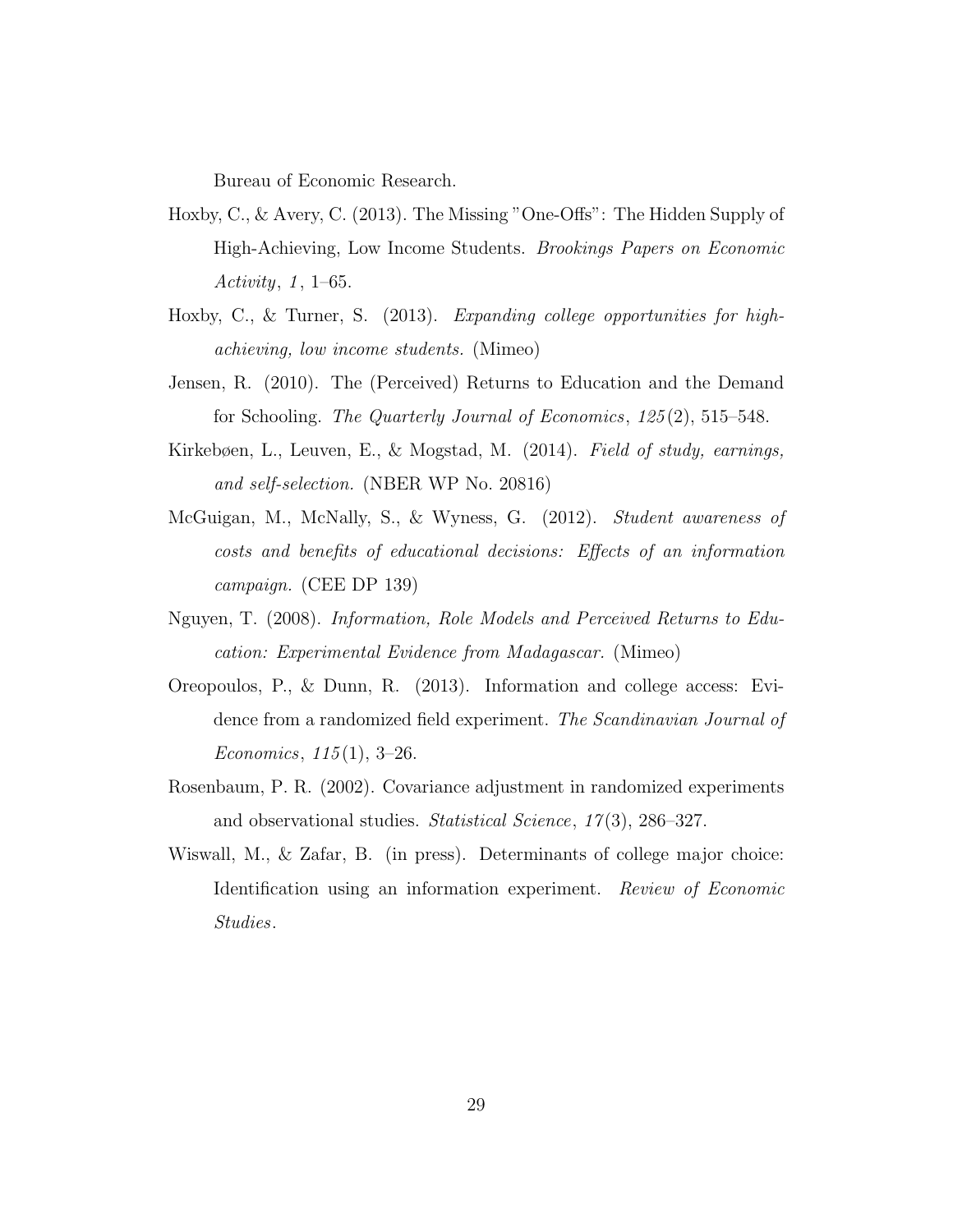

Figure 1: The timing of the treatment within the Finnish educational system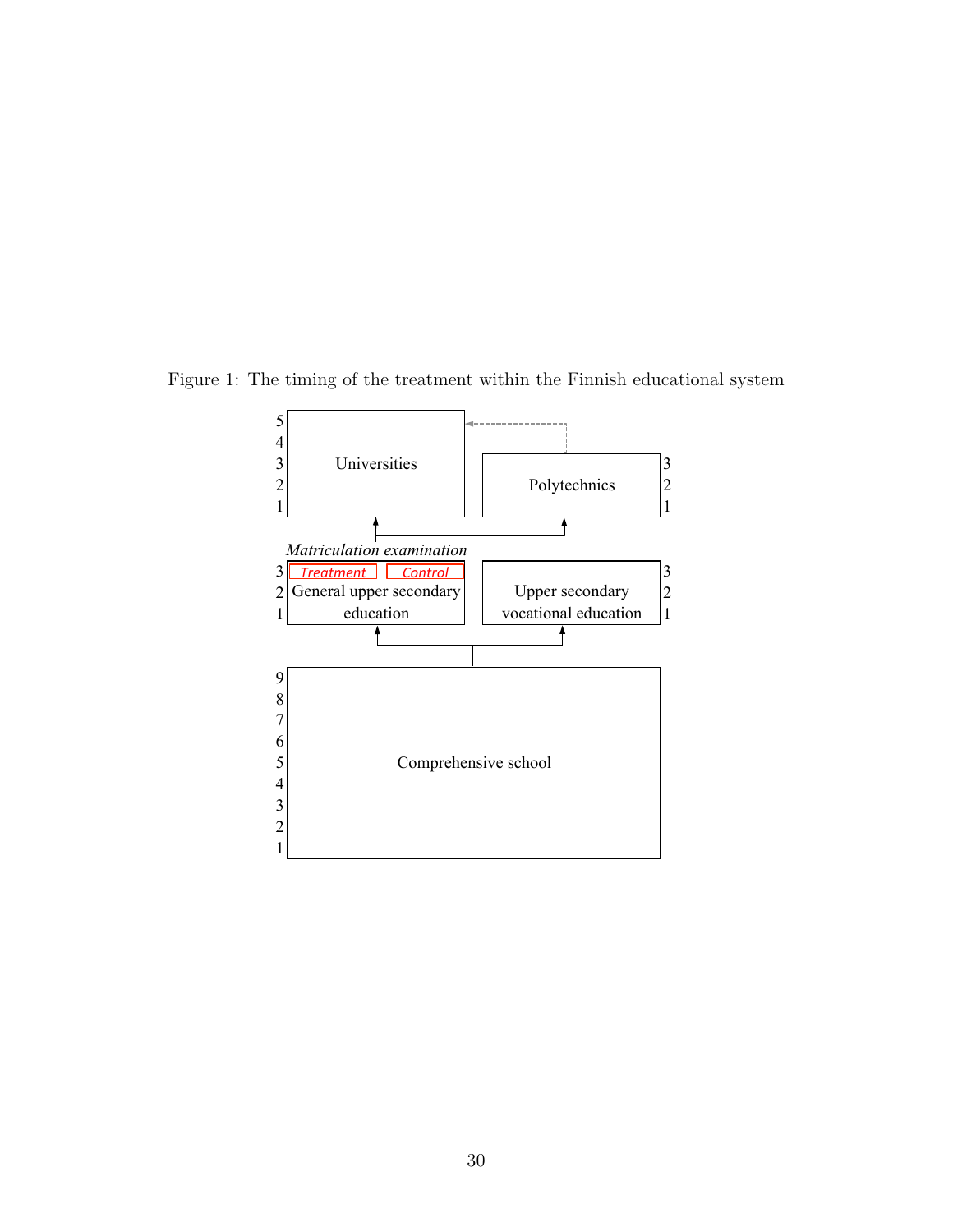

Figure 2: Average earnings and matriculation exam scores among enrolled students

Note: Average earnings of the 30–34 old individuals in 2008 holding a degree (vertical axis) and the average matriculation exam scores of the students enrolled in these programs in 2011–2013 (horizontal axis). The size of the circles corresponds to the number of students enrolled in the program in 2011–2013.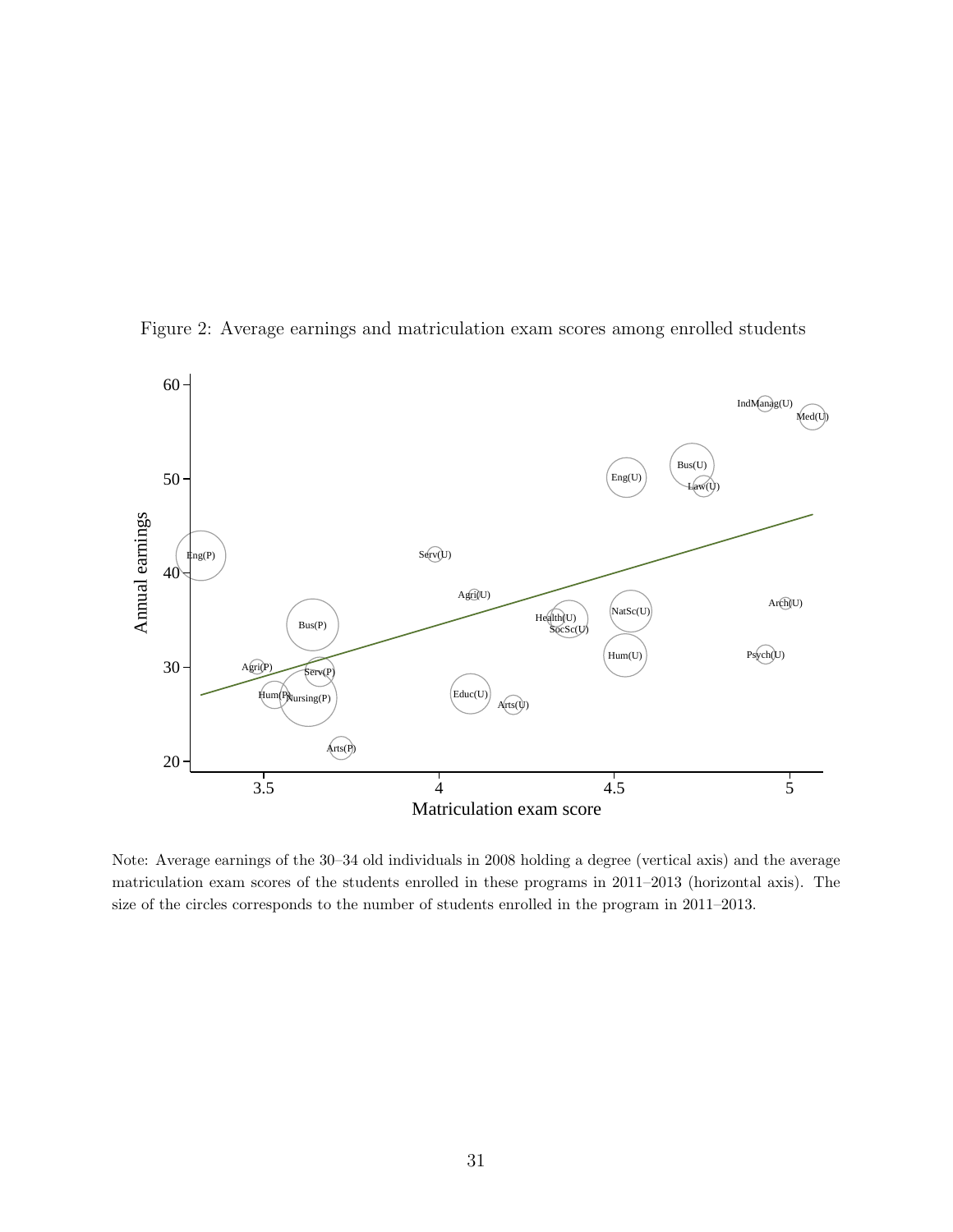

Figure 3: Extract from the slides provided to the student guidance councelors

Note: Slide 8 form the PowerPoint presentation provided to the student guidance councelors. Similar distributional graphs were provided in the information package regarding 104 degrees. We instructed the student guidance councelors to go through this slide slowly and provided detailed discussion about how to interpret it. See the treatment material, pages 3–4, for details (available at www.aalto-econ.fi/sarvimaki).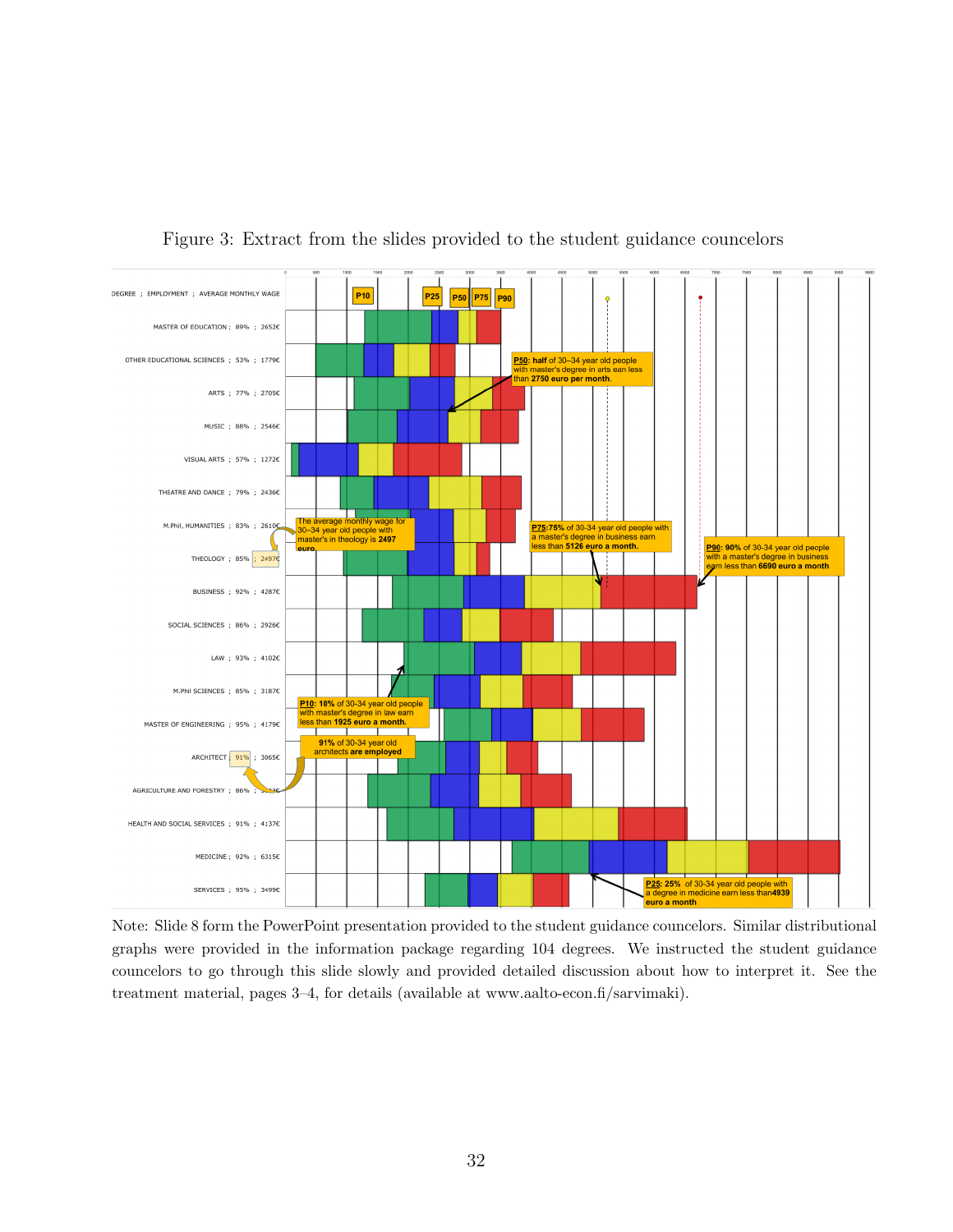Figure 4: Survey results Figure 4: Survey results



(c) "From whom have you received useful information about further study opportunities?" (c) "From whom have you received useful information about further study opportunities?"

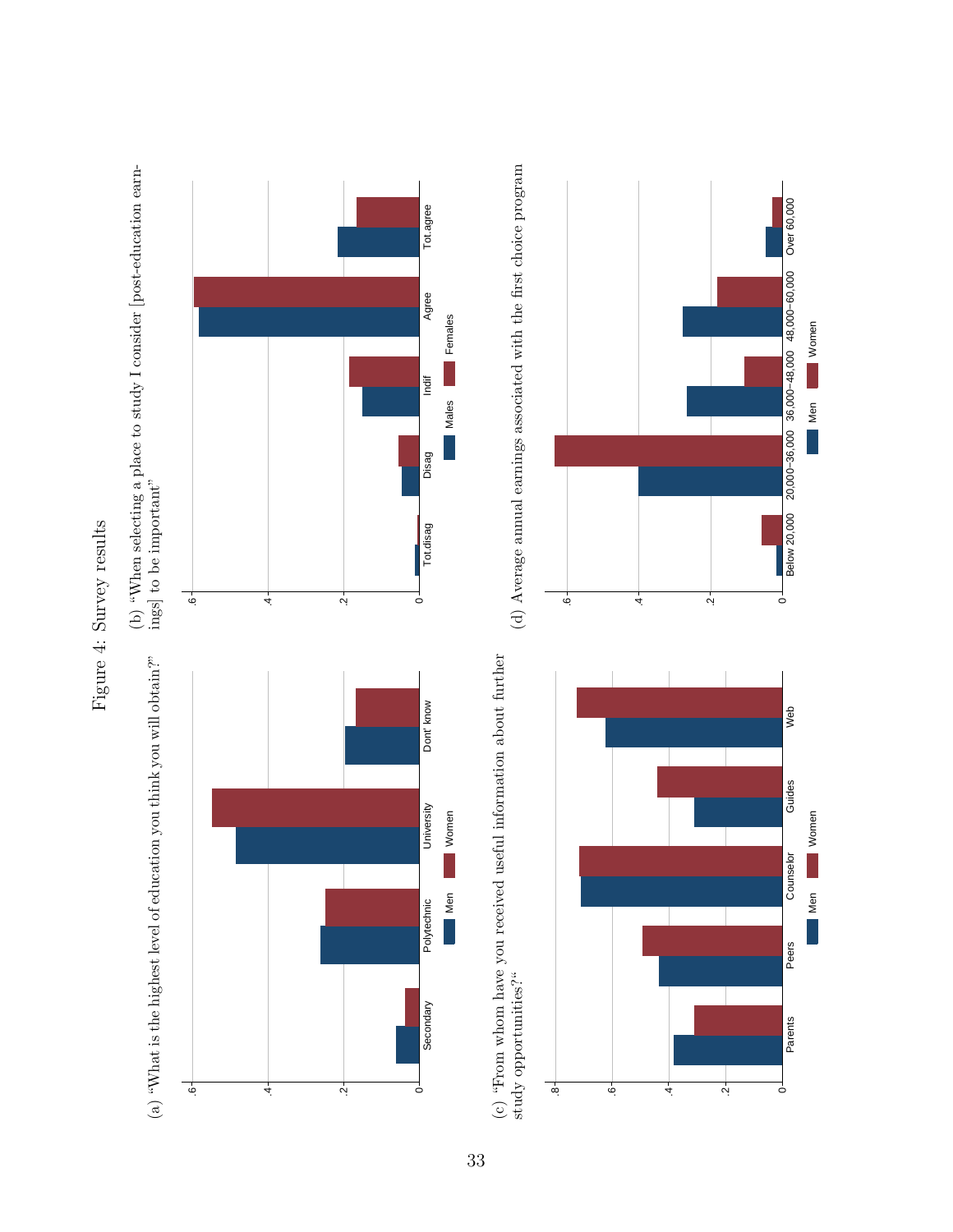

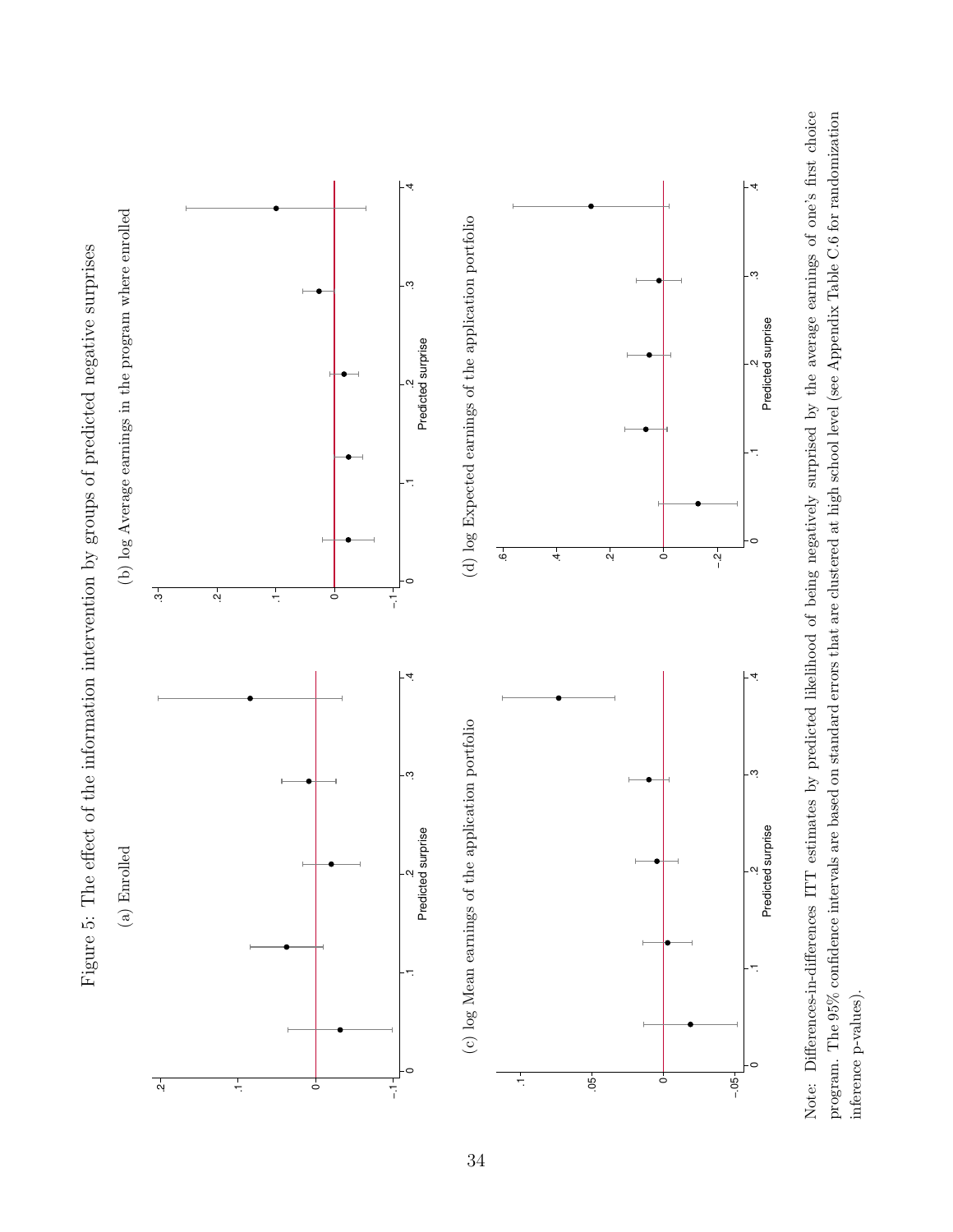|                                                                                                                                                                                                                                                          |                 |                    |                          |                  |                        | $\operatorname{Matriculation}$<br>Exam Score | Employ-<br>ment |             | Annual earnings |        |
|----------------------------------------------------------------------------------------------------------------------------------------------------------------------------------------------------------------------------------------------------------|-----------------|--------------------|--------------------------|------------------|------------------------|----------------------------------------------|-----------------|-------------|-----------------|--------|
|                                                                                                                                                                                                                                                          | Applications    | Female             | Adv. Math                | $\rm_{Accepted}$ | Average                | Std. dev.                                    | Rate            | Mean        | $\rm p10$       | p90    |
|                                                                                                                                                                                                                                                          | $\widehat{\Xi}$ | $\widehat{\Omega}$ | $\widehat{\mathfrak{S}}$ | $\bigoplus$      | $\widehat{\mathbf{E}}$ | $\widehat{\circ}$                            | $(\zeta)$       | $\circledS$ | $\odot$         | (10)   |
|                                                                                                                                                                                                                                                          |                 | A: Polyte          | chnes                    |                  |                        |                                              |                 |             |                 |        |
| Humanities                                                                                                                                                                                                                                               | 0.04            | 0.64               | $0.17\,$                 | 0.11             | 3.43                   | 16.0                                         | $0.80\,$        | 27,060      | 10,860          | 40,740 |
| Arts                                                                                                                                                                                                                                                     | 0.03            | 0.76               | 0.20                     | 0.12             | 3.57                   | 1.00                                         | 0.55            | 21,408      | 072'2           | 34,680 |
| Business                                                                                                                                                                                                                                                 | 0.12            | 0.54               | 0.22                     | 0.15             | 3.43                   | 0.96                                         | 0.90            | 34,500      | 15,696          | 53,856 |
| Engineering                                                                                                                                                                                                                                              | 0.08            | 0.19               | 0.42                     | 0.22             | 3.24                   | 0.88                                         | 0.94            | 41,844      | 28,392          | 56,568 |
| Agriculture                                                                                                                                                                                                                                              | 0.01            | 0.49               | 0.32                     | 0.31             | 3.39                   | 0.96                                         | 0.88            | 30,048      | 17,544          | 42,576 |
| Nursing                                                                                                                                                                                                                                                  | 0.17            | 0.82               | 0.20                     | 0.09             | 3.36                   | 0.96                                         | 0.89            | 26,736      | 11,232          | 36,960 |
| Services                                                                                                                                                                                                                                                 | 0.04            | 0.73               | 0.15                     | 0.13             | 3.42                   | 0.95                                         | $78.0\,$        | 29,508      | 12,912          | 46,404 |
|                                                                                                                                                                                                                                                          |                 | $\dot{B}$ .        | University               |                  |                        |                                              |                 |             |                 |        |
| Education                                                                                                                                                                                                                                                | 0.09            | 0.81               | 0.25                     | 0.08             | 3.68                   | 0.98                                         | 0.75            | 27,351      | 11,370          | 38,220 |
| Arts                                                                                                                                                                                                                                                     | 0.02            | 0.69               | 0.24                     | 0.07             | 3.83                   | 1.06                                         | 77              | $26,\!914$  | 9,377           | 43,270 |
| Humanities                                                                                                                                                                                                                                               | 0.08            | 0.68               | 0.25                     | 0.12             | 4.09                   | 1.03                                         | 0.83            | 31,258      | 13,571          | 44,631 |
| Business                                                                                                                                                                                                                                                 | 0.06            | 0.43               | 0.45                     | 0.08             | 4.04                   | 1.06                                         | 0.92            | 51,444      | 20,904          | 80,280 |
| Social sciences                                                                                                                                                                                                                                          | 0.06            | 0.61               | 0.31                     | 0.10             | 3.95                   | 1.06                                         | 0.86            | 35,112      | 14,964          | 52,272 |
| Psychology                                                                                                                                                                                                                                               | 0.02            | $0.77\,$           | 0.34                     | 0.04             | 4.19                   | 1.07                                         | 0.88            | 31,356      | 12,036          | 41,712 |
| Law                                                                                                                                                                                                                                                      | 0.01            | 0.58               | 0.35                     |                  | $4.10$                 | 1.12                                         | 0.93            | 49,224      | 23,100          | 76,164 |
| Natural sciences                                                                                                                                                                                                                                         | <b>10.07</b>    | 0.52               | 0.69                     | $0.14$<br>$0.28$ | 4.27                   | 1.09                                         | 0.83            | 35,779      | 18,826          | 52,330 |
| Engineering                                                                                                                                                                                                                                              | $0.05\,$        | 0.24               | 0.89                     | 0.17             | 4.16                   | 1.07                                         | 0.95            | 50,148      | 30,912          | 70,044 |
| Ind. management                                                                                                                                                                                                                                          | 0.01            | 0.24               | 0.85                     | 0.13             | 4.23                   | 1.11                                         | 0.95            | 57,984      | 32,640          | 85,344 |
| Architecture                                                                                                                                                                                                                                             | 0.01            | 0.65               | 0.66                     | 0.07             | 4.15                   | 1.07                                         | 0.91            | 36,780      | 21,924          | 49,248 |
| Agriculture                                                                                                                                                                                                                                              | 0.00            | 0.59               | 0.46                     | 0.24             | 3.89                   | 1.05                                         | 0.86            | 37,716      | 16,116          | 55,812 |
| Medicine                                                                                                                                                                                                                                                 | 0.02            | 0.57               | 0.76                     | 0.13             | 4.43                   | 1.09                                         | 0.93            | 56,641      | 25,511          | 82,153 |
| Other health care                                                                                                                                                                                                                                        | 0.01            | 0.80               | 0.52                     | 0.14             | 3.90                   | $1.08\,$                                     | 0.89            | 35,433      | 16,067          | 51,071 |
| Services                                                                                                                                                                                                                                                 | 0.01            | 0.43               | 0.38                     | 0.08             | 3.67                   | 0.98                                         | 0.95            | 41,988      | 27,252          | 55,344 |
| Ę                                                                                                                                                                                                                                                        | 913,566         | 0.60               | 0.35                     | 0.13             | 3.71                   | 1.07                                         | 0.86            | 34,414      | 16,436          | 50,108 |
| Note: Charateristics of the applications and degrees. Columns $(1)$ to $(6)$ use the universe of applications into polytechnics and universities in 2011-2013<br>Columns $(7)$ to $(10)$ use data distributed to the students as part of our experiment. |                 |                    |                          |                  |                        |                                              |                 |             |                 |        |

Table 1: Post-secondary degree characteristics Table 1: Post-secondary degree characteristics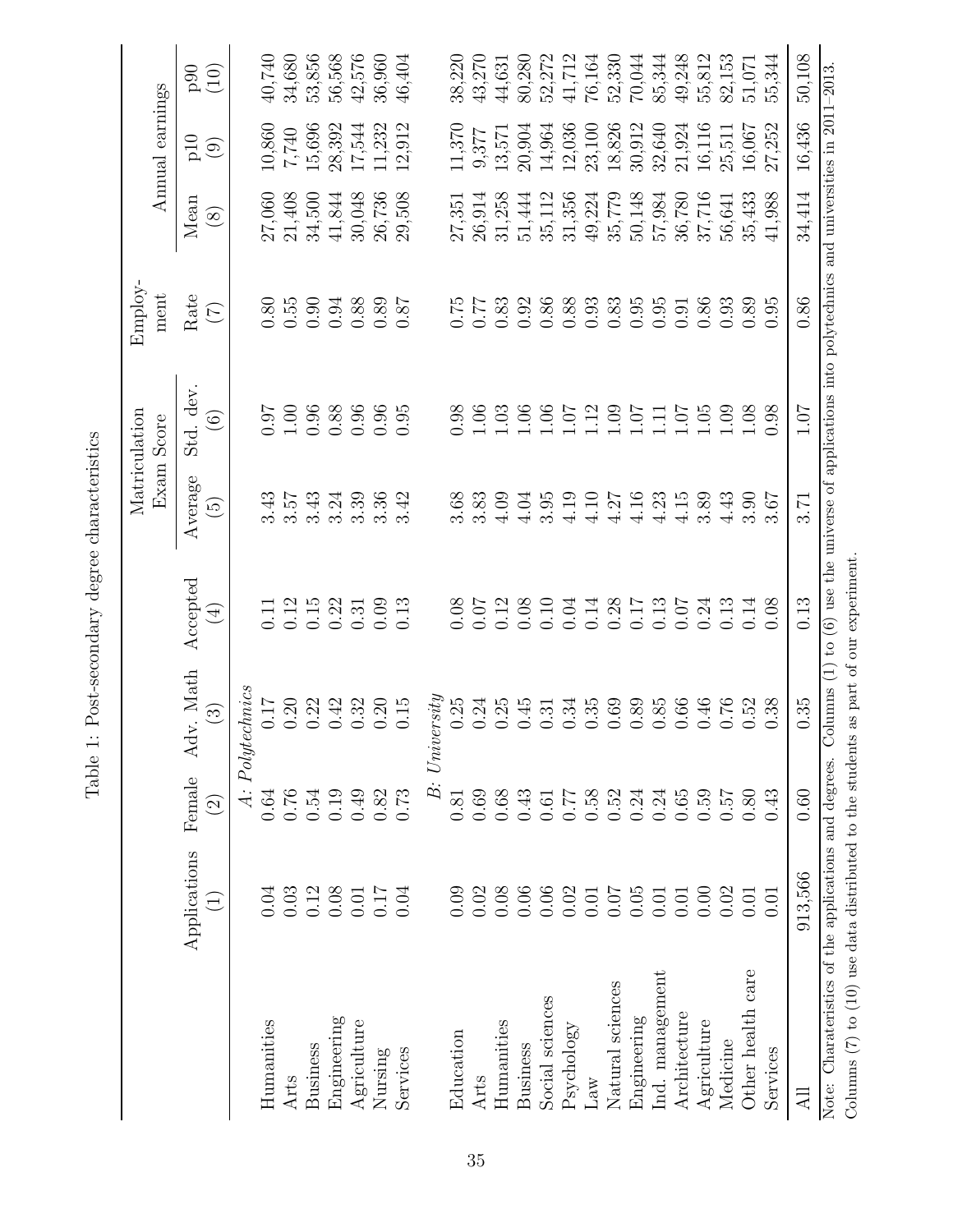|                                                                                         | Earnings<br>less than<br>expected | Earnings<br>equal to<br>expectations | Earnings<br>larger than<br>expected |
|-----------------------------------------------------------------------------------------|-----------------------------------|--------------------------------------|-------------------------------------|
| A: Gender                                                                               |                                   |                                      |                                     |
| Men                                                                                     | 14.4                              | 64.0                                 | 21.6                                |
| Women                                                                                   | 23.4                              | 60.1                                 | 15.8                                |
| B: "I think I know enough about the effect of education choices on earnings"            |                                   |                                      |                                     |
| $\rm No$                                                                                | 28.5                              | 53.8                                 | 17.7                                |
| Yes                                                                                     | 15.4                              | 66.3                                 | 18.3                                |
| C: "When selecting a place to study I consider post-education earnings to be important" |                                   |                                      |                                     |
| Disagree                                                                                | 16.8                              | 62.0                                 | 21.2                                |
| Agree                                                                                   | 20.8                              | 62.1                                 | 17.1                                |
| D: Takes advanced math in the matriculation exam                                        |                                   |                                      |                                     |
| N <sub>o</sub>                                                                          | 23.4                              | 60.7                                 | 16.0                                |
| Yes                                                                                     | 15.0                              | 64.1                                 | 20.9                                |
| E: Own matriculation exam score                                                         |                                   |                                      |                                     |
| Below median                                                                            | 20.6                              | 61.3                                 | 18.2                                |
| Above median                                                                            | 19.3                              | 62.8                                 | 18.0                                |
| <i>F:</i> School's average matriculation exam score                                     |                                   |                                      |                                     |
| Below median                                                                            | 23.2                              | 60.9                                 | 15.8                                |
| Above median                                                                            | 18.4                              | 62.6                                 | 19.0                                |
| All                                                                                     | 19.9                              | 62.1                                 | 18.1                                |

Table 2: Belief updating by background characteristics and survey responses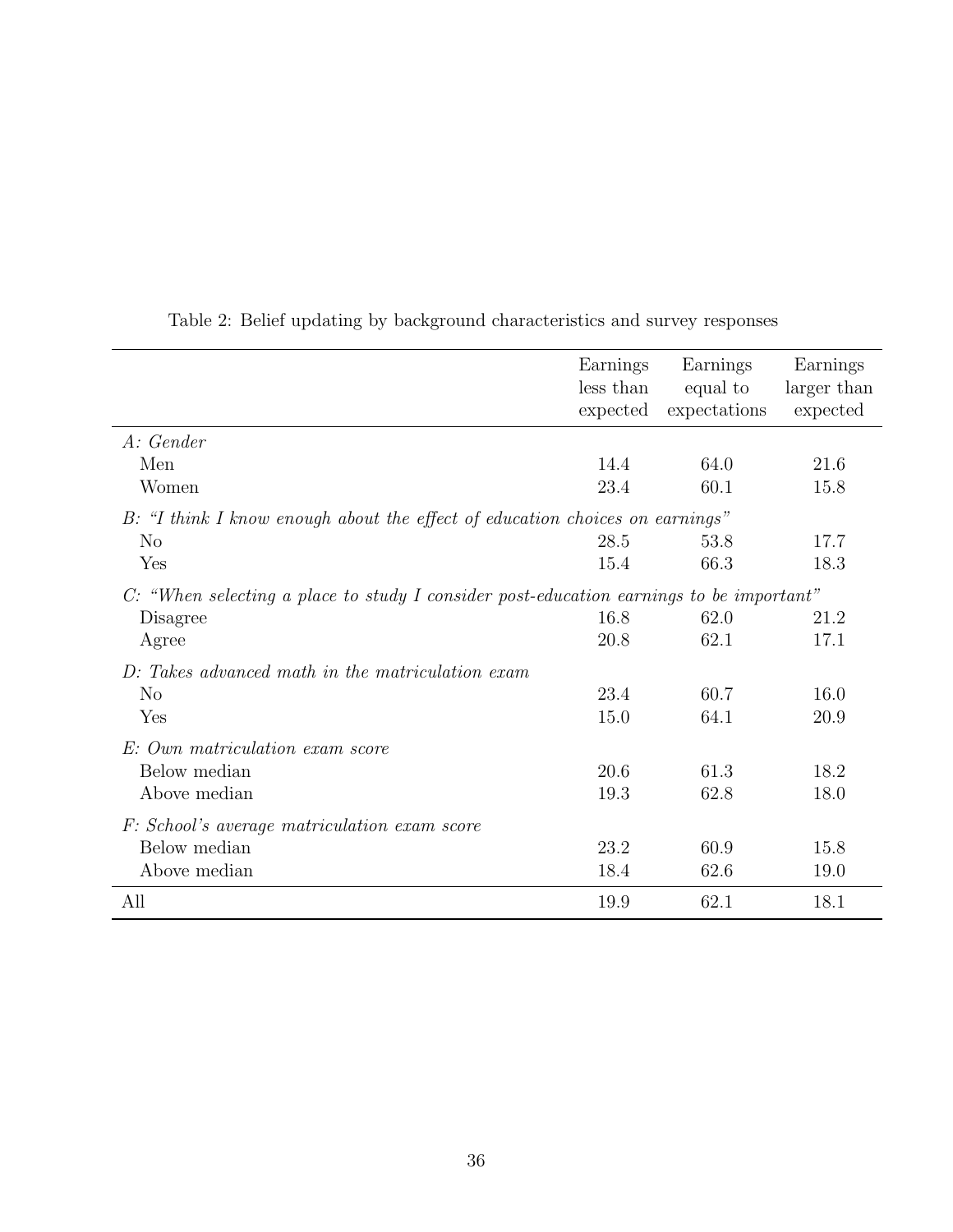|                   | Earnings  | Earnings                | Earnings    | Did    |         |                  |
|-------------------|-----------|-------------------------|-------------|--------|---------|------------------|
|                   | less than | equal to                | larger than | not    |         |                  |
|                   | expected  | expectations            | expected    | answer | Mean    | Obs.             |
|                   |           | A: Polytechnics         |             |        |         |                  |
| Humanities        | 0.18      | 0.55                    | 0.15        | 0.11   | $-0.03$ | 123              |
| Arts              | 0.25      | 0.25                    | 0.13        | 0.38   | $-0.20$ | 8                |
| <b>Business</b>   | 0.16      | 0.68                    | 0.12        | 0.04   | $-0.05$ | 135              |
| Engineering       | 0.09      | 0.64                    | 0.21        | 0.05   | 0.13    | 118              |
| Agriculture       | 0.26      | 0.57                    | 0.13        | 0.04   | $-0.14$ | 23               |
| Nursing           | 0.19      | 0.69                    | 0.08        | 0.05   | $-0.12$ | 278              |
| Services          | 0.24      | 0.62                    | 0.05        | 0.10   | $-0.21$ | 156              |
|                   |           | <b>B</b> : Universities |             |        |         |                  |
| Education         | 0.37      | 0.55                    | 0.05        | 0.02   | $-0.33$ | 167              |
| Arts              | 0.21      | 0.49                    | 0.23        | 0.07   | 0.02    | 61               |
| Humanities        | 0.19      | 0.64                    | 0.13        | 0.04   | $-0.06$ | 189              |
| <b>Business</b>   | 0.04      | 0.62                    | 0.31        | 0.03   | 0.28    | 271              |
| Social sciences   | 0.25      | 0.61                    | 0.08        | 0.07   | $-0.19$ | 104              |
| Psychology        | 0.57      | 0.35                    | 0.05        | 0.04   | $-0.54$ | 109              |
| Law               | 0.08      | 0.78                    | 0.13        | 0.01   | 0.04    | 159              |
| Natural sciences  | 0.24      | 0.56                    | 0.11        | 0.09   | $-0.14$ | 117              |
| Engineering       | 0.08      | 0.62                    | 0.27        | 0.03   | 0.20    | 128              |
| Ind. management   | 0.00      | 0.50                    | 0.40        | 0.10   | 0.44    | 10               |
| Architecture      | 0.26      | 0.55                    | 0.11        | 0.08   | $-0.17$ | 38               |
| Agriculture       | 0.00      | 0.56                    | 0.44        | 0.00   | 0.44    | $\boldsymbol{9}$ |
| Medicine          | 0.04      | 0.68                    | 0.25        | 0.02   | 0.22    | 221              |
| Other health care | 0.34      | 0.52                    | 0.09        | 0.05   | $-0.27$ | 93               |
| Services          | 0.25      | 0.60                    | 0.11        | 0.04   | $-0.14$ | 81               |
| Total             | 0.19      | 0.62                    | 0.15        | 0.05   | 2,598   |                  |

Table 3: Updating Beliefs about Average Wages by Field

Note: The average updating is calculated by assigning value -1 for negative, 1 for positive, and 0 for no surprises. The measurement of surprises by field is based on students who listed a program in that field as their number one choice at the time of survey.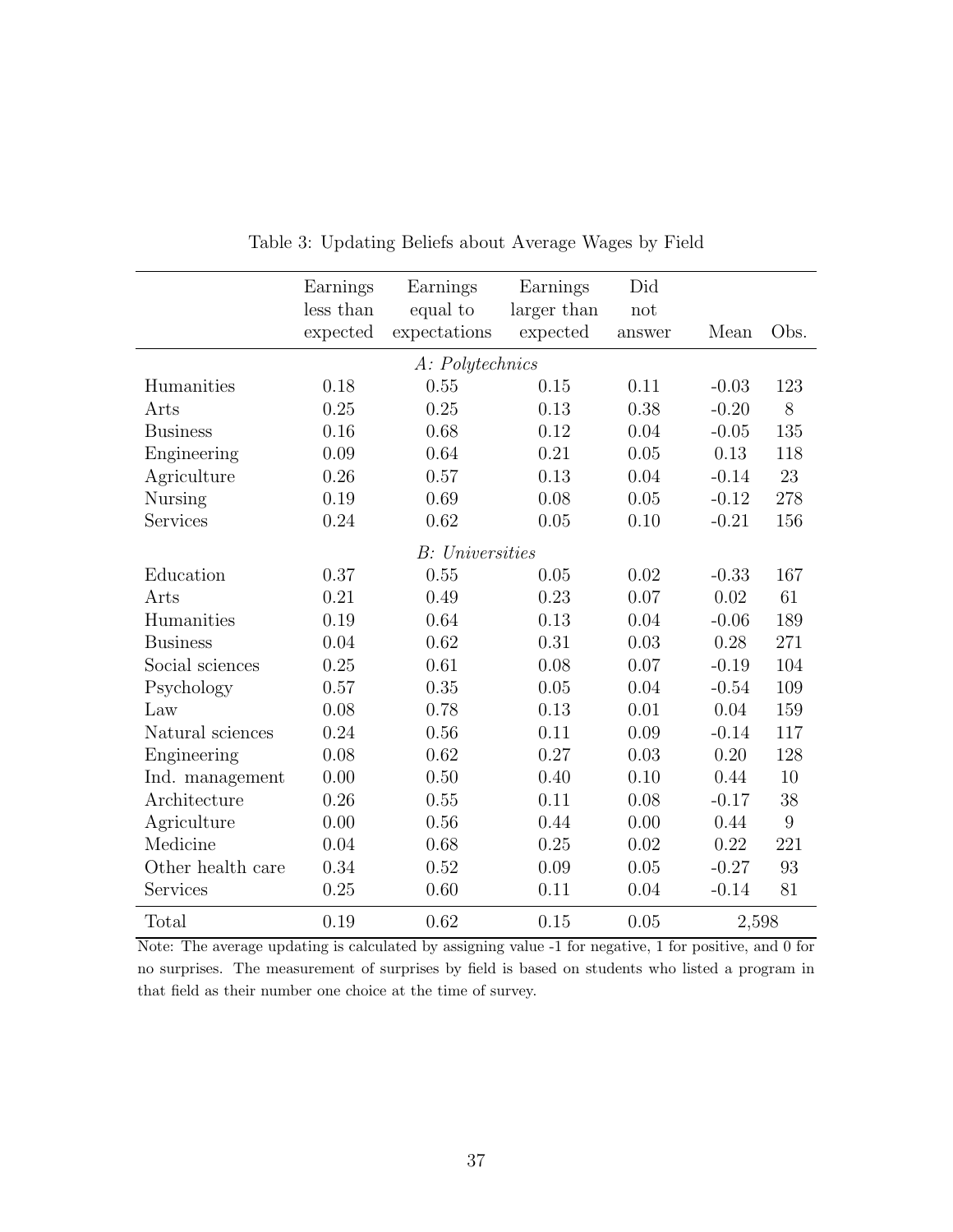|                   |         | $2011\,$ | 2012                    |         | 2012 vs. 2011 |         |
|-------------------|---------|----------|-------------------------|---------|---------------|---------|
|                   | Control | Treated  | Control                 | Treated | <b>OR</b>     | p-value |
|                   | (1)     | (2)      | (3)                     | (4)     | (5)           | (6)     |
|                   |         |          | A: Polytechnics         |         |               |         |
| Humanities        | 0.03    | 0.03     | 0.03                    | 0.03    | 0.99          | 0.954   |
| Arts              | 0.03    | 0.03     | 0.03                    | 0.02    | 0.91          | 0.328   |
| <b>Business</b>   | 0.10    | 0.10     | 0.10                    | 0.11    | 1.10          | 0.191   |
| Engineering       | 0.07    | 0.08     | 0.07                    | 0.07    | 0.94          | 0.490   |
| Agriculture       | 0.01    | 0.01     | 0.01                    | 0.01    | 1.06          | 0.677   |
| Nursing           | 0.15    | 0.15     | 0.15                    | 0.15    | 1.06          | 0.267   |
| Services          | 0.05    | 0.04     | 0.04                    | 0.04    | 1.09          | 0.362   |
|                   |         |          | <b>B</b> : Universities |         |               |         |
| Education         | 0.07    | 0.07     | 0.08                    | 0.07    | 0.95          | 0.587   |
| Arts              | 0.02    | 0.01     | 0.01                    | 0.01    | 1.11          | 0.390   |
| Humanities        | 0.09    | 0.09     | 0.09                    | 0.09    | 1.06          | 0.410   |
| <b>Business</b>   | 0.06    | 0.05     | 0.06                    | 0.06    | 1.06          | 0.450   |
| Social sciences   | 0.05    | 0.06     | 0.05                    | 0.05    | 1.00          | 0.971   |
| Psychology        | 0.02    | 0.02     | 0.02                    | 0.02    | 0.94          | 0.605   |
| Law               | 0.01    | 0.01     | 0.01                    | 0.01    | 0.94          | 0.550   |
| Natural sciences  | 0.10    | 0.11     | 0.10                    | 0.10    | 0.97          | 0.615   |
| Engineering       | 0.08    | 0.08     | 0.08                    | 0.08    | 0.97          | 0.667   |
| Ind. management   | 0.01    | 0.01     | 0.01                    | 0.01    | 0.92          | 0.569   |
| Architecture      | 0.01    | 0.00     | 0.01                    | 0.01    | 1.50          | 0.033   |
| Agriculture       | 0.00    | 0.00     | 0.00                    | 0.00    | 1.03          | 0.888   |
| Medicine          | 0.01    | 0.01     | 0.02                    | 0.02    | 1.01          | 0.927   |
| Other health care | 0.01    | 0.01     | 0.01                    | 0.01    | 0.86          | 0.266   |
| Services          | 0.01    | 0.01     | 0.01                    | 0.01    | 0.88          | 0.462   |
| Applications      | 72,128  | 23,728   | 71,156                  | 23,720  | 190,732       |         |

Table 4: Applications by Field, Year and Treatment Group

Note: Columns 1 to 4 report the distribution of applications from the treatment and control highschools in 2011 (pre-treatment) and 2012 (post-treatment) among graduating students. Column 5 reports odds ratios for the change between years 2011 and 2012 by treatment status. Column 6 reports p-values for the odds ratios using randomization inference (see the text for discussion). The randomization inference p-value for testing homogeneity of odds-ratios is 0.782.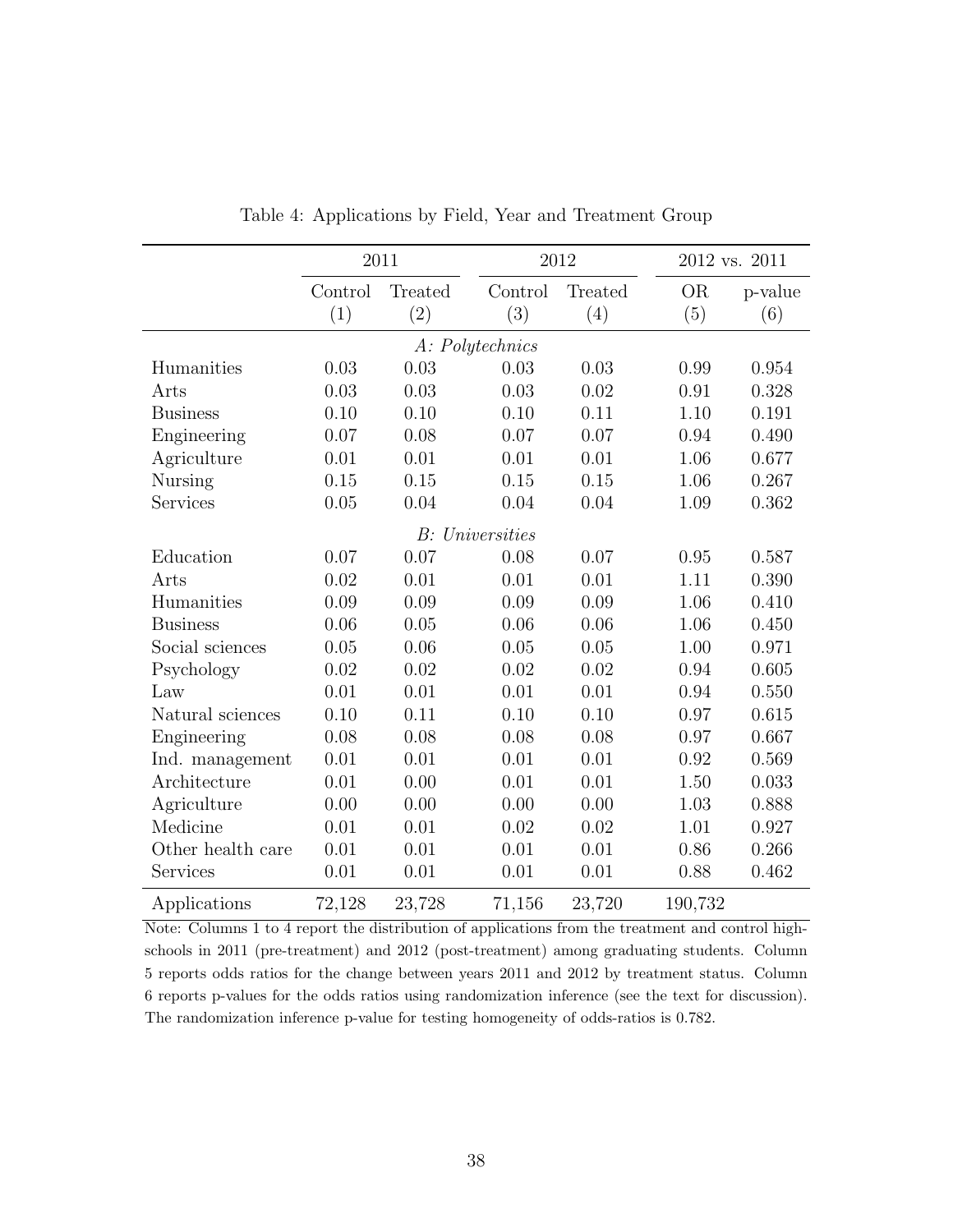|     |                       |                                | Year of graduation               |                             |                             | Year after graduation       |                             |
|-----|-----------------------|--------------------------------|----------------------------------|-----------------------------|-----------------------------|-----------------------------|-----------------------------|
|     | Dependent variable    | All<br>(1)                     | Men<br>(2)                       | Women<br>(3)                | All<br>(4)                  | Men<br>(5)                  | Women<br>(6)                |
| (A) | Enrolled              | $-0.001$<br>(0.011)<br>[0.919] | $-0.014$<br>(0.020)<br>$[0.430]$ | 0.010<br>(0.013)<br>[0.488] | 0.010<br>(0.017)<br>[0.369] | 0.008<br>(0.022)<br>[0.631] | 0.012<br>(0.022)<br>[0.407] |
| (B) | log Average earnings  | $-0.012$                       | $-0.008$                         | $-0.005$                    | $-0.002$                    | $-0.011$                    | 0.009                       |
|     | in the program        | (0.007)                        | (0.008)                          | (0.010)                     | (0.011)                     | (0.014)                     | (0.013)                     |
|     | where enrolled        | [0.157]                        | [0.289]                          | [0.606]                     | [0.804]                     | [0.321]                     | [0.366]                     |
| (C) | Average employment    | $-0.003$                       | $-0.002$                         | $-0.003$                    | $-0.003$                    | $-0.001$                    | $-0.002$                    |
|     | rate in the program   | (0.002)                        | (0.002)                          | (0.002)                     | (0.002)                     | (0.003)                     | (0.003)                     |
|     | where enrolled        | [0.049]                        | [0.138]                          | [0.173]                     | [0.203]                     | [0.601]                     | [0.357]                     |
| (D) | log Mean earnings     | $-0.002$                       | $-0.005$                         | 0.005                       | 0.004                       | 0.003                       | 0.009                       |
|     | of the application    | (0.006)                        | (0.008)                          | (0.006)                     | (0.006)                     | (0.009)                     | (0.007)                     |
|     | portfolio             | [0.815]                        | [0.491]                          | [0.535]                     | [0.644]                     | [0.734]                     | [0.289]                     |
| (E) | log Expected earnings | 0.019                          | 0.057                            | 0.000                       | $-0.004$                    | 0.010                       | $-0.002$                    |
|     | of the application    | (0.024)                        | (0.038)                          | (0.031)                     | (0.028)                     | (0.045)                     | (0.034)                     |
|     | portfolio             | [0.511]                        | [0.120]                          | [0.992]                     | [0.906]                     | [0.801]                     | [0.959]                     |

Table 5: The effect of the information intervention

Note: Differences-in-differences ITT estimates, school-level clustered standard errors (in parantheses) and randomization inference p-values [in brackets] using 10,000 replications. Log expected value of the application portfolio is scaled to have a standard deviation of one.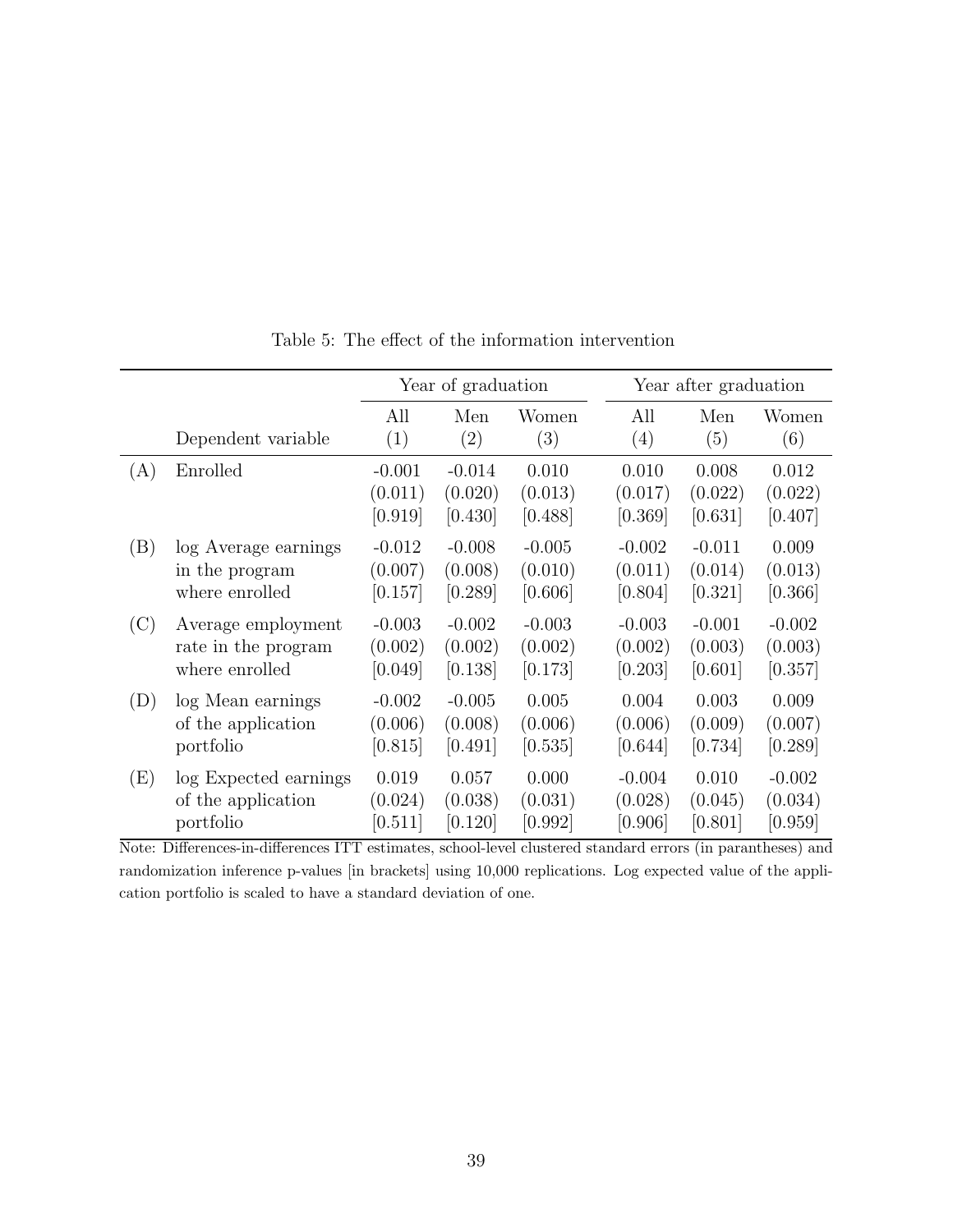|                                                       | Earnings<br>less than<br>expected | Earnings<br>equal to<br>expectations | Earnings<br>larger than<br>expected | Total | $\chi^2$ -test<br>p-value |
|-------------------------------------------------------|-----------------------------------|--------------------------------------|-------------------------------------|-------|---------------------------|
| Applied to first                                      | 67.2                              | 75.5                                 | 75.8                                | 73.9  | 0.036                     |
| choice program<br>Accepted to first<br>choice program | 16.8                              | 22.2                                 | 24.6                                | 21.6  | 0.108                     |
| Enrolled in first<br>choice program                   | 14.2                              | 20.8                                 | 23.2                                | 20.0  | 0.038                     |
| N                                                     | 232                               | 725                                  | 211                                 | 1,168 |                           |

Table 6: Belief updating and application behavior

Note: Fractions of students whose survey responses could be matched to register data and who applied to a program that they listed as their most likely choice (first row), were admitted to their first choice program (second row) and eventually enrolled in their first choice program in the fall term of High School graduation year (third row). The numbers are calculated separately for students who responded that average earnings in their first choice program in the data they were provided along with the survey were more than, equal to or less than they had expected. Differences across these groups are tested using a simple  $\chi^2$ -test.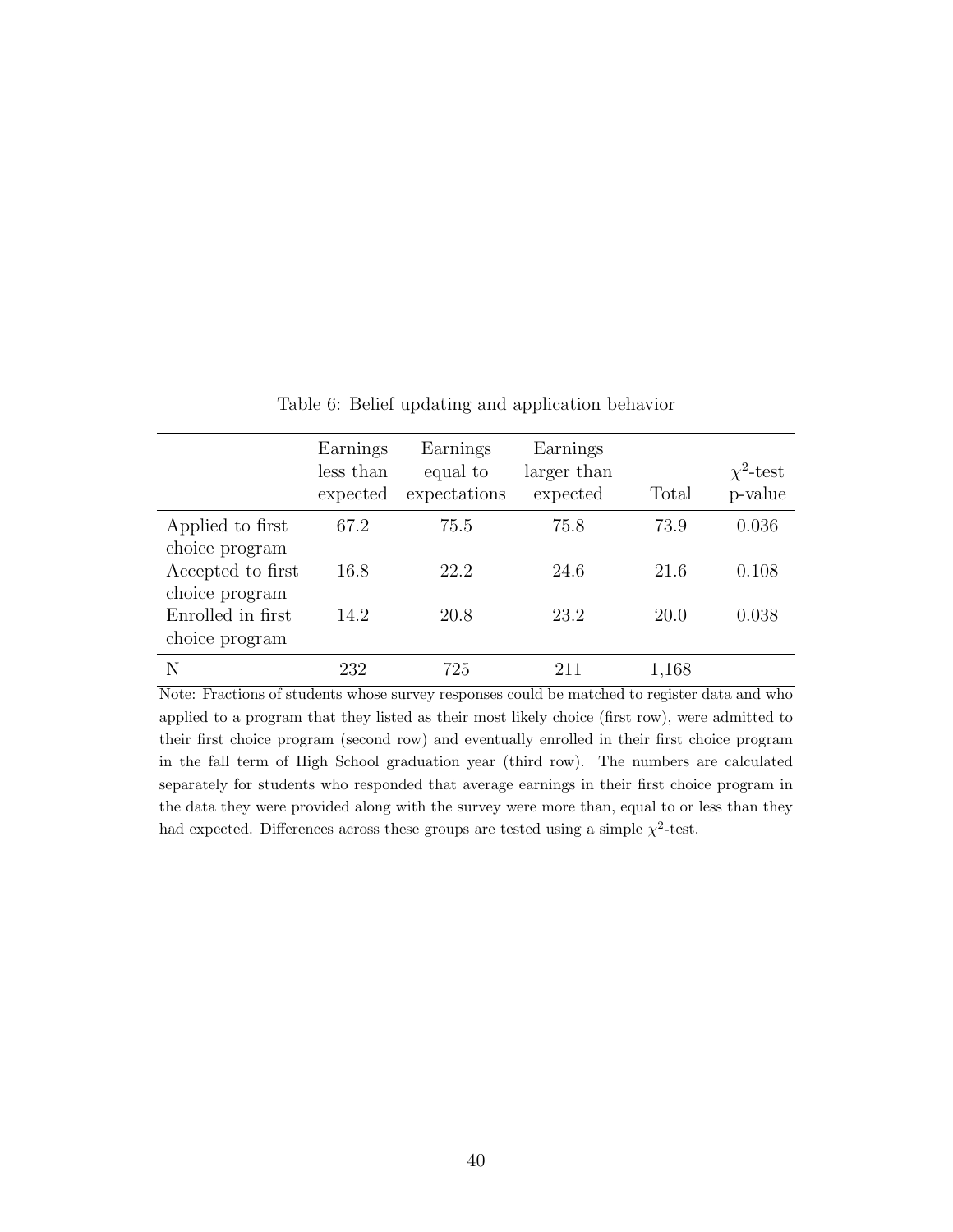# A Details of the experiment

#### A.1 Target schools

We started designing the experiment by collecting a list of all 431 Finnish high schools. We dropped evening and adult high schools, and other speciality schools such as religious institutes, resulting in a reduction of 32 schools. We further excluded the only high school in the autonomous Åland archipelago and another school operating in Spain for Finnish students located there, as well as any Swedish language high schools, or schools specializing in another language (e.g. French, German or Russian). Our final target group is the 2011 list of operating Finnish language schools which includes 363 high schools in the continental Finland.

#### A.2 Randomization

We used a randomized block design where we split the schools into bins of four school based on the province they are located in and their average matriculation examination grades during 2007–2010. When the number of schools was not divisible by four, the location of the incomplete bin in the ranking distribution was randomly selected. We then randomly selected one from each bin. Figure A.1 illustrates the research design by plotting schools againts the average grades within six provinces (out of the total 18 provinces). It shows how our treatment group consists of schools from the top and bottom of the ranking, in some cases including the very best or worst school in the province. The final treatment group consisted of 97 high schools.

#### A.3 Balancing tests

Table A.1 examines the average characteristics of the treatment and control schools in 2011. There are no significant differences in the average matriculation grades of the treatment and control schools. The table also reports information on the background characteristics of the students using Statistics Finland's geocode data that reports the average share of high school and university graduates and the average household income by 250m x 250m squares (0.05 square miles or 30 acres). These data were linked to the application register using students' addresses. None of these background variables differ significantly between the treatment and control schools, with the borderline exception of regional unemployment. These results suggest that the randomization worked as intended.

## A.4 Student guidance counselors

The student guidance counselors in high schools have multiple roles within the institution. According to a recent survey of 213 guidance counselors, their core tasks involve counseling, information sharing, planning, and "networking with stakeholders".<sup>21</sup> Each student works individually with the counselor to create their study plan which includes course choices,

 $21$ Source: Lukion opinto-ohjaajan työnkuva- ja palkkauskysely  $2011$  ("High school guidance counselor job and salary survey 2011").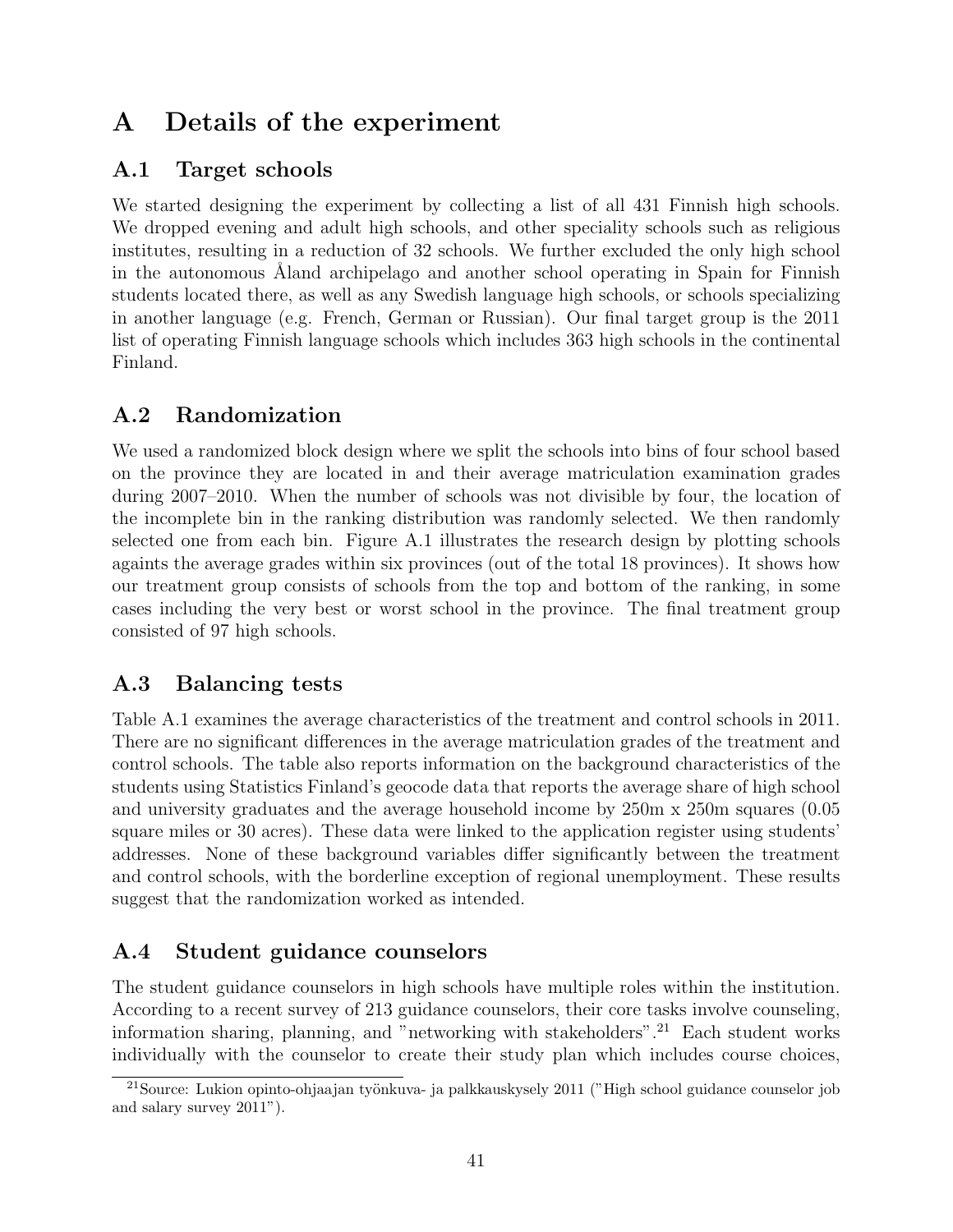plans for the matriculation exam and plans for further education. In addition, the guidance counselors are responsible for student welfare, marketing, recruiting, development of the student counseling, and institution specific tasks assigned by the headmaster. The latter consist of monitoring exams, creating study guides, guiding visitors, a variety of control tasks, and receiving the matriculation examination registration forms. Most also maintain a website that includes links to universities and polytechnics, a link to the centralized tertiary education application system, and any other links that the counselor views relevant.

The job of student guidance counselors has evolved rapidly in recent years. Some of these changes are related to the matriculation examination reforms, changes in the organization and selection criteria in the polytechnics and universities, and the increased choices around the timing and content of the matriculation exam that has especially increased the work load with students at risk of dropping out and/or immigrant students. According to the guidance counselors, adjusting to these changes is taking up an increasing amount of their time and allowing them to spend less time on "traditional counseling activities".

#### A.5 Pilot study

Before implementing the intervention in the treatment schools we piloted the entire experiment in a single high school during spring 2011. Most students (89%) in the pilot school thought the information on the labor market prospects related to education should be made available in all schools. Likewise, students in our treatment schools indicated that the information was novel and useful, and the guidance councellors appeared enthusiastic about the materials. Based on the responses from the participating schools and the overall tone in the open-ended comments from students we expect the intervention to have been successful in communicating the message on the labor market prospects to participating students. The pilot school is excluded from our sample.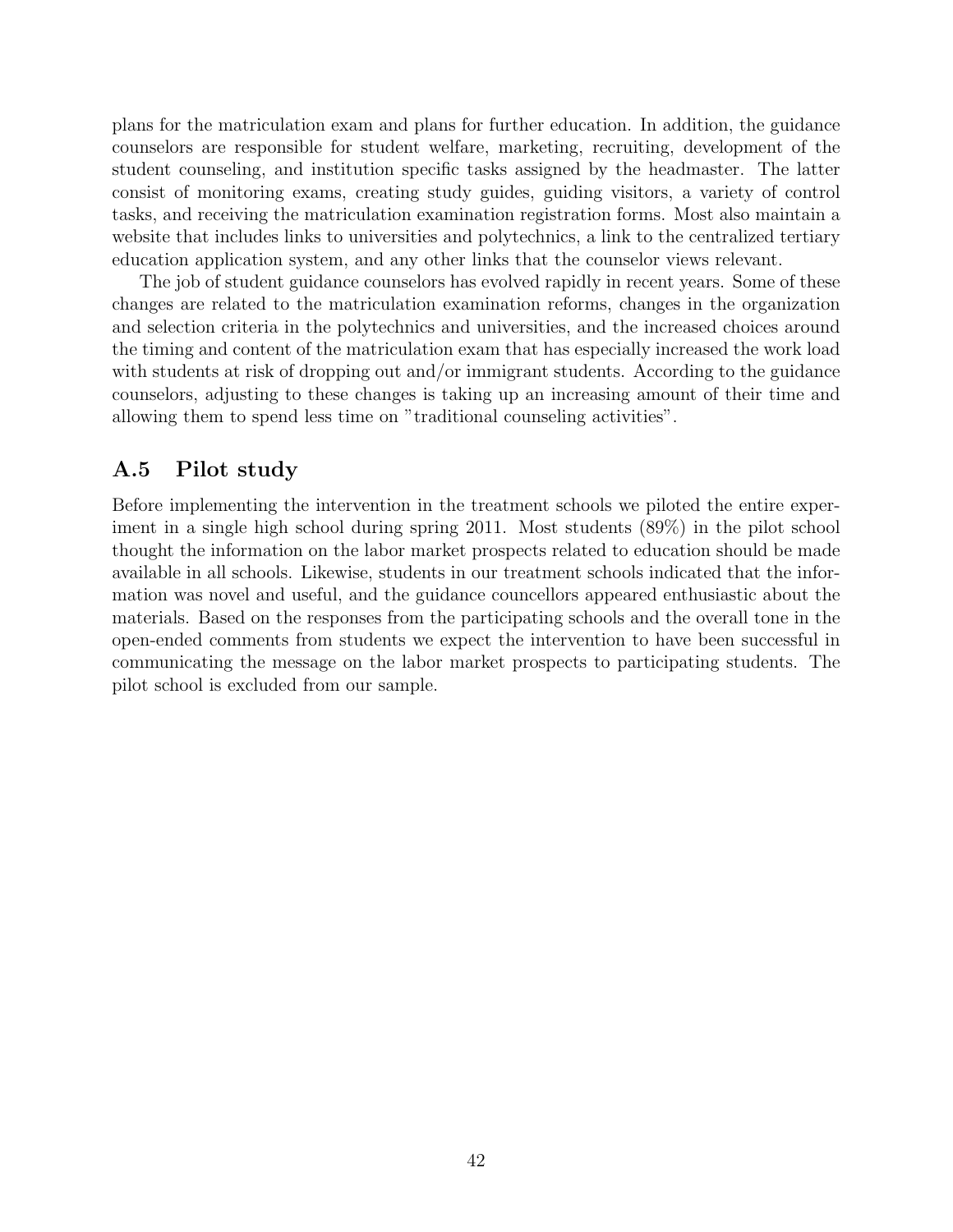

Figure A.1: Illustration of the randomized block design

Note: Distribution of high-schools in 6 example provinces. Schools are ranked according to the average matriculation grade of students graduating in 2007–2010, and divided into bins of four. Schools within the same bin are clustered together in the plot, and treatment schools are indicated with a triangle.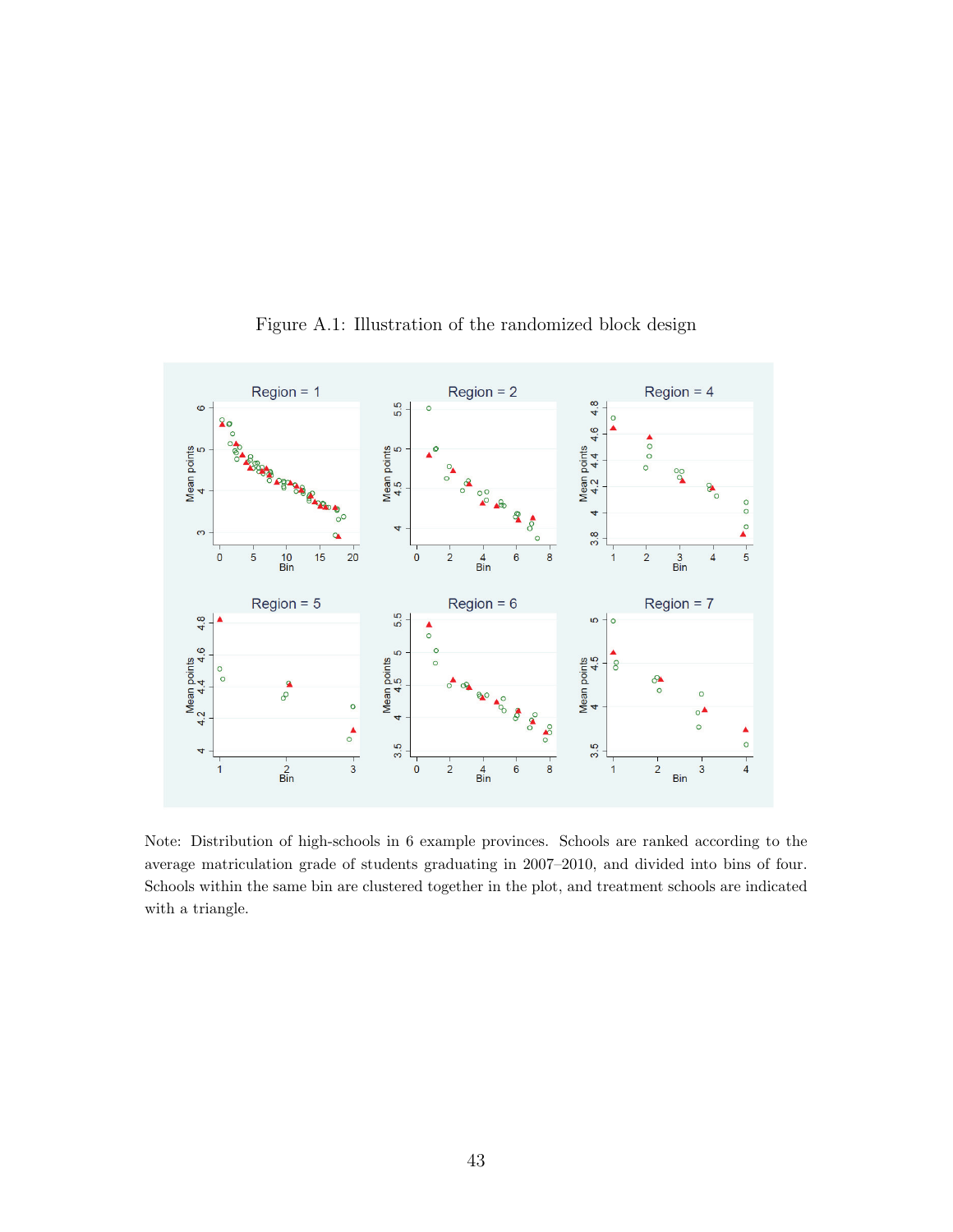|                                                              |        | Treatment<br>schools |        | Control<br>schools |          | Difference |         |
|--------------------------------------------------------------|--------|----------------------|--------|--------------------|----------|------------|---------|
|                                                              | Mean   | sd.                  | Mean   | sd.                | Diff.    | se.        | p-value |
| Average matriculation<br>grade 2011                          | 3.769  | 0.359                | 3.799  | 0.392              | $-0.030$ | 0.044      | 0.496   |
| Share holding Bachelor/Masters<br>degree in the neighborhood | 0.191  | 0.099                | 0.195  | 0.086              | $-0.004$ | 0.011      | 0.708   |
| Share holding Masters<br>degree in the neighborhood          | 0.103  | 0.081                | 0.104  | 0.069              | $-0.001$ | 0.009      | 0.906   |
| Average household income<br>in the neighborhood              | 30,314 | 18,653               | 32,469 | 17,266             | $-2,155$ | 2,171      | 0.322   |
| Regional unemployment rate                                   | 0.098  | 0.044                | 0.089  | 0.043              | 0.010    | 0.005      | 0.065   |
| Number of high schools                                       |        | 97                   |        | 266                |          |            |         |

Table A.1: Average background variables in treatment and control schools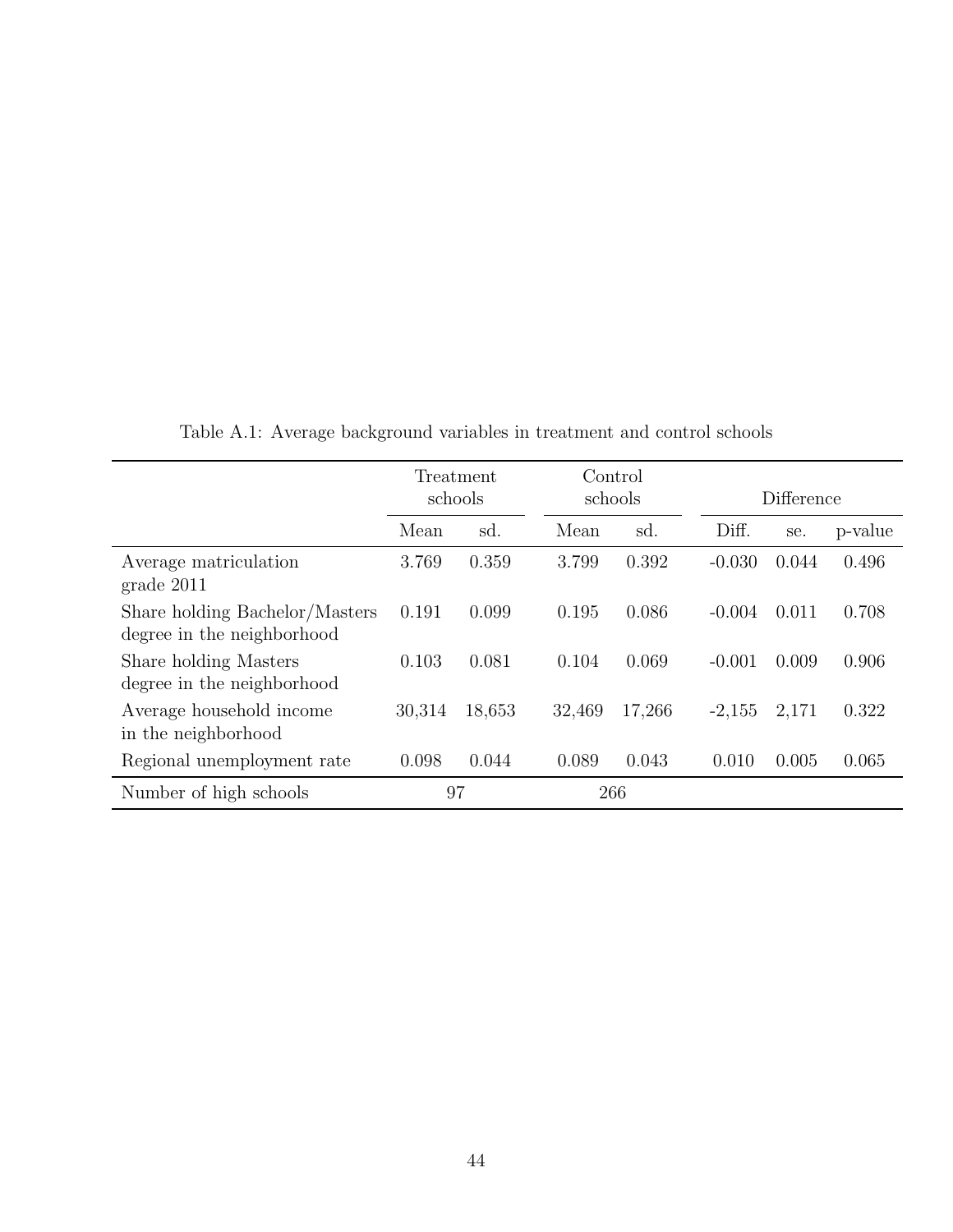# B Constructing expected earnings of an application portfolio

We measure the expected income associated with an application portfolio of each individual as

$$
V_i = p_{i1}E_1 + \sum_{j=2}^{J_i} \left[ \prod_{n=1}^{j-1} (1 - p_{in}) \right] p_{ij}E_j
$$
 (B1)

where  $p_{ij}$  is the probability that person i is admitted to her  $j^{th}$  choice, and  $E_j$  is the expected earnings associated with her  $j<sup>th</sup>$  choice. The logic of this measure is the following. If a person applies to only one program, she can either be admitted and receive  $E_1$  or be rejected and get her outside option (normalized as zero). The probability that she is admitted is  $p_{i1}$ and thus her expected income is  $p_{i1}E_1$ . If instead she applies to two programs, she can be admitted to her first choice and receive  $E_1$ , be rejected from the first choice but admitted to the second and get  $E_2$ , or be rejected from both and get nothing. Thus her expected income is  $p_{i1}E_1 + (1 - p_{i1})p_{i2}E_2$ . Equation (B1) generalizes this idea for a person applying to  $J_i$ programs.

A useful feature of this measure is that the  $p_i$  is person specific and thus applying to a high paying program increases expected income only to the extent that the person has a chance of being admitted. We estimate these probabilities using the 2011 application register data. For each program, we take all applicants and regress an indicator for being accepted on the matriculation exam results of the applicants using a flexible specification (dummies for each possible grade in the four subjects of the matriculation exam and interacting math grades with a dummy for long curriculum). Using estimates from these regressions, we then construct the probabilities that an application in our data would be admitted.

The approach also has three important limitations. First, it could be sensitive to the ranking of applications. We do not observe these rankings in our data and thus we have to impose them. For our baseline results, we have assumed that the students rank their applications based on the average earnings of each degree (in the order from the largest to the smallest). In order to examine the importance of this assumption, we have also experimented with a random ranking and a ranking based on the likelihood of being accepted to a program. We reach similar conclusions with all these approaches and thus conclude that the issue is not important in practice. Second, the approximation of the expected income is based on degree-level averages and therefore does not take into account any within-degree heterogeneity. Third, the calculation of the expected income of the portfolio is based on the assumption that the elements of vector  $p_i$  are independent of each other. This assumption is violated, for example, in the realistic situation where the study material tested in the entrance examinations of several programs partly overlap.

While these limitations are real, they should affect the measurement of the application portfolios of the treatment and the control groups in a similar way. Thus we consider the issues primarily as measurement error in the outcome variable, which should not bias our estimates (but will make them less precise).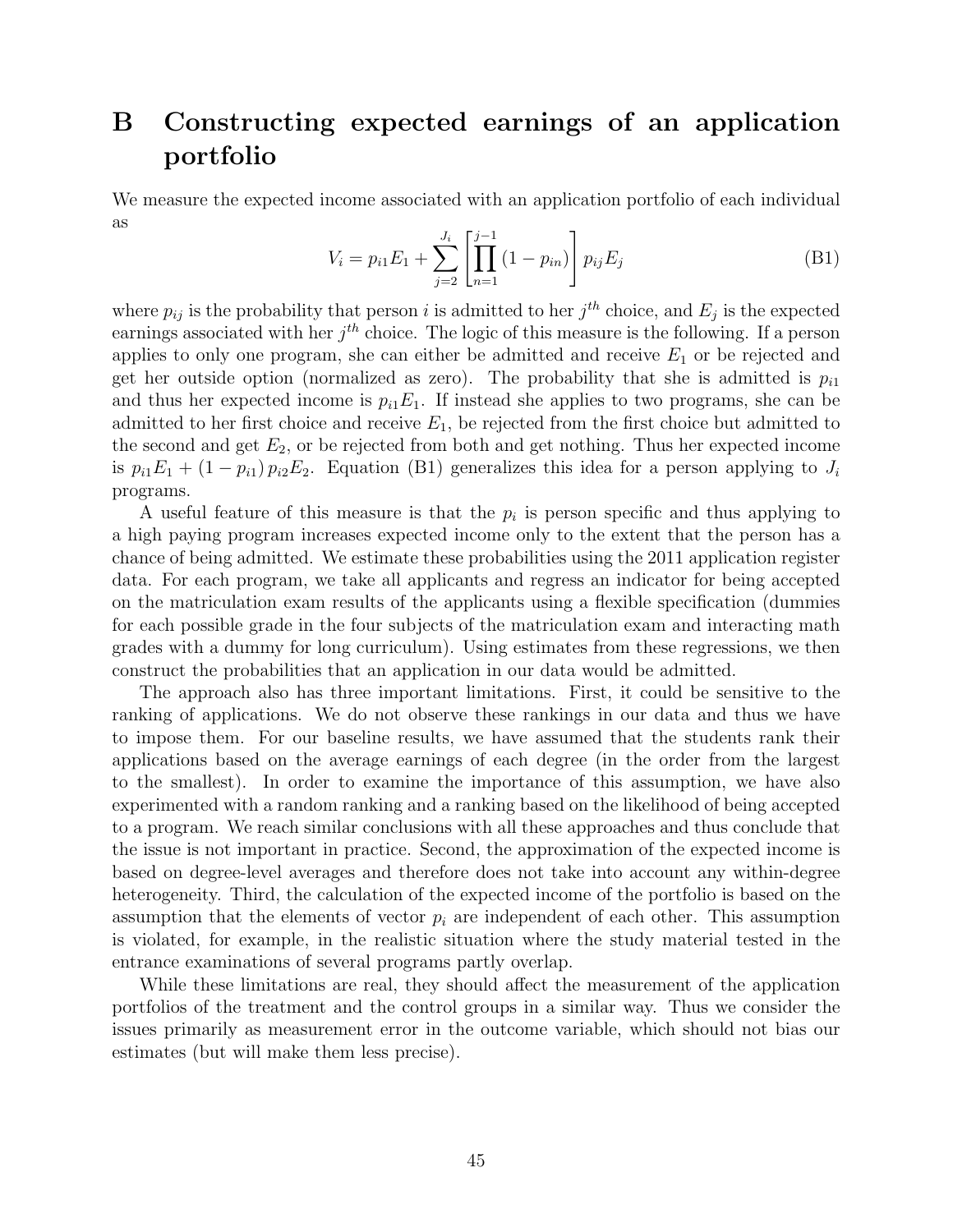# C Additional results

|                   |         | 2012    |                         | 2013    |           | 2013 vs. 2012 |  |
|-------------------|---------|---------|-------------------------|---------|-----------|---------------|--|
|                   | Control | Treated | Control                 | Treated | <b>OR</b> | p-value       |  |
|                   | (1)     | (2)     | (3)                     | (4)     | (5)       | (6)           |  |
|                   |         |         | A: Polytechnics         |         |           |               |  |
| Humanities        | 0.033   | 0.030   | 0.039                   | 0.035   | 0.975     | 0.672         |  |
| Arts              | 0.028   | 0.027   | 0.026                   | 0.023   | 0.933     | 0.314         |  |
| <b>Business</b>   | 0.114   | 0.115   | 0.129                   | 0.137   | 1.045     | 0.283         |  |
| Engineering       | 0.072   | 0.074   | 0.074                   | 0.073   | 0.952     | 0.346         |  |
| Agriculture       | 0.009   | 0.010   | 0.009                   | 0.009   | 0.971     | 0.806         |  |
| Nursing           | 0.159   | 0.169   | 0.167                   | 0.175   | 0.986     | 0.665         |  |
| Services          | 0.042   | 0.041   | 0.033                   | 0.033   | 1.018     | 0.820         |  |
|                   |         |         | <b>B</b> : Universities |         |           |               |  |
| Education         | 0.092   | 0.086   | 0.111                   | 0.105   | 1.015     | 0.795         |  |
| Arts              | 0.015   | 0.013   | 0.016                   | 0.012   | 0.851     | 0.062         |  |
| Humanities        | 0.085   | 0.083   | 0.078                   | 0.078   | 1.020     | 0.680         |  |
| <b>Business</b>   | 0.061   | 0.061   | 0.064                   | 0.060   | 0.938     | 0.201         |  |
| Social sciences   | 0.046   | 0.050   | 0.056                   | 0.055   | 0.915     | 0.066         |  |
| Psychology        | 0.019   | 0.018   | 0.017                   | 0.017   | 1.011     | 0.910         |  |
| Law               | 0.013   | 0.013   | 0.012                   | 0.013   | 1.091     | 0.170         |  |
| Natural sciences  | 0.088   | 0.088   | 0.067                   | 0.073   | 1.078     | 0.176         |  |
| Engineering       | 0.066   | 0.063   | 0.042                   | 0.039   | 0.976     | 0.749         |  |
| Ind. management   | 0.009   | 0.009   | 0.006                   | 0.007   | 1.185     | 0.113         |  |
| Architecture      | 0.007   | 0.005   | 0.007                   | 0.006   | 1.086     | 0.497         |  |
| Agriculture       | 0.004   | 0.004   | 0.004                   | 0.005   | 0.995     | 0.973         |  |
| Medicine          | 0.017   | 0.018   | 0.018                   | 0.018   | 0.959     | 0.348         |  |
| Other health care | 0.011   | 0.012   | 0.013                   | 0.013   | 0.950     | 0.572         |  |
| Services          | 0.010   | 0.010   | 0.014                   | 0.014   | 0.966     | 0.688         |  |
| Applications      | 44,956  | 14,971  | 43,644                  | 14,889  | 118,460   |               |  |

Table C.1: Applications by fields: 2012-2013 (year after graduation)

Note: Columns 1 to 4 report the distribution of applications from the treatment and control highschools in 2012 and 2013 among students graduating the previous year. Column 5 reports odds ratios for the change between years 2012 and 2013 by treatment status. Column 6 reports p-values for the odds ratios using randomization inference (see the text for discussion). The randomization inference p-value for testing homogeneity of odds-ratios is 0.533.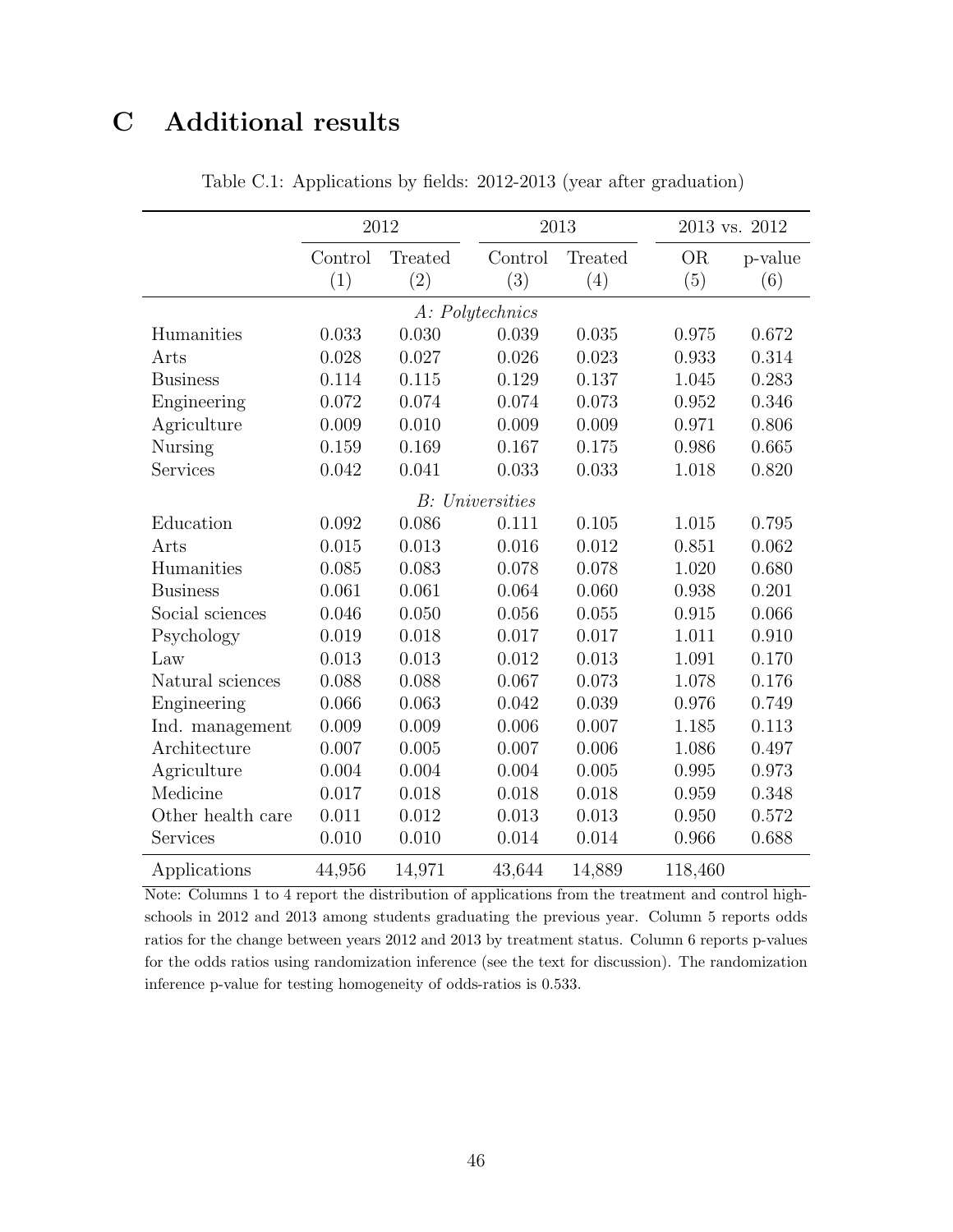|     |                       |                                | Year of graduation             |                             |                                | Year after graduation          |                                |
|-----|-----------------------|--------------------------------|--------------------------------|-----------------------------|--------------------------------|--------------------------------|--------------------------------|
|     | Dependent variable    | All<br>(1)                     | Men<br>(2)                     | Women<br>(3)                | All<br>(4)                     | Men<br>(5)                     | Women<br>(6)                   |
| (A) | Enrolled              | $-0.003$<br>(0.009)<br>[0.740] | $-0.008$<br>(0.012)<br>[0.552] | 0.002<br>(0.010)<br>[0.893] | $-0.015$<br>(0.008)<br>[0.121] | $-0.015$<br>(0.012)<br>[0.285] | $-0.015$<br>(0.010)<br>[0.190] |
| (B) | log Average earnings  | $-0.002$                       | $-0.006$                       | 0.004                       | $-0.009$                       | $-0.009$                       | $-0.009$                       |
|     | in the program        | (0.006)                        | (0.006)                        | (0.007)                     | (0.007)                        | (0.007)                        | (0.008)                        |
|     | where enrolled        | [0.862]                        | [0.359]                        | [0.618]                     | [0.276]                        | [0.321]                        | [0.288]                        |
| (C) | Average employment    | $-0.001$                       | $-0.001$                       | 0.000                       | $-0.001$                       | $-0.001$                       | $-0.001$                       |
|     | rate in the program   | (0.001)                        | (0.001)                        | (0.001)                     | (0.001)                        | (0.002)                        | (0.002)                        |
|     | where enrolled        | [0.727]                        | [0.628]                        | [0.958]                     | [0.595]                        | [0.609]                        | [0.598]                        |
| (D) | log Mean earnings     | $-0.001$                       | $-0.006$                       | 0.003                       | $-0.006$                       | $-0.010$                       | $-0.002$                       |
|     | of the application    | (0.006)                        | (0.006)                        | (0.006)                     | (0.006)                        | (0.006)                        | (0.006)                        |
|     | portfolio             | [0.879]                        | [0.378]                        | [0.714]                     | [0.446]                        | [0.160]                        | [0.740]                        |
| (E) | log Expected earnings | $-0.023$                       | $-0.026$                       | $-0.013$                    | $-0.006$                       | $-0.007$                       | $-0.005$                       |
|     | of the application    | (0.022)                        | (0.026)                        | (0.022)                     | (0.018)                        | (0.024)                        | (0.020)                        |
|     | portfolio             | [0.397]                        | [0.395]                        | [0.631]                     | [0.817]                        | [0.828]                        | [0.855]                        |

Table C.2: Cross-sectional estimates for the effect of the information on enrollment and application portfolios

Note: Cross-sectional ITT estimates, school-level clustered standard errors (in parantheses) and randomization inference p-values [in brackets] using 10,000 replications. Log expected value of the application portfolio is scaled to have a standard deviation of one.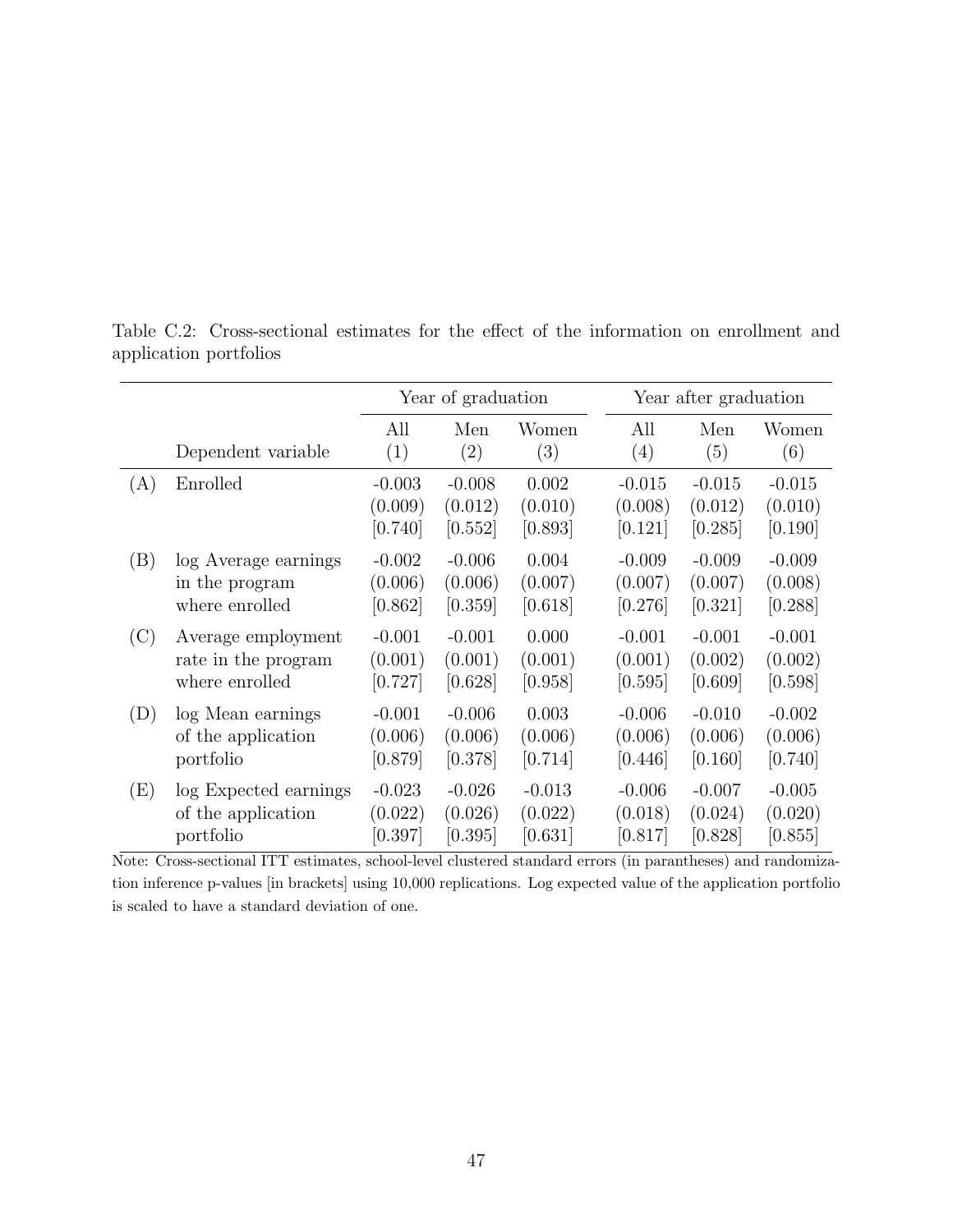|                         |                 |                                | Program where enrolled                            |                                | Application portfolio           |
|-------------------------|-----------------|--------------------------------|---------------------------------------------------|--------------------------------|---------------------------------|
|                         | Enrolled<br>(1) | log Average<br>earnings<br>(2) | Average emp-<br>loyment rate<br>$\left( 3\right)$ | log Average<br>earnings<br>(4) | log Expected<br>earnings<br>(5) |
| Treatment $\times$ post | $-0.001$        | $-0.012$                       | $-0.003$                                          | $-0.002$                       | 0.019                           |
|                         | (0.011)         | (0.007)                        | (0.002)                                           | (0.006)                        | (0.024)                         |
| Treatment               | $-0.015$        | 0.010                          | 0.002                                             | 0.012                          | $-0.005$                        |
|                         | (0.005)         | (0.004)                        | (0.001)                                           | (0.003)                        | (0.013)                         |
| Post                    | $-0.003$        | 0.004                          | 0.001                                             | 0.000                          | $-0.028$                        |
|                         | (0.010)         | (0.007)                        | (0.002)                                           | (0.006)                        | (0.024)                         |
| Constant                | 0.449           | 8.017                          | 0.911                                             | 7.961                          | 5.961                           |
|                         | (0.005)         | (0.004)                        | (0.001)                                           | (0.004)                        | (0.012)                         |
| N                       | 41,917          | 18,464                         | 18,464                                            | 41,917                         | 16,374                          |

Table C.3: Full differences-in-differences estimates: everyone at the year of graduation

Note: Differences-in-differences ITT estimates and school-level clustered standard errors. The specification also includes strata fixed-effects.

|                         |                               |                                              | Program where enrolled                            |                                | Application portfolio           |
|-------------------------|-------------------------------|----------------------------------------------|---------------------------------------------------|--------------------------------|---------------------------------|
|                         | Enrolled<br>$\left( 1\right)$ | log Average<br>earnings<br>$\left( 2\right)$ | Average emp-<br>loyment rate<br>$\left( 3\right)$ | log Average<br>earnings<br>(4) | log Expected<br>earnings<br>(5) |
| Treatment $\times$ post | 0.010                         | $-0.002$                                     | $-0.003$                                          | 0.004                          | $-0.004$                        |
|                         | (0.017)                       | (0.011)                                      | (0.002)                                           | (0.006)                        | (0.028)                         |
| Treatment               | $-0.037$                      | 0.002                                        | 0.001                                             | 0.005                          | $-0.022$                        |
|                         | (0.007)                       | (0.005)                                      | (0.001)                                           | (0.003)                        | (0.015)                         |
| Post                    | $-0.020$                      | $-0.008$                                     | 0.000                                             | $-0.008$                       | 0.000                           |
|                         | (0.012)                       | (0.008)                                      | (0.002)                                           | (0.007)                        | (0.022)                         |
| Constant                | 0.430                         | 7.976                                        | 0.906                                             | 7.951                          | 5.770                           |
|                         | (0.005)                       | (0.004)                                      | (0.001)                                           | (0.004)                        | (0.012)                         |
| N                       | 27,516                        | 11,213                                       | 11,213                                            | 27,516                         | 9,969                           |

Table C.4: Full differences-in-differences estimates: everyone at the year after graduation

Note: Differences-in-differences ITT estimates and school-level clustered standard errors. The specification also includes strata fixed-effects.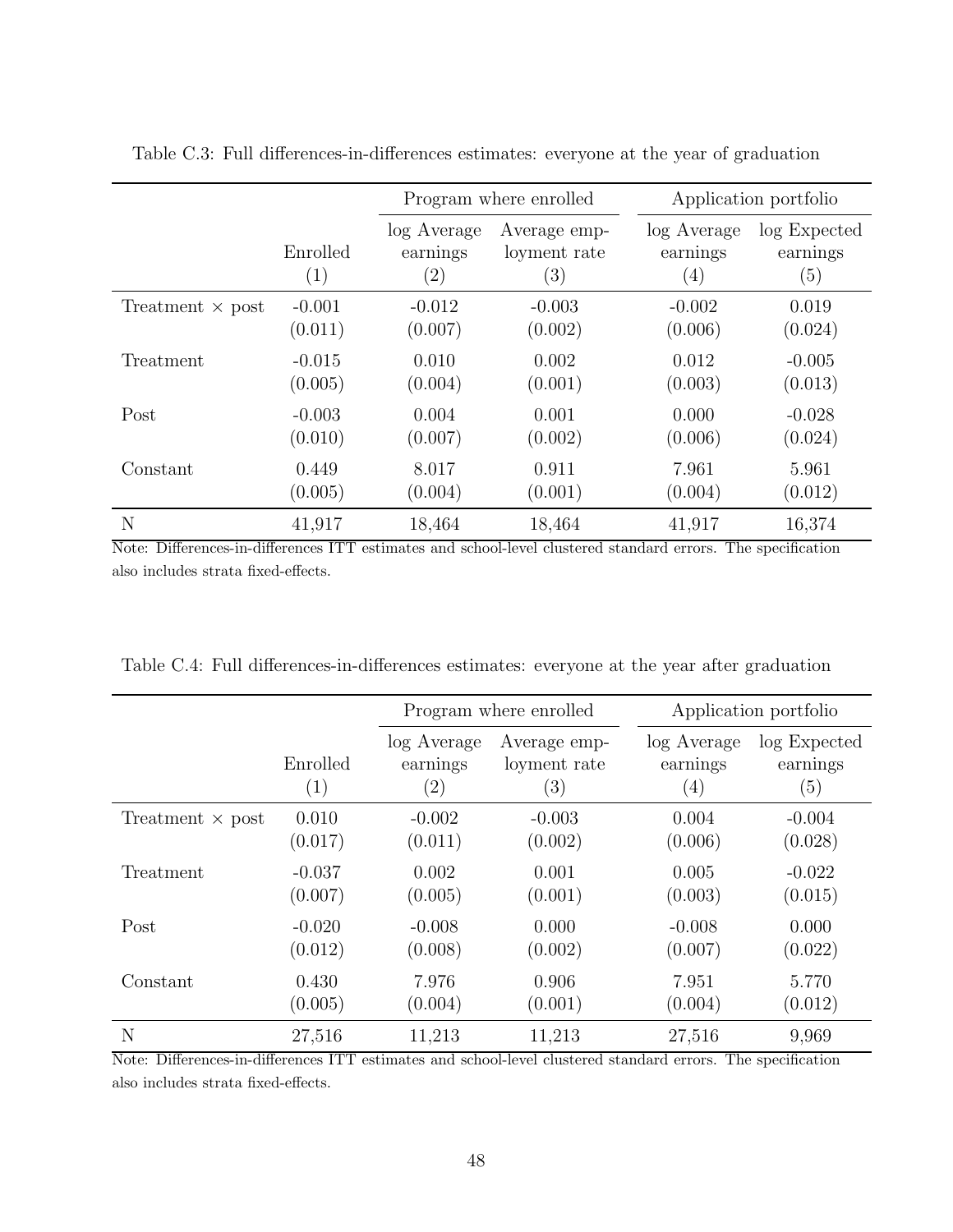|                                           | (1)            | (2)       |
|-------------------------------------------|----------------|-----------|
| Female                                    | 0.0437         | 0.0366    |
|                                           | (0.0251)       | (0.0261)  |
| Advanced mathematics                      | $-0.0360$      | $-0.0334$ |
|                                           | (0.0286)       | (0.0297)  |
| Lutheran                                  | 0.0150         | 0.0199    |
|                                           | (0.0440)       | (0.0465)  |
| Orthodox                                  | $-0.275$       | $-0.382$  |
|                                           | (0.391)        | (0.418)   |
| Ethics                                    | $-0.252$       | $-0.210$  |
|                                           | (0.196)        | (0.199)   |
| Philosophy                                | $-0.00584$     | $-0.0119$ |
|                                           | (0.0608)       | (0.0623)  |
| Psychology                                | 0.0388         | 0.0427    |
|                                           | (0.0295)       | (0.0311)  |
| History                                   | $-0.0970$      | $-0.0818$ |
|                                           | (0.0315)       | (0.0326)  |
| Physics                                   | $-0.0615$      | $-0.0748$ |
|                                           | (0.0368)       | (0.0385)  |
| Chemistry                                 | $-0.00744$     | 0.00831   |
|                                           | (0.0353)       | (0.0366)  |
| Biology                                   | 0.00439        | 0.00244   |
|                                           | (0.0310)       | (0.0323)  |
| Geography                                 | $-0.0116$      | $-0.0148$ |
|                                           | (0.0346)       | (0.0362)  |
| Health education                          | $-0.00424$     | $-0.0165$ |
|                                           | (0.0274)       | (0.0291)  |
| Social science                            | $-0.0588$      | $-0.0572$ |
|                                           | (0.0302)       | (0.0312)  |
| School bl. median                         | $-0.0697$      | $-0.116$  |
|                                           | (0.0343)       | (0.123)   |
| Controls for other school characteristics | N <sub>o</sub> | Yes       |
| $_{\rm Constant}$                         | 0.230          | 4.274     |
|                                           | (0.0361)       | (6.634)   |
| Observations                              | 1,272          | 1,265     |
| R-squared                                 | 0.042          | 0.073     |

Table C.5: Regression of negative surprises on matriculation exam choices and school characteristics

Note: Dependent variable is an indicator for survey response that the average wage of the field where the respondent was thinking of applying is less than (s)he expected. Explanatory variables are dummy variables that take value one if the respondent took the subject in the matriculation exam (except for School bl. median which takes value one if the average matriculation grade of the school was below median). Controls for other school characteristics include shares of applications from the school by field, shares of students who took the entrance exam by field, shares of students who were accepeted by field, and shares of students who were enrolled by field. We use results from column (1) to predict negative surprises in the rest of the population. School-level clustered standard errors are reported in parantheses.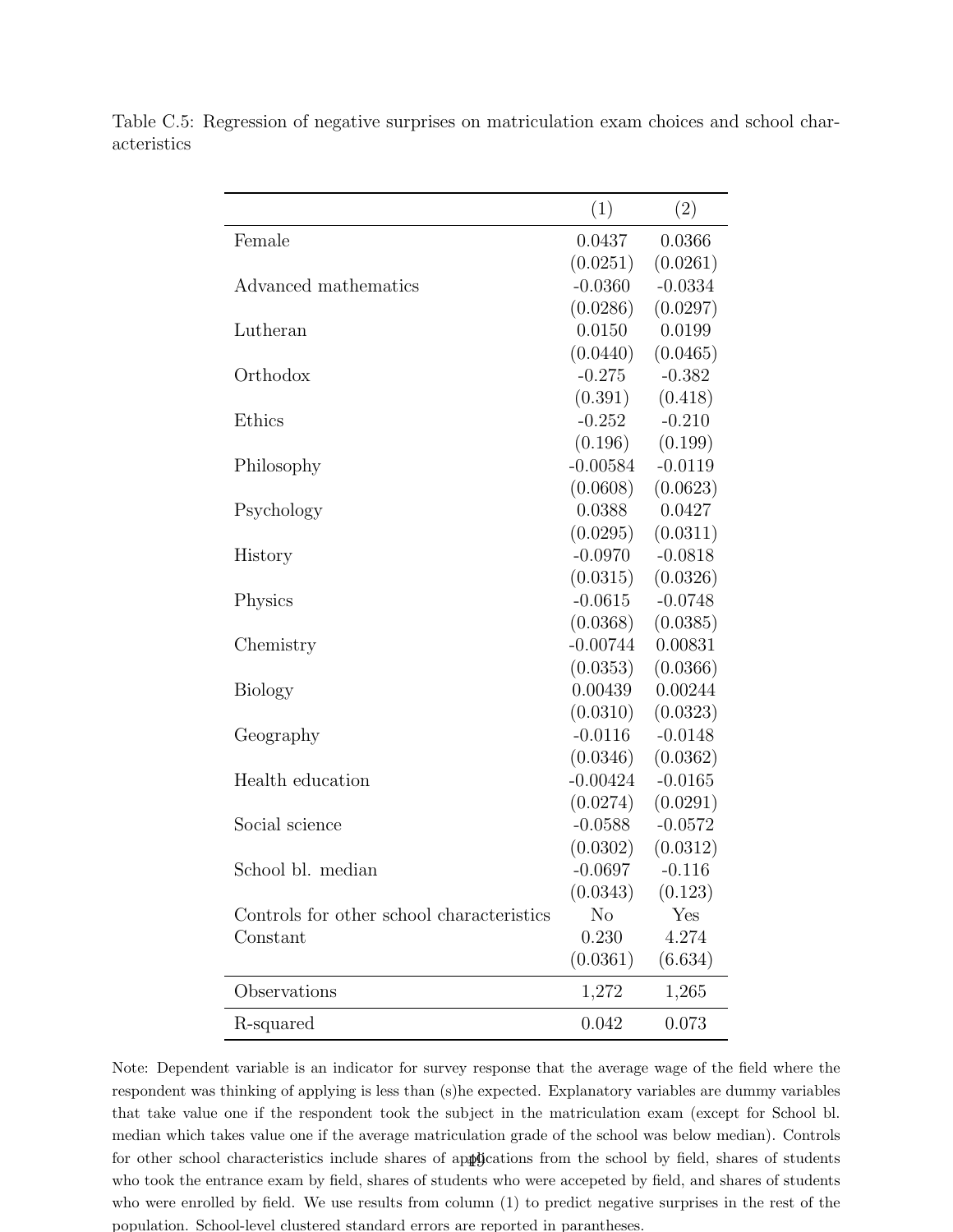|                                                                      |                       | Predicted likelihood of being negatively surprised |                             |                                |                             |                              |
|----------------------------------------------------------------------|-----------------------|----------------------------------------------------|-----------------------------|--------------------------------|-----------------------------|------------------------------|
|                                                                      | Dependent variable    | (lowest)<br>Group 1<br>(1)                         | Group 2<br>(2)              | Group 3<br>(3)                 | Group 4<br>(4)              | (highest)<br>Goup $5$<br>(5) |
| (A)                                                                  | Enrolled              | $-0.032$<br>(0.034)<br>[0.335]                     | 0.037<br>(0.024)<br>[0.054] | $-0.020$<br>(0.019)<br>[0.187] | 0.009<br>(0.018)<br>[0.601] | 0.084<br>(0.060)<br>[0.134]  |
| (B)                                                                  | log Average earnings  | $-0.024$                                           | $-0.024$                    | $-0.016$                       | 0.026                       | 0.099                        |
|                                                                      | in the program        | (0.023)                                            | (0.012)                     | (0.012)                        | (0.014)                     | (0.077)                      |
|                                                                      | where enrolled        | [0.172]                                            | [0.028]                     | [0.133]                        | [0.016]                     | [0.060]                      |
| (C)                                                                  | Average employment    | $-0.008$                                           | $-0.003$                    | $-0.005$                       | 0.011                       | 0.041                        |
|                                                                      | rate in the program   | (0.005)                                            | (0.004)                     | (0.005)                        | (0.008)                     | (0.041)                      |
|                                                                      | where enrolled        | [0.052]                                            | [0.437]                     | [0.200]                        | [0.079]                     | [0.144]                      |
| (D)                                                                  | log Mean earnings     | $-0.019$                                           | $-0.003$                    | 0.004                          | 0.010                       | 0.073                        |
|                                                                      | of the application    | (0.017)                                            | (0.009)                     | (0.008)                        | (0.007)                     | (0.020)                      |
|                                                                      | portfolio             | [0.179]                                            | [0.789]                     | [0.647]                        | [0.111]                     | [0.000]                      |
| (E)                                                                  | log Expected earnings | $-0.128$                                           | 0.066                       | 0.076                          | 0.017                       | 0.269                        |
|                                                                      | of the application    | (0.074)                                            | (0.040)                     | (0.043)                        | (0.042)                     | (0.146)                      |
|                                                                      | portfolio             | [0.076]                                            | [0.109]                     | [0.037]                        | [0.644]                     | [0.036]                      |
| Observations (full)<br>Observations (con-<br>ditional on enrollment) |                       | 4,328<br>2,340                                     | 11,568<br>6,490             | 13,188<br>5,660                | 12,136<br>3,825             | 697<br>149                   |

Table C.6: The effect of the information intervention by groups of predicted negative surprises

Note: Differences-in-differences ITT estimates, school-level clustered standard errors (in parantheses) and randomization inference p-values [in brackets] using 10,000 replications of the information intervention. Groups are defined by predicted surprises based on the results in Table C.5. Group 1 has the lowest predicted surprise and group 5 the highest.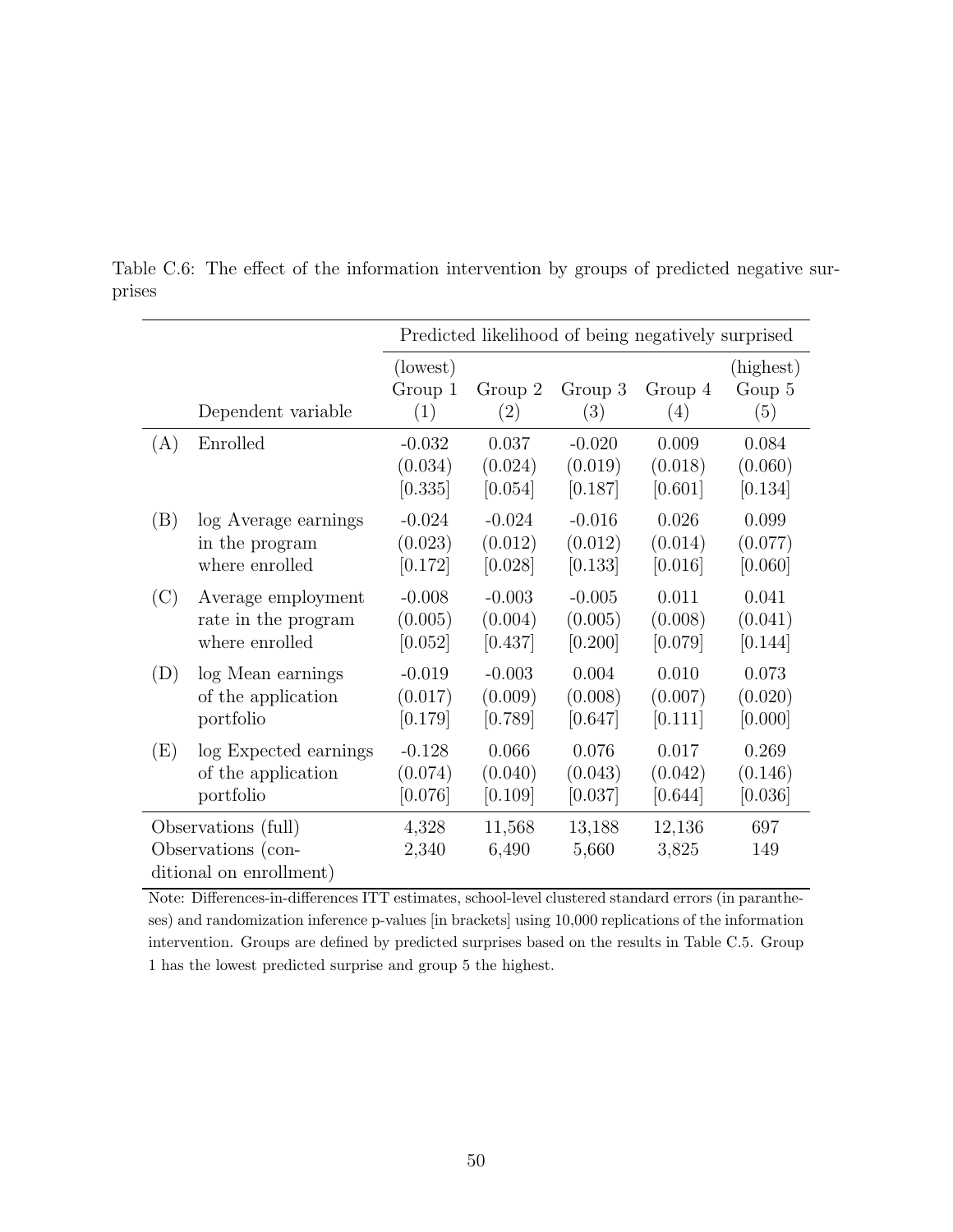|                                                                      |                       | Predicted likelihood of being negatively surprised |                             |                                |                                |                              |
|----------------------------------------------------------------------|-----------------------|----------------------------------------------------|-----------------------------|--------------------------------|--------------------------------|------------------------------|
|                                                                      | Dependent variable    | (lowest)<br>Group 1<br>(1)                         | Group 2<br>(2)              | Group 3<br>(3)                 | Group 4<br>(4)                 | (highest)<br>Goup $5$<br>(5) |
| (A)                                                                  | Enrolled              | $-0.013$<br>(0.024)<br>[0.560]                     | 0.028<br>(0.024)<br>[0.190] | $-0.015$<br>(0.025)<br>[0.410] | $-0.015$<br>(0.024)<br>[0.470] | 0.019<br>(0.024)<br>[0.380]  |
| (B)                                                                  | log Average earnings  | $-0.024$                                           | $-0.016$                    | $-0.028$                       | $-0.001$                       | 0.030                        |
|                                                                      | in the program        | (0.015)                                            | (0.016)                     | (0.016)                        | (0.017)                        | (0.017)                      |
|                                                                      | where enrolled        | [0.070]                                            | [0.270]                     | [0.010]                        | [0.970]                        | [0.020]                      |
| (C)                                                                  | Average employment    | $-0.006$                                           | $-0.003$                    | $-0.007$                       | $-0.003$                       | 0.022                        |
|                                                                      | rate in the program   | (0.004)                                            | (0.005)                     | (0.006)                        | (0.008)                        | (0.009)                      |
|                                                                      | where enrolled        | [0.090]                                            | [0.470]                     | [0.110]                        | [0.570]                        | [0.000]                      |
| (D)                                                                  | log Mean earnings     | $-0.018$                                           | 0.006                       | 0.001                          | 0.009                          | 0.010                        |
|                                                                      | of the application    | (0.011)                                            | (0.011)                     | (0.009)                        | (0.009)                        | (0.008)                      |
|                                                                      | portfolio             | [0.140]                                            | [0.530]                     | [0.930]                        | [0.330]                        | [0.140]                      |
| (E)                                                                  | log Expected earnings | $-0.075$                                           | 0.103                       | 0.103                          | 0.021                          | 0.025                        |
|                                                                      | of the application    | (0.047)                                            | (0.049)                     | (0.054)                        | (0.051)                        | (0.049)                      |
|                                                                      | portfolio             | [0.090]                                            | [0.010]                     | [0.020]                        | [0.580]                        | [0.560]                      |
| Observations (full)<br>Observations (con-<br>ditional on enrollment) |                       | 8,658<br>4,808                                     | 8,476<br>4,583              | 8,297<br>3,634                 | 8,220<br>3,024                 | 8,266<br>2,415               |

Table C.7: The effect of the information intervention by groups of predicted negative surprises

Note: Differences-in-differences ITT estimates, school-level clustered standard errors (in parantheses) and randomization inference p-values [in brackets] using 10,000 replications of the information intervention. Groups are defined by predicted surprises based on the results in Table C.5. Group 1 has the lowest predicted surprise and group 5 the highest.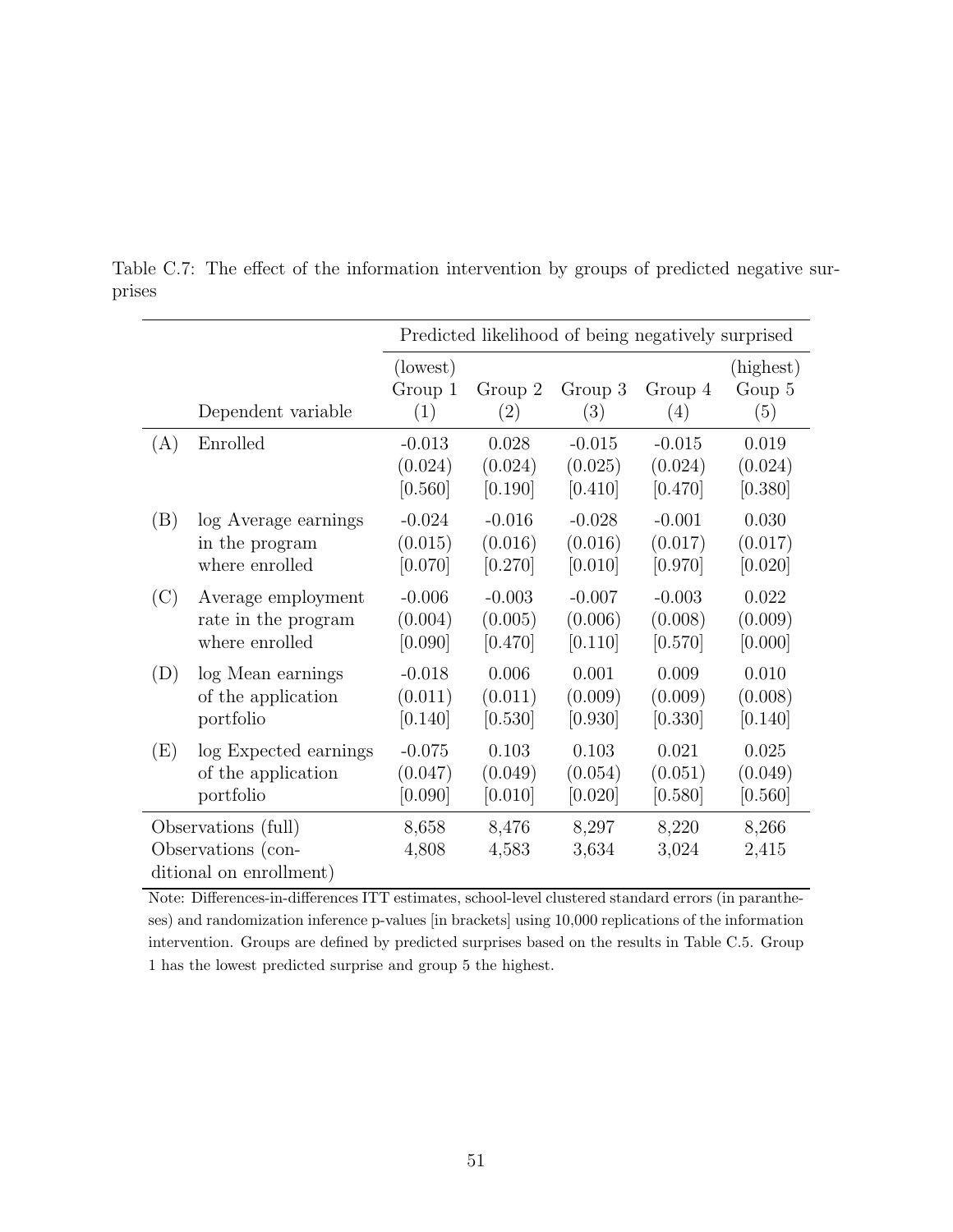|                                             |                                |                                              | Program where enrolled                            | Application portfolio          |                                 |  |
|---------------------------------------------|--------------------------------|----------------------------------------------|---------------------------------------------------|--------------------------------|---------------------------------|--|
|                                             | Enrolled<br>(1)                | log Average<br>earnings<br>$\left( 2\right)$ | Average emp-<br>loyment rate<br>$\left( 3\right)$ | log Average<br>earnings<br>(4) | log Expected<br>earnings<br>(5) |  |
| Treatment $\times$<br>post                  | $-0.018$<br>(0.030)<br>[0.456] | $-0.044$<br>(0.018)<br>[0.002]               | $-0.013$<br>(0.006)<br>[0.003]                    | $-0.028$<br>(0.012)<br>[0.019] | $-0.049$<br>(0.054)<br>[0.382]  |  |
| Predicted<br>surprise                       | $-1.235$<br>(0.052)            | $-1.487$<br>(0.034)                          | $-0.251$<br>(0.012)                               | $-1.375$<br>(0.027)            | $-3.515$<br>(0.118)             |  |
| Treatment ×<br>post ×<br>predicted surprise | 0.094<br>(0.131)<br>[0.382]    | 0.177<br>(0.088)<br>[0.012]                  | 0.062<br>(0.032)<br>[0.013]                       | 0.142<br>(0.051)<br>[0.007]    | 0.402<br>(0.253)<br>[0.098]     |  |
| N                                           | 41,917                         | 18,464                                       | 18,464                                            | 41,917                         | 40,692                          |  |

Table C.8: The effect of the information intervention by groups of predicted negative surprises: linear specification

Note: Differences-in-differences ITT estimates, school-level clustered standard errors (in parantheses) and randomization inference p-values [in brackets] using 10,000 replications of the information intervention. The regression also includes main effects for treatment and post as well as interaction terms for treatment  $\times$ predicted surprise and post  $\times$  predicted surprise.